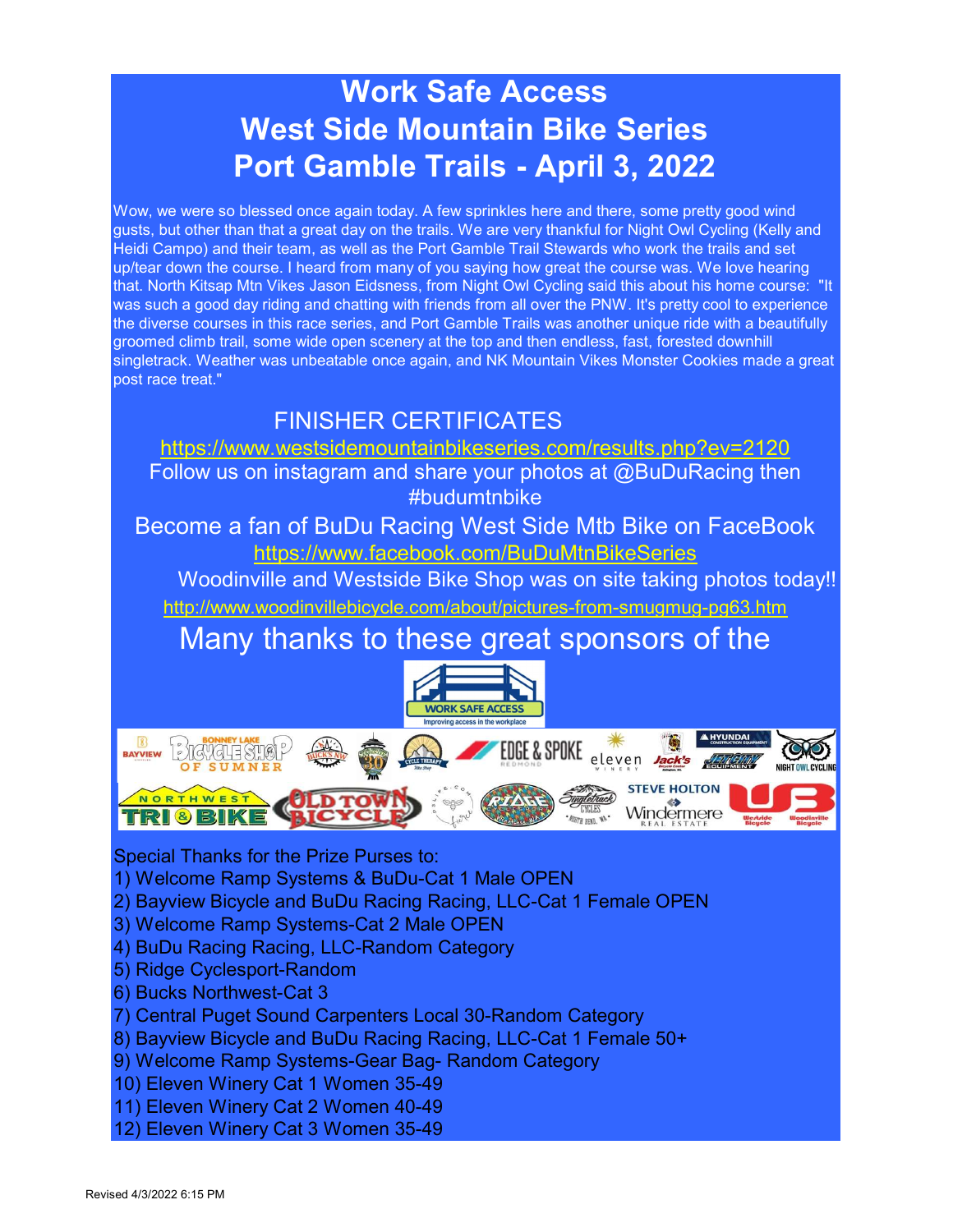| Again, we take \$1 from each registration and adding that to a pool for the series |      |      |      |      |      |      |      |                     |
|------------------------------------------------------------------------------------|------|------|------|------|------|------|------|---------------------|
|                                                                                    | 1/23 | 2/6  | 2/13 | 3/6  | 3/13 | 3/27 | 4/3  | <b>Total Payout</b> |
| Cat 1                                                                              |      |      |      |      |      |      |      |                     |
| Male OPEN                                                                          | \$15 | \$18 | \$9  | \$14 | \$12 | \$7  | \$15 | \$90                |
| Male 35-49                                                                         | \$9  | \$9  | \$6  | \$13 | \$5  | \$9  | \$7  | \$58                |
| Male 50+                                                                           | \$9  | \$11 | \$7  | \$11 | \$11 | \$11 | \$8  | \$68                |
| Female OPEN                                                                        | \$5  | \$9  | \$6  | \$5  | \$6  | \$4  | \$9  | \$44                |
| Female 35-49                                                                       | \$4  | \$5  | \$3  | \$2  | \$1  | \$1  | \$3  | \$19                |
| Female 50+                                                                         | \$2  | \$2  | \$2  | \$1  | \$2  | \$1  | \$1  | \$11                |
|                                                                                    |      |      |      |      |      |      |      |                     |
| <b>Open-Misc</b>                                                                   |      |      |      |      |      |      |      |                     |
| Single Speed                                                                       | \$9  | \$7  | \$3  | \$2  | \$7  | \$3  | \$5  | \$36                |
| Fat Tire                                                                           | \$2  | \$2  | \$3  | \$3  | \$2  | \$2  | \$2  | \$16                |
| Clydesdale                                                                         | \$9  | \$8  | \$9  | \$4  | \$4  | \$2  | \$5  | \$41                |
| Athena                                                                             | \$1  | \$1  | \$1  |      |      | \$2  | \$1  | \$6                 |
|                                                                                    |      |      |      |      |      |      |      |                     |
| Cat 2                                                                              |      |      |      |      |      |      |      |                     |
| Male OPEN                                                                          | \$28 | \$32 | \$20 | \$17 | \$12 | \$12 | \$21 | \$142               |
| Male MS 14&Under                                                                   | \$3  | \$4  | \$2  | \$1  | \$2  | \$2  |      | \$14                |
| Male HS 15-18                                                                      | \$10 | \$9  | \$11 | \$8  | \$14 | \$8  | \$6  | \$66                |
| Male 19-39                                                                         | \$5  | \$5  | \$5  | \$6  | \$4  | \$5  | \$4  | \$34                |
| Male 40-49                                                                         | \$17 | \$15 | \$14 | \$9  | \$15 | \$14 | \$10 | \$94                |
| Male 50-59                                                                         | \$25 | \$31 | \$26 | \$19 | \$12 | \$17 | \$14 | \$144               |
| Male 60+                                                                           | \$15 | \$14 | \$12 | \$6  | \$10 | \$6  | \$5  | \$68                |
| Female MS 14&Under                                                                 | \$1  |      | \$2  | \$1  |      | \$1  |      | \$5                 |
| Female HS 15-18                                                                    | \$3  | \$3  | \$3  | \$1  | \$2  | \$3  | \$2  | \$17                |
| Female 19-39                                                                       | \$9  | \$7  | \$6  | \$7  | \$4  | \$6  | \$7  | \$46                |
| Female 40-49                                                                       | \$5  | \$3  | \$3  | \$2  | \$4  |      | \$3  | \$20                |
| Female 50+                                                                         | \$4  | \$10 | \$7  | \$5  | \$6  |      | \$4  | \$36                |
|                                                                                    |      |      |      |      |      |      |      |                     |
| Cat <sub>3</sub>                                                                   |      |      |      |      |      |      |      |                     |
| Male Elm 11&Under                                                                  | \$11 | \$5  | \$7  | \$7  | \$9  | \$1  | \$6  | \$46                |
| Male MS 12-14                                                                      | \$11 | \$9  | \$9  | \$6  | \$15 | \$7  | \$8  | \$65                |
| Male HS 15-18                                                                      | \$9  | \$7  | \$6  | \$5  | \$4  | \$10 | \$3  | \$44                |
| Male 19-34                                                                         | \$2  | \$2  | \$3  | \$1  | \$2  | \$1  | \$3  | \$14                |
| Male 35-49                                                                         | \$8  | \$6  | \$5  | \$1  | \$6  | \$3  | \$3  | \$32                |
| Male 50+                                                                           | \$18 | \$27 | \$15 | \$9  | \$16 | \$9  | \$11 | \$105               |
| Female Elm 11&Under                                                                | \$4  | \$2  |      | \$1  | \$3  |      | \$3  | \$13                |
| Female MS 12-14                                                                    | \$3  | \$5  | \$3  | \$3  | \$3  | \$2  | \$2  | \$21                |
| Female HS 15-18                                                                    | \$5  | \$1  | \$3  | \$2  | \$2  | \$1  | \$2  | \$16                |
| Female 19-34                                                                       | \$6  | \$3  | \$5  | \$4  | \$2  | \$2  | \$2  | \$24                |
| Female 35-49                                                                       | \$8  | \$9  | \$8  | \$5  | \$4  | \$7  | \$3  | \$44                |
| Female 50+                                                                         | \$4  | \$4  | \$1  |      | \$1  | \$4  | \$1  | \$15                |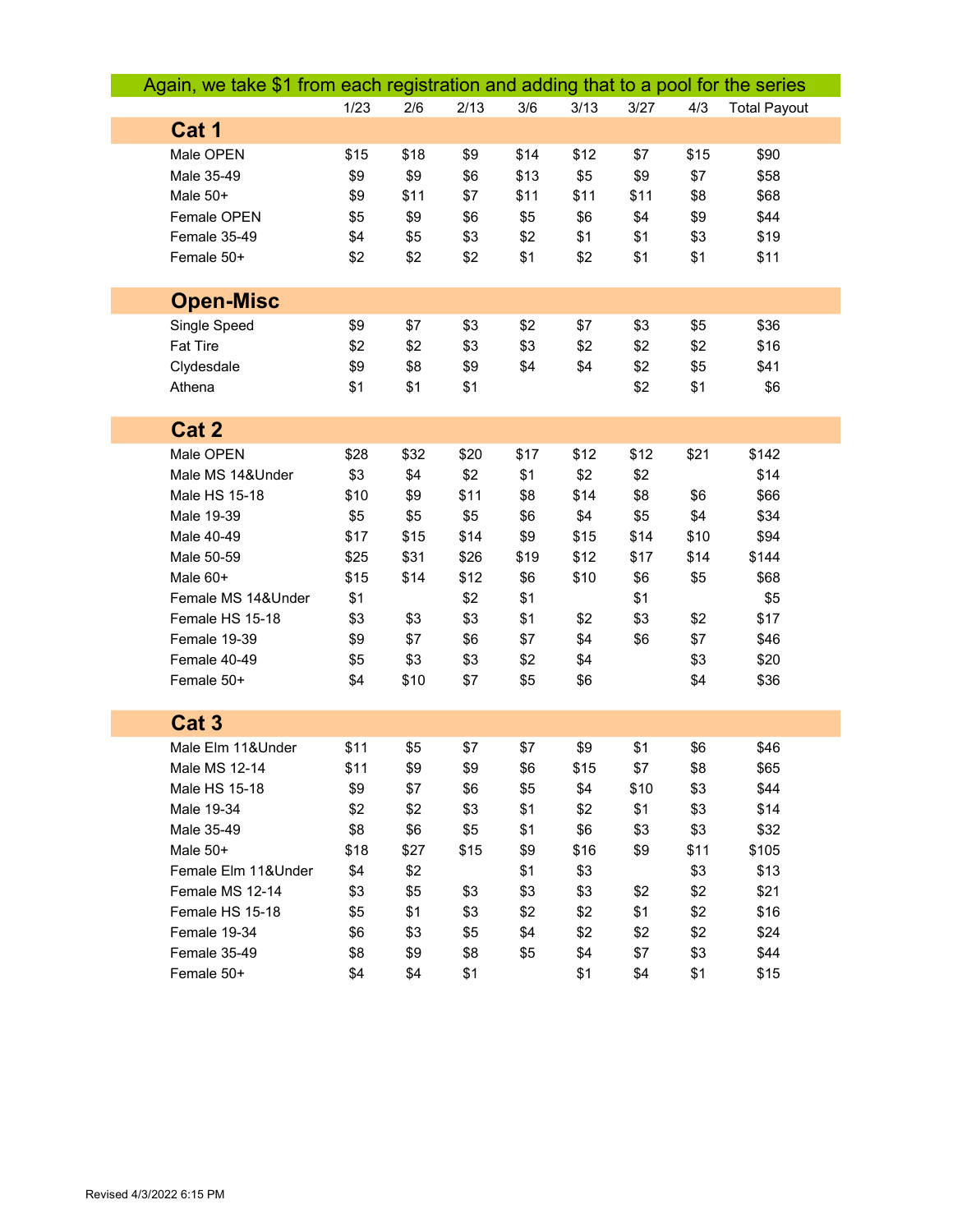# SERIES ENDING INFORMATION

Here is a reminder about how the Series Points work:

Last Points Series event is at Port Gamble on 3/3/22. The 360 Park event is not included in any part of the series placing.

Points are awarded to each finisher in each division and category at the completion of each event and are carried over to the next event. The final event will be a stand alone event and will not count towards series points. At the final event we will have the series ending podium ceremony. This way, people can review the results and let BuDu Racing, LLC know ahead of time if there is an issue that needs to be reviewed. \*\*MUST BE REPORTED BY MONDAY 4/4/22.

In order to be eligible for season ending prizes, you must participate in 5 of the 8 events. The last event is a stand alone race, with prizes of its own. This will help the series ending awards go more smoothly. If you participate in all 7 events (in the points series) or are a Series Pass holder, you will receive a series bonus of 15 points. Your accumulative series points will be a composite of your top five event finishes plus the series bonus (as applicable). Each participant who starts an event will automatically receive one point. If you want to change categories, you can, but you will need to remain in that category for the rest of the series (you can not return to the previous category). We have adjusted the series points to stay the same when transferring, as the lower category events have less points. You may not place in the series in more than one category. Ties will be determined by the person who has placed the highest when competing at the same event.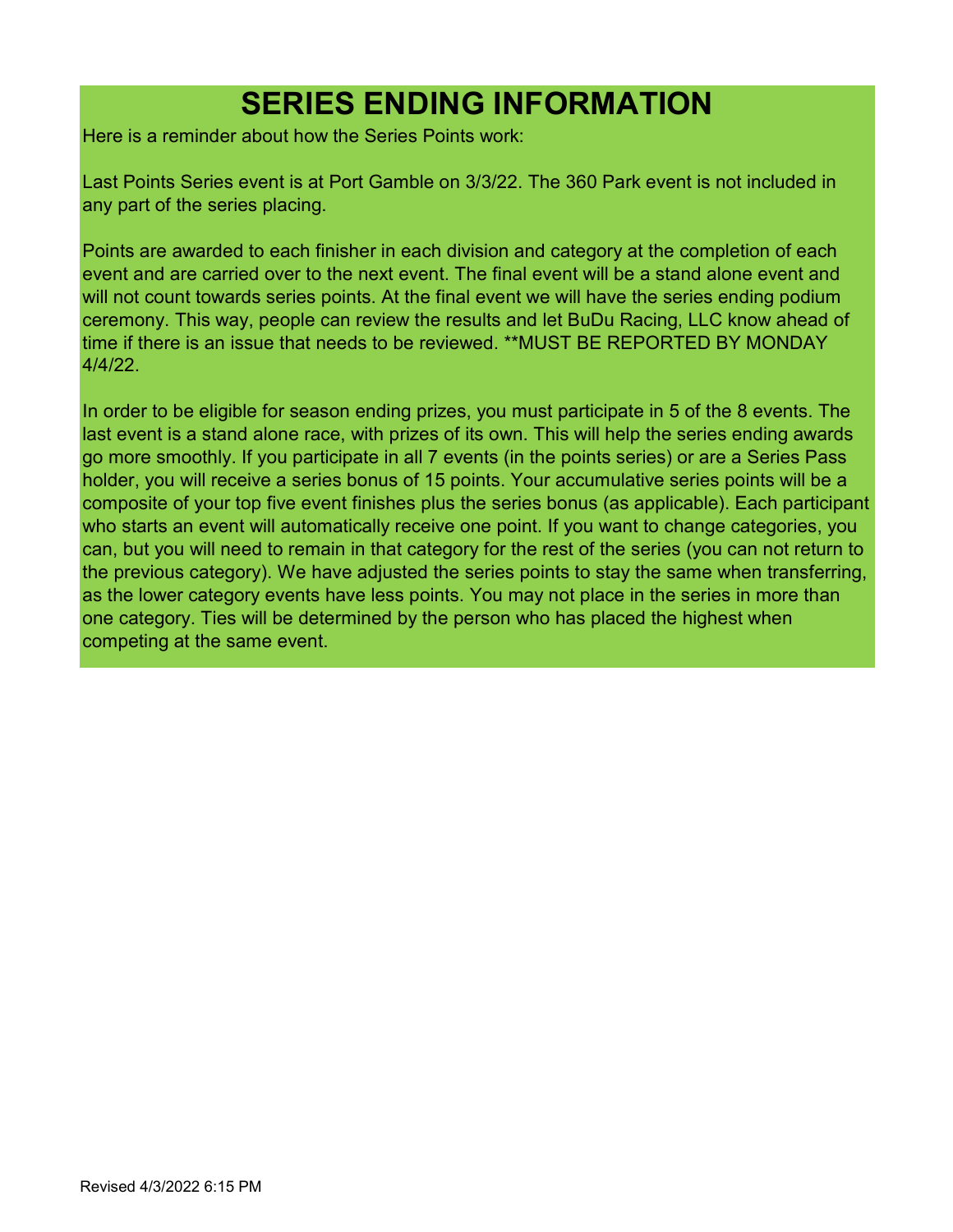|               | Please support the<br>following sponsors: |               | Work Safe Access, Bayview Blcycle, Buck's Northwest, Central Puget Sound Carpenters Local 30, Cycle Therapy, Edge &<br>Spoke, Eleven Winery, Jack's Bicycle Center, Jet City Equipment, Night Owl Cycling, Northwest Tri & Bike, Old Town Bicycle<br>Peak Performance and Prevention, Ridge Cyclesport, Singletrack Cycles, Steve Holton Real Estate, and Woodinville Bicycle. |                 |                 |                         |                 |                |              |                 |                     |             |                 |               |                |                                 |               |                       |                                    |                      |                 |            |                    |                 |
|---------------|-------------------------------------------|---------------|--------------------------------------------------------------------------------------------------------------------------------------------------------------------------------------------------------------------------------------------------------------------------------------------------------------------------------------------------------------------------------|-----------------|-----------------|-------------------------|-----------------|----------------|--------------|-----------------|---------------------|-------------|-----------------|---------------|----------------|---------------------------------|---------------|-----------------------|------------------------------------|----------------------|-----------------|------------|--------------------|-----------------|
| $\ast$<br>ent | <b>First Name Last Name</b>               |               | <b>Team</b>                                                                                                                                                                                                                                                                                                                                                                    | <b>Division</b> | Age             | 혿<br>රී<br><b>City</b>  | Place<br>$1/23$ | 1/23 Points    | Place<br>2/6 | 2/6 Points      | 2/13 Place          | 2/13 Points | Place<br>3/6    | Points<br>3/6 | Place<br>3/13  | Points<br>3/13                  | Place<br>3/27 | <b>Points</b><br>3/27 | Time<br>4/3 Time<br>Port<br>Gamble | Lap<br>$4/3$<br># of | Place<br>4/3    | 4/3 Points | <b>Bonus</b><br>ക് | Total<br>Points |
|               | 32 Jack                                   | Spranger      |                                                                                                                                                                                                                                                                                                                                                                                | Open-1          |                 | 18   M Sammamish        |                 |                |              |                 |                     |             |                 |               |                |                                 |               |                       | 1:15:42                            | $\mathbf{3}$         | $\overline{1}$  | 125        | $\overline{0}$     | 125             |
|               | 118 Keith                                 | Robinson      | Hagens Berman                                                                                                                                                                                                                                                                                                                                                                  | Open-1          | 37              | M Kent                  | $\mathbf{3}$    | 115            |              |                 | $4 \mid 110 \mid 2$ | 120         |                 |               |                | $1 \vert 125 \vert 2 \vert 120$ |               |                       | 1:15:42                            | $\mathbf{3}$         | $\overline{2}$  | 120        | $\Omega$           | 710             |
|               | 104 Sterling                              | Quinn         | Pizza Pals                                                                                                                                                                                                                                                                                                                                                                     | Open-1          | 29              | M Seattle               |                 | $5 \mid 105$   |              |                 |                     |             | $\mathbf{3}$    | 115           |                | $3 \mid 115$                    |               |                       | 1:18:59                            | $\mathbf{3}$         | $\mathbf{3}$    | 115        | $\overline{0}$     | 450             |
| 28            | Finn                                      | Westover      | <b>Team Booger</b>                                                                                                                                                                                                                                                                                                                                                             | Open-1          |                 | 16 M Seattle            |                 |                |              |                 |                     |             | $\overline{4}$  | 110           |                |                                 |               |                       | 1:19:08                            | $\mathbf{3}$         | $\overline{4}$  | 110        | $\Omega$           | 220             |
| 29            | Jordan                                    | Robertson     |                                                                                                                                                                                                                                                                                                                                                                                | Open-1          | 31              | Everett<br><b>M</b>     | C18O-           | 54             |              |                 | $C2$ -3 90 $C2$ -2  | 95          | 9               | 88            | 6 <sup>1</sup> | 100                             |               | 4 110                 | 1:19:56                            | $\mathbf{3}$         | $5\phantom{.0}$ | 105        | 15                 | 657             |
|               | 117 Mahlon                                | Houk          | Pizza Pals                                                                                                                                                                                                                                                                                                                                                                     | Open-1          | 29              | M Seattle               | 7 <sup>1</sup>  | 96             |              |                 |                     |             | 6               | 100           | $\overline{2}$ | 120                             |               |                       | 1:20:19                            | $\mathbf{3}$         | 6               | 100        | $\Omega$           | 416             |
| 96            | Rxan                                      | Havill        | <b>Taco Time NW</b>                                                                                                                                                                                                                                                                                                                                                            | Open-1          | 33              | M Kirkland              |                 |                |              | $12 \mid 85$    |                     |             |                 |               | 8              | 92                              |               |                       | 1:23:12                            | $\mathbf{3}$         | $\overline{7}$  | 96         | $\mathbf{0}$       | 273             |
| 69            | Nicholas                                  | Brecheen      |                                                                                                                                                                                                                                                                                                                                                                                | Open-1          | 37              | M<br>Bremerton          |                 |                |              |                 |                     |             | 13              | 84            |                |                                 |               |                       | 1:23:51                            | $\mathbf{3}$         | 8               | 92         | 0                  | 176             |
|               | 115 $ $ Alex                              | <b>Walker</b> | Old Town Bicycle Ritzman Construction                                                                                                                                                                                                                                                                                                                                          | Open-1          | 41              | M Tacoma                |                 | $10 \mid 87$   |              | 13 84           | 7 <sup>7</sup>      | 96          |                 |               | 7 <sup>7</sup> | 96                              |               |                       | 1:27:05                            | $\mathbf{3}$         | 9               | 88         | $\overline{0}$     | 451             |
| 36            | Christopher                               | Carter        |                                                                                                                                                                                                                                                                                                                                                                                | Open-1          | 37              | M Bellingham            |                 |                |              |                 |                     |             |                 |               |                |                                 |               |                       | 1:27:18                            | $\mathbf{3}$         | 10              | 87         | $\Omega$           | 87              |
| 54            | Michael                                   | Copenhaver    |                                                                                                                                                                                                                                                                                                                                                                                | Open-1          | 31              | M Langley               | 15 <sup>2</sup> | 82             | $17$ 80      |                 | 8                   | 92          | 14              | 83            |                | $10 \vert 87$                   |               | $5 \mid 105$          | 1:30:25                            | $\mathbf{3}$         | 11              | 86         | 15                 | 630             |
| 31            | Patrick                                   | Adrian        |                                                                                                                                                                                                                                                                                                                                                                                | Open-1          | 36              | M Tacoma                |                 |                |              |                 |                     |             |                 |               |                |                                 |               |                       | 1:33:32                            | $\mathbf{3}$         | 12              | 85         | $\Omega$           | 85              |
| 79            | $ $ Theo                                  | Mason-Todd    | North Kitsap Mt Vikes                                                                                                                                                                                                                                                                                                                                                          | Open-1          | 15              | M Poulsbo               | 14              | 83             |              | $16$ 81         | 9                   | 88          |                 |               |                | $11 \overline{\smash{)}86}$     |               |                       | 1:34:31                            | $\mathbf{3}$         | 13              | 84         | $\overline{0}$     | 422             |
| 34            | Edwin                                     | Vega          |                                                                                                                                                                                                                                                                                                                                                                                | Open-1          | 52              | M<br><b>Bonney Lake</b> |                 |                |              |                 |                     |             |                 |               |                |                                 |               |                       | 1:36:03                            | $\mathbf{3}$         | 14              | 83         | $\Omega$           | 83              |
| 81            | Nick                                      | Stroud        | Old Town Bicycle Ritzman Construction                                                                                                                                                                                                                                                                                                                                          | Open-1          | 31              | M Bremerton             | $0-SS-6$        | $\overline{1}$ |              | $14$ 83         |                     |             |                 |               |                |                                 |               |                       | 1:36:42                            | $\mathbf{3}$         | 15              | 82         | $\mathbf{0}$       | 166             |
|               | 140 $ E$ van                              | Plews         | <b>RIDGE Cyclesport</b>                                                                                                                                                                                                                                                                                                                                                        | Open-1          | 46              | M Wenatchee             |                 | $1 \mid 125$   |              | 1   125         | $\overline{1}$      | 125         | $\overline{2}$  | 120           |                |                                 |               | $1 \vert 125$         |                                    |                      |                 |            | 15                 | 635             |
|               | $130$ Mark                                | Doane         |                                                                                                                                                                                                                                                                                                                                                                                | Open-1          | 47              | M Tacoma                | C <sub>2</sub>  | $\overline{1}$ | 10           | 87              | $\overline{4}$      | 110         |                 |               | 12             | 85                              |               | 6 100                 |                                    |                      |                 |            | $\overline{0}$     | 383             |
|               | 55 Aran                                   | Connolly      | <b>Team Booger</b>                                                                                                                                                                                                                                                                                                                                                             | Open-1          |                 | 15   M Seattle          | 12              | 85             |              | $11 \,   \, 86$ | $6\phantom{1}6$     | 100         | 8               | 92            |                |                                 |               |                       |                                    |                      |                 |            | $\mathbf 0$        | 363             |
|               | 100 Patrick                               | Dunn          |                                                                                                                                                                                                                                                                                                                                                                                | Open-1          | 33              | M Everett               | $\overline{4}$  | 110            |              | $9 \mid 88$     | $3 \mid$            | 115         |                 |               |                |                                 |               |                       |                                    |                      |                 |            | $\mathbf{0}$       | 313             |
|               | 110 Aiden                                 | Hong          | Broadmark/Mt Si Racing                                                                                                                                                                                                                                                                                                                                                         | Open-1          | 17              | M Sammamish             | 11              | 86             | 8            | 92              |                     |             |                 |               |                | $5 \mid 105$                    |               |                       |                                    |                      |                 |            | $\Omega$           | 283             |
|               | 105 John                                  | Richardson    |                                                                                                                                                                                                                                                                                                                                                                                | Open-1          |                 | $23$   M   Bellingham   |                 | $2 \mid 120$   |              | $2 \mid 120$    |                     |             |                 |               |                |                                 |               |                       |                                    |                      |                 |            | $\overline{0}$     | 240             |
| 95            | ⊟lan                                      | Fay           | Evil                                                                                                                                                                                                                                                                                                                                                                           | Open-1          | 23              | M Bellingham            |                 |                |              | $5 \mid 105$    |                     |             | $5\overline{)}$ | 105           |                |                                 |               |                       |                                    |                      |                 |            | $\mathbf 0$        | 210             |
| 63            | Cal                                       | Skilsky       | CZ Racing                                                                                                                                                                                                                                                                                                                                                                      | Open-1          | 27              | M Bellingham            |                 |                |              |                 |                     |             | 1               | 125           |                |                                 |               |                       |                                    |                      |                 |            | $\overline{0}$     | 125             |
| 41            | Alexander                                 | Popescu       | Inland NW Composite                                                                                                                                                                                                                                                                                                                                                            | Open-1          |                 | 18   M Spokane          |                 |                |              |                 |                     |             |                 |               |                |                                 |               | $3 \mid 115$          |                                    |                      |                 |            | $\mathbf 0$        | 115             |
| 93            | Eric                                      | Olsen         | Fanatik/Forbidden Enduro Team                                                                                                                                                                                                                                                                                                                                                  | Open-1          | 23              | M Bellingham            |                 |                |              | 3   115         |                     |             |                 |               |                |                                 |               |                       |                                    |                      |                 |            | $\overline{0}$     | 115             |
|               | 75 Alex                                   | Wardle        |                                                                                                                                                                                                                                                                                                                                                                                | Open-1          | 38              | M Puyallup              |                 |                |              |                 |                     |             |                 |               |                | 4 110                           |               |                       |                                    |                      |                 |            | $\Omega$           | 110             |
|               | 85 Josh                                   | Stough        | <b>RIDGE Cyclesport</b>                                                                                                                                                                                                                                                                                                                                                        | Open-1          |                 | 33 M Kirkland           |                 |                | $\mathbf{0}$ | $\overline{1}$  | 5 <sup>5</sup>      | 105         |                 |               |                |                                 |               |                       |                                    |                      |                 |            | $\overline{0}$     | 106             |
| 94            | Felipe                                    | Nystrom       | Costa Rica                                                                                                                                                                                                                                                                                                                                                                     | Open-1          | 39              | M Portland              |                 |                |              | 6 100           |                     |             |                 |               |                |                                 |               |                       |                                    |                      |                 |            | $\mathbf 0$        | 100             |
|               | 132 Harrison                              | Gill          |                                                                                                                                                                                                                                                                                                                                                                                | Open-1          | 32 <sup>°</sup> | M Seattle               |                 | $6 \mid 100$   |              |                 |                     |             |                 |               |                |                                 |               |                       |                                    |                      |                 |            | $\mathbf{0}$       | 100             |
| 43            | Kevin                                     | Thonney       | <b>Bicycle Barn</b>                                                                                                                                                                                                                                                                                                                                                            | Open-1          |                 | 35   M   Walla Walla    |                 |                |              |                 |                     |             |                 |               |                |                                 |               | $7 \mid 96$           |                                    |                      |                 |            | $\mathbf 0$        | 96              |
|               | 73 Mark                                   | Schroeder     |                                                                                                                                                                                                                                                                                                                                                                                | Open-1          |                 | 30   M   Bellingham     |                 |                |              |                 |                     |             | $7^{\circ}$     | 96            |                |                                 |               |                       |                                    |                      |                 |            | $\overline{0}$     | 96              |
| 82            | Mikalai                                   | Panasiuk      | Ravenna Capital Management                                                                                                                                                                                                                                                                                                                                                     | Open-1          | 41              | M Bellevue              |                 |                |              | $7 \mid 96$     |                     |             |                 |               |                |                                 |               |                       |                                    |                      |                 |            | $\Omega$           | 96              |
|               | 112 $ E$ van                              | Geary         |                                                                                                                                                                                                                                                                                                                                                                                | Open-1          |                 | 25   M Seattle          | 8 <sup>1</sup>  | 92             |              |                 |                     |             |                 |               |                |                                 |               |                       |                                    |                      |                 |            | $\mathbf 0$        | 92              |
|               | 51   Tony                                 | Gass          |                                                                                                                                                                                                                                                                                                                                                                                | Open-1          | 33              | M Durham                |                 |                |              |                 |                     |             |                 |               |                | $9 \mid 88$                     |               |                       |                                    |                      |                 |            | $\Omega$           | 88              |
|               | 144 Maguire                               | Manthey       | <b>Grit City Health</b>                                                                                                                                                                                                                                                                                                                                                        | Open-1          | 19 <sup>°</sup> | M Tacoma                | $9^{\circ}$     | 88             |              |                 |                     |             |                 |               |                |                                 |               |                       |                                    |                      |                 |            | $\mathbf{0}$       | 88              |
|               | 57 Justin                                 | Daniels       |                                                                                                                                                                                                                                                                                                                                                                                | Open-1          |                 | 23   M Bellingham       |                 |                |              |                 |                     |             | 10 <sup>°</sup> | 87            |                |                                 |               |                       |                                    |                      |                 |            | $\Omega$           | 87              |
|               | 59 Calvin                                 | Collander     | Homegrown Racing                                                                                                                                                                                                                                                                                                                                                               | Open-1          | 29              | M Bellingham            |                 |                |              |                 |                     |             | 11              | 86            |                |                                 |               |                       |                                    |                      |                 |            | $\mathbf{0}$       | 86              |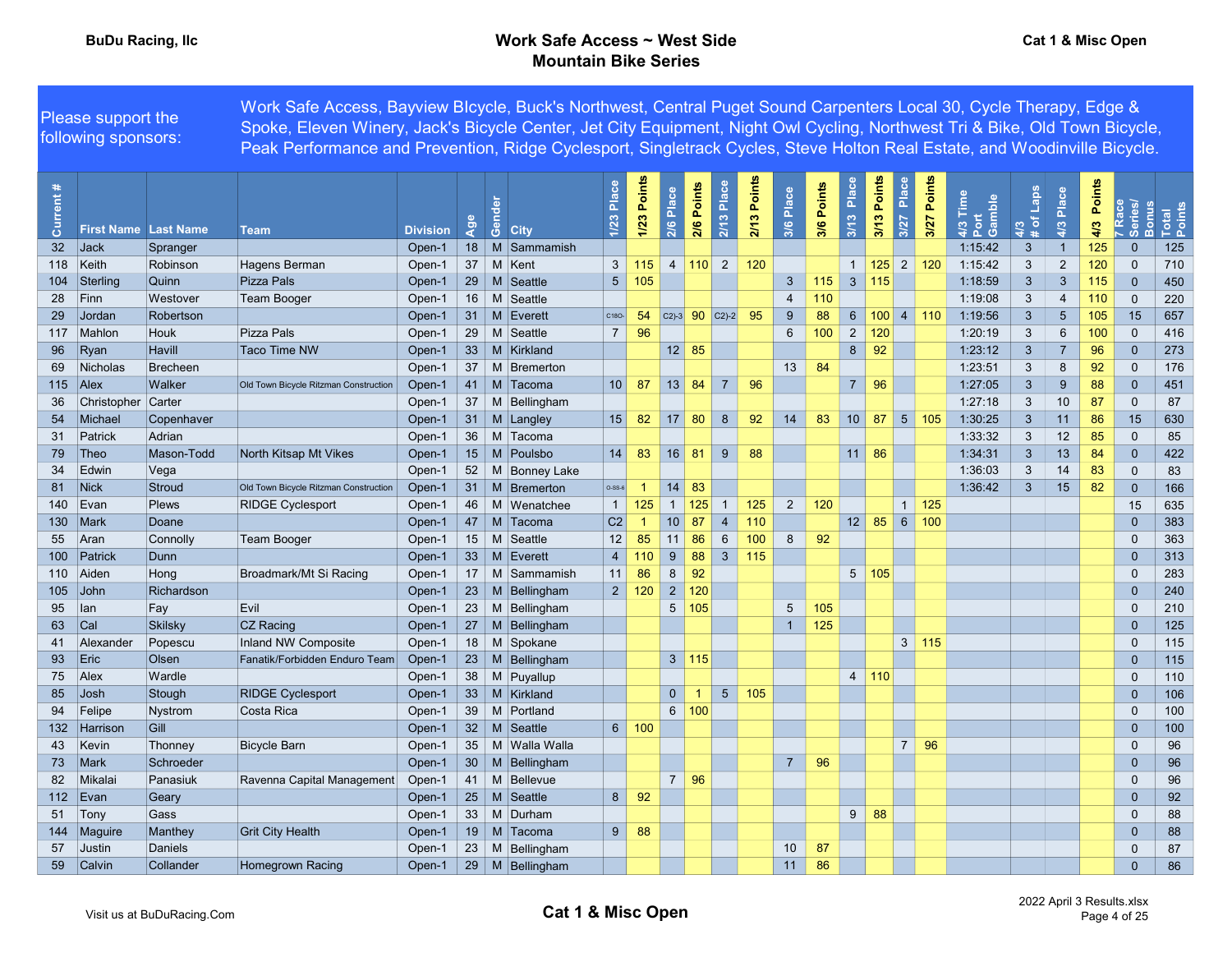| ent# |                             |                 |                                  |                 |     |                                        | 1/23 Place     | 1/23 Points    | Place           | 2/6 Points          | 2/13 Place      | Points | Place           | Points | Place           | Points       | Place           | Points  | Time<br>Gamble          | <b>Sden</b><br>ŏ | Place           | Points | <b>Series</b>           | onus<br>Points<br>$\overline{\mathbf{E}}$ |
|------|-----------------------------|-----------------|----------------------------------|-----------------|-----|----------------------------------------|----------------|----------------|-----------------|---------------------|-----------------|--------|-----------------|--------|-----------------|--------------|-----------------|---------|-------------------------|------------------|-----------------|--------|-------------------------|-------------------------------------------|
| ā    | <b>First Name Last Name</b> |                 | Team                             | <b>Division</b> | Age | ္ပြဲ City                              |                |                | 2/6             |                     |                 | 2/13   | 3/6             | 3/6    | 3/13            | 3/13         | 3/27            | 3/27    | $rac{3}{4}$ $rac{5}{6}$ | 4/3              | 4/3             | 4/3    |                         | $\circ$                                   |
| 68   | Brian                       | Debronsky       | Recycled Cycles Racing           | Open-1          |     | 33 M Freeland                          |                |                |                 |                     |                 |        | 12              | 85     |                 |              |                 |         |                         |                  |                 |        | $\Omega$                | 85                                        |
|      | 109 Cam                     | Chowdah         |                                  | Open-1          |     | 31   M   Olympia                       | 13             | 84             |                 |                     |                 |        |                 |        |                 |              |                 |         |                         |                  |                 |        | $\Omega$                | 84                                        |
| 88   | <b>I</b> saac               | <b>Tilin</b>    |                                  | Open-1          |     | 22 M Tacoma                            |                |                |                 | $15 \,   \, 82$     |                 |        |                 |        |                 |              |                 |         |                         |                  |                 |        | $\Omega$                | 82                                        |
|      |                             |                 |                                  |                 |     |                                        |                |                |                 |                     |                 |        |                 |        |                 |              |                 |         |                         |                  |                 |        |                         |                                           |
| 83   | Calvin                      | Spranger        |                                  | 35-49           |     | 48   M sammamish                       |                |                |                 | $1 \mid 125$        |                 |        | $\mathbf{1}$    | 125    |                 |              |                 |         | 1:21:01                 | $\mathbf{3}$     | $\overline{1}$  | 125    | $\mathbf 0$             | 375                                       |
| 65   | Steven                      | Westover        | <b>Team Booger</b>               | 35-49           | 49  | M Seattle                              |                |                |                 |                     |                 |        | $\overline{2}$  | 120    |                 |              |                 |         | 1:21:09                 | $\mathbf{3}$     | $\overline{2}$  | 120    | $\Omega$                | 240                                       |
|      | $114$ Scott                 | Scholz          | <b>Biciclista US</b>             | 35-49           |     | 39 M Portland                          |                | $1 \mid 125$   |                 | $2 \vert 120 \vert$ | $\overline{1}$  | 125    | 6               | 100    | $\overline{1}$  | 125          | $2 \mid 120$    |         | 1:21:45                 | 3                | 3               | 115    | 15                      | 845                                       |
|      | 138 Garth                   | Gourley         | Project 529 Legion               | $35 - 49$       |     | 41   M   Port Ludlow                   | $\overline{2}$ | 120            | $\mathbf{3}$    | 115                 | $\overline{2}$  | 120    | $\mathbf{3}$    | 115    | $\overline{2}$  | 120          | $\overline{4}$  | 110     | 1:22:21                 | $\mathbf{3}$     | $\overline{4}$  | 110    | 15                      | 825                                       |
| 99   | Nathan                      | Holmes          | Broadmark/Mt Si Racing           | 35-49           |     | 49   M   North Bend                    | $C2-1$         | $\overline{1}$ | $C2O-5$         | $\overline{1}$      | 3               | 115    | $\overline{7}$  | 96     | $\overline{4}$  | 110          | 6               | 100     | 1:25:53                 | $\mathbf{3}$     | $5\phantom{.0}$ | 105    | 15                      | 543                                       |
|      | $135$ Matt                  | Seguin          | Unavita Racing                   | 35-49           | 43  | M Kirkland                             | $\overline{4}$ | 110            | $6\overline{6}$ | 100                 | $5\phantom{.0}$ | 105    | 8               | 92     | $\mathbf{3}$    | 115          | $\mathcal{T}$   | 96      | 1:28:34                 | $\mathbf{3}$     | $6\phantom{1}6$ | 100    | 15                      | 733                                       |
|      | 137 Dustin                  | Shaffer         | Fell Swoop Racing                | 35-49           | 39  | M Lake Forest Park                     | 8              | 92             | $\overline{7}$  | 96                  | $6\phantom{1}$  | 100    | 9               | 88     | 5 <sup>5</sup>  | $105$ 8      |                 | 92      | 1:40:35                 | $\mathbf{3}$     | $\overline{7}$  | 96     | 15                      | 684                                       |
|      | 128 Justin                  | Valente         | Broadmark/Mt Si Racing           | 35-49           |     | 48   M   Fall City                     | 6              | 100            | 5 <sup>5</sup>  | 105                 | $\overline{4}$  | 110    |                 |        |                 |              |                 |         |                         |                  |                 |        | $\mathbf{0}$            | 315                                       |
|      | 129 Alden                   | Kroll           | <b>Black Sheep Velo</b>          | $35 - 49$       |     | 40   M Seattle                         | $5^{\circ}$    | 105            |                 | 4 110               |                 |        | 11              | 86     |                 |              |                 |         |                         |                  |                 |        | $\Omega$                | 301                                       |
|      | z363 Justin                 | Captis          | <b>PREMIER Racing</b>            | 35-49           |     | 46   M Seattle                         |                |                |                 |                     |                 |        |                 |        | $\overline{4}$  | $110$ 5 105  |                 |         |                         |                  |                 |        | $\Omega$                | 215                                       |
|      | 121 Adrian                  | Shulock         |                                  | 35-49           |     | 46   M Bellingham                      | 7 <sup>1</sup> | 96             |                 |                     |                 |        | $5\overline{)}$ | 105    |                 |              |                 |         |                         |                  |                 |        | $\mathbf 0$             | 201                                       |
| 38   | <b>Mike</b>                 | Fusaro          | <b>Ridge Cycles</b>              | 35-49           |     | 43   M   Leavenworth                   |                |                |                 |                     |                 |        |                 |        |                 |              | 1 <sup>1</sup>  | 125     |                         |                  |                 |        | $\Omega$                | 125                                       |
|      | 47 Maxx                     | Hackett         | <b>FCA Endurance</b>             | 35-49           |     | 36   M Greenacres                      |                |                |                 |                     |                 |        |                 |        |                 |              |                 | 3   115 |                         |                  |                 |        | $\mathbf 0$             | 115                                       |
|      | 113 Brent                   | <b>Morrow</b>   |                                  | 35-49           |     | 47   M   Vancouver                     |                | $3 \mid 115$   |                 |                     |                 |        |                 |        |                 |              |                 |         |                         |                  |                 |        | $\Omega$                | 115                                       |
|      | 77 Bryce                    | Fegley          |                                  | 35-49           |     | 48   M Bellingham                      |                |                |                 |                     |                 |        | $\overline{4}$  | 110    |                 |              |                 |         |                         |                  |                 |        | $\Omega$                | 110                                       |
|      | 92 Nathan                   | Marsh           |                                  | 35-49           |     | 47   M Sammamish                       |                |                |                 | $8 \mid 92$         |                 |        |                 |        |                 |              |                 |         |                         |                  |                 |        | $\Omega$                | 92                                        |
|      | 45 Levi                     | <b>Nichols</b>  |                                  | 35-49           |     | 41   M   Bonney Lake                   |                |                |                 |                     |                 |        |                 |        |                 |              | 9               | 88      |                         |                  |                 |        | $\Omega$                | 88                                        |
|      | 142 Forest                  | <b>Hietpas</b>  | Hagens Berman                    | 35-49           |     | 38   M Sequim                          | 9              | 88             |                 |                     |                 |        |                 |        |                 |              |                 |         |                         |                  |                 |        | $\mathbf{0}$            | 88                                        |
| 74   | Jacob                       | Stewart         |                                  | 35-49           |     | 42   M Bellingham                      |                |                |                 |                     |                 |        | 10              | 87     |                 |              |                 |         |                         |                  |                 |        | $\Omega$                | 87                                        |
| 62   | Peter                       | Wandera         |                                  | 35-49           |     | 45   M   Oak Harbor                    |                |                |                 |                     |                 |        | 12              | 85     |                 |              |                 |         |                         |                  |                 |        | $\Omega$                | 85                                        |
|      | 71 John                     | <b>Barbicas</b> |                                  | 35-49           |     | 48   M Coupeville                      |                |                |                 |                     |                 |        | 13              | 84     |                 |              |                 |         |                         |                  |                 |        | $\Omega$                | 84                                        |
|      |                             |                 |                                  |                 |     |                                        |                |                |                 |                     |                 |        |                 |        |                 |              |                 |         |                         |                  |                 |        |                         |                                           |
|      | 147 Brian                   | Smith           | <b>Taco Time NW</b>              | $50+$           |     | 52   M   Renton                        |                | $1 \mid 125$   |                 | $2 \vert 120 \vert$ | $\overline{1}$  | 125    | $\overline{2}$  | 120    | $\overline{1}$  | $125$ 2      |                 | 120     | 1:23:03                 | $\mathbf{3}$     | $\overline{1}$  | 125    | 15                      | 875                                       |
|      | $143$ Matt                  | Albee           | <b>Eleven Winery</b>             | $50+$           | 52  | <b>ballibilidge</b><br>M               | $\overline{2}$ | 120            |                 | $1 \vert 125 \vert$ | $\overline{2}$  | 120    | $\overline{1}$  | 125    | $\overline{2}$  | 120          | $\overline{0}$  |         | 1:23:11                 | $\mathbf{3}$     | $\overline{2}$  | 120    | 15                      | 746                                       |
|      | 150 Chris                   | Wood            |                                  | $50+$           |     | <b>Icland</b><br>58   M   Maple Valley | $\mathbf{3}$   | 115            |                 | $5 \,   \, 105  $   | $5\overline{)}$ | 105    | 5               | 105    | $5\overline{)}$ | 105          | 6               | 100     | 1:23:13                 | $\mathbf{3}$     | 3               | 115    | 15                      | 765                                       |
|      | 72 Mike                     | <b>Rolcik</b>   | <b>Taco Time NW</b>              | $50+$           |     | 53   M Seattle                         |                |                |                 |                     |                 |        | $\overline{4}$  | 110    | $\overline{4}$  | 110          |                 |         | 1:24:30                 | $\mathbf{3}$     | $\overline{4}$  | 110    | $\overline{0}$          | 330                                       |
|      | 148 James                   | Christensen     |                                  | $50+$           | 55  | M Tacoma                               |                | $4 \mid 110$   |                 | $3 \mid 115 \mid 3$ |                 | 115    | 3               | 115    | $\mathbf{3}$    | $115 \mid 3$ |                 | 115     | 1:25:30                 | $\mathbf{3}$     | 5               | 105    | 15                      | 805                                       |
| 58   | Michael                     | <b>Murdin</b>   |                                  | $50+$           | 51  | M Bothell                              |                |                |                 |                     |                 |        | $\overline{7}$  | 96     | $\overline{7}$  | 96           |                 |         | 1:28:05                 | $\mathbf{3}$     | 6               | 100    | $\Omega$                | 292                                       |
| 39   | <b>Adrian</b>               | Whitfield       |                                  | $50+$           | 54  | M Seattle                              |                |                |                 |                     |                 |        |                 |        |                 |              |                 |         | 1:31:37                 | 3                | $\overline{7}$  | 96     | $\Omega$                | 96                                        |
|      | 30 Scott                    | Nelson          | <b>PAMS Foundation</b>           | $50+$           |     | 50   M   Tacoma                        |                |                |                 |                     |                 |        |                 |        |                 |              |                 |         | 1:44:49                 | $\mathbf{3}$     | 8               | 92     | $\mathbf{0}$            | 92                                        |
| 86   | Pat                         | Miller          | Hagens Berman                    | $50+$           | 51  | M Sammamish                            | $C2-2$         | 95             |                 | 4 110               | $\overline{4}$  | 110    |                 |        | $6\overline{6}$ | $100$ 5 105  |                 |         |                         |                  |                 |        | $\Omega$                | 520                                       |
|      | 136 Phillip                 | <b>Kriss</b>    | <b>NWTB Old Farts</b>            | $50+$           |     | 63   M   Maple Valley                  | 7 <sup>1</sup> | 96             | $9^{\circ}$     | 88                  | $6\phantom{1}$  | 100    |                 |        | 8               | 92           | 8 <sup>1</sup>  | 92      |                         |                  |                 |        | $\mathbf{0}$            | 468                                       |
|      | 119 Chris                   | <b>Bond</b>     | Dyna Racing                      | $50+$           | 54  | M Mercer Island                        | 6              | 100            |                 |                     | $\overline{7}$  | 96     |                 |        | 10              | 87           |                 |         |                         |                  |                 |        | 15                      | 298                                       |
|      | $124$ Matt                  | Johnson         |                                  | $50+$           |     | 51   M   Ellensburg                    |                | $5 \mid 105$   |                 |                     |                 |        |                 |        |                 |              |                 |         |                         |                  |                 |        | $\mathbf{0}$            | 201                                       |
|      |                             |                 |                                  |                 |     |                                        |                |                |                 |                     |                 |        |                 |        |                 |              |                 |         |                         |                  |                 |        |                         |                                           |
|      | 70 Justin                   | Bannerman       | <b>Bicycle Barn/Livit Coffee</b> | $50+$<br>$50+$  |     | 62   M   Walla Walla                   |                |                |                 |                     |                 |        | 8               | 92     |                 |              | 7 <sup>1</sup>  | 96      |                         |                  |                 |        | $\mathbf 0$<br>$\Omega$ | 188<br>180                                |
|      | 145 Chad                    | Matteson        |                                  |                 |     | 51   M Seattle                         | 9              | 88             | 8               | 92                  |                 |        |                 |        |                 |              |                 |         |                         |                  |                 |        |                         |                                           |
|      | 131 $\vert$ Brad            | Williams        | <b>NWTB Old Farts</b>            | $50+$           | 64  | M Kent                                 | 8              | 92             | $11 \vert 86$   |                     |                 |        |                 |        |                 |              |                 |         |                         |                  |                 |        | $\Omega$                | 178                                       |
|      | 52   Win                    | <b>Van Pelt</b> | <b>NWTB Old Farts</b>            | $50+$           |     | 65 M Renton                            |                |                |                 |                     |                 |        |                 |        | 9               | 88           | 10 <sup>1</sup> | 87      |                         |                  |                 |        | $\Omega$                | 175                                       |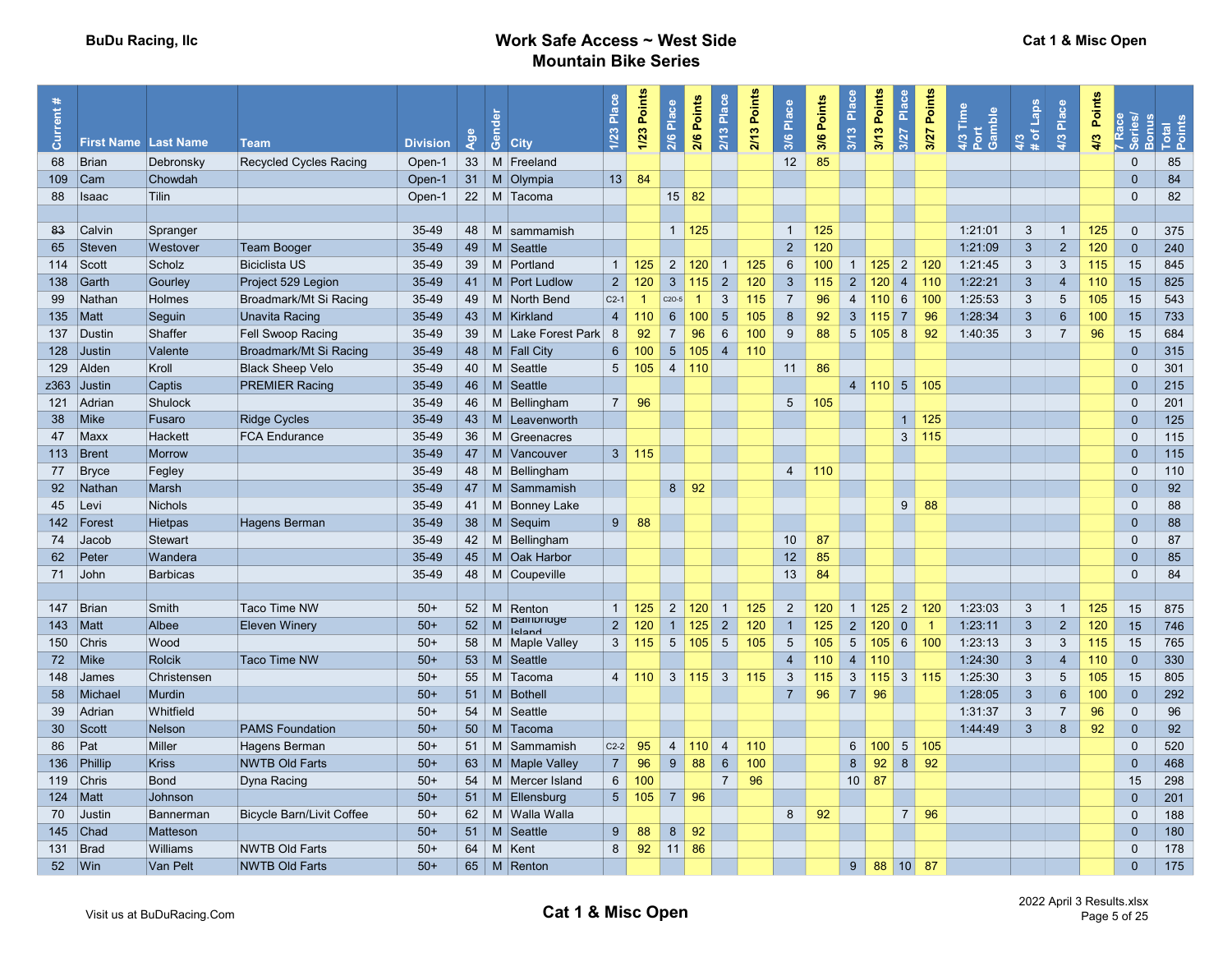| Current#   |                | <b>First Name Last Name</b> | <b>Team</b>                              | <b>Division</b> | Age | Gender      | <b>City</b>           | 1/23 Place     | 1/23 Points   | 2/6 Place       | 2/6 Points          | 2/13 Place     | 2/13 Points | 3/6 Place      | 3/6 Points | Place<br>$\overline{\frac{3}{13}}$ | 3/13 Points         | Place<br>3/27  | 3/27 Points         | 4/3 Time<br>Port<br>Gamble | 4/3<br># of Laps | 4/3 Place      | 4/3 Points | Series/<br>ന   | sonus<br>Points<br>otal |  |
|------------|----------------|-----------------------------|------------------------------------------|-----------------|-----|-------------|-----------------------|----------------|---------------|-----------------|---------------------|----------------|-------------|----------------|------------|------------------------------------|---------------------|----------------|---------------------|----------------------------|------------------|----------------|------------|----------------|-------------------------|--|
|            | 44 Steve       | Hanson                      | Greenies Bike Shop Richland WA           | $50+$           |     |             | 50 M Pasco            |                |               |                 |                     |                |             |                |            |                                    |                     | $\mathbf{1}$   | 125                 |                            |                  |                |            | $\Omega$       | 125                     |  |
| 42         | $\vert$ Jeff   | Cummings                    |                                          | $50+$           |     |             | 60   M Bellingham     |                |               |                 |                     |                |             |                |            |                                    |                     | 4              | 110                 |                            |                  |                |            | $\overline{0}$ | 110                     |  |
| 89         | $\lfloor$ Lane | Seeley                      |                                          | $50+$           |     |             | 50   M Edmonds        |                |               |                 | 6 100               |                |             |                |            |                                    |                     |                |                     |                            |                  |                |            | $\mathbf 0$    | 100                     |  |
|            | 133 Anthony    | <b>Dickson</b>              |                                          | $50+$           | 50  | M           | Seattle               |                |               |                 |                     |                |             | $\,$ 6 $\,$    | 100        |                                    |                     |                |                     |                            |                  |                |            | $\mathbf{0}$   | 100                     |  |
|            | 46 David       | Graves                      | <b>Cranky Carbon-dated Relics</b>        | $50+$           |     |             | 54 M Spokane          |                |               |                 |                     |                |             |                |            |                                    |                     | 9 <sup>1</sup> | 88                  |                            |                  |                |            | $\Omega$       | 88                      |  |
|            | 61 Mike        | Hardenbergh                 |                                          | $50+$           |     |             | 65   M Oak Harbor     |                |               |                 |                     |                |             | 9              | 88         |                                    |                     |                |                     |                            |                  |                |            | $\Omega$       | 88                      |  |
|            | 67 Shawn       | Needham                     |                                          | $50+$           |     |             | 52   M   Moses Lake   |                |               |                 |                     |                |             | 10             | 87         |                                    |                     |                |                     |                            |                  |                |            | $\mathbf{0}$   | 87                      |  |
| 87         | Bill           | <b>Blackburn</b>            | PAC Racing & Cycling Club                | $50+$           |     |             | 51   M   Issaquah     |                |               |                 | $10 \mid 87$        |                |             |                |            |                                    |                     |                |                     |                            |                  |                |            | $\Omega$       | 87                      |  |
|            | 49 Mimmo       | Futia                       | <b>RIDGE Cyclesport</b>                  | $50+$           |     |             | 58 M Kent             |                |               |                 |                     |                |             |                |            |                                    | $11 \,   \, 86$     |                |                     |                            |                  |                |            | $\Omega$       | 86                      |  |
|            |                |                             |                                          |                 |     |             |                       |                |               |                 |                     |                |             |                |            |                                    |                     |                |                     |                            |                  |                |            |                |                         |  |
|            | 331 Doug       | Graver                      | <b>RIDGE Cyclesport</b>                  | SS              | 57  |             | M Snohomish           |                | $3 \mid 115$  |                 |                     | $2^{\circ}$    | 120         |                |            | $\overline{1}$                     | 125                 | $\overline{1}$ | 125                 | 1:24:03                    | $\mathbf{3}$     | $\overline{1}$ | 125        | $\mathbf{0}$   | 610                     |  |
|            | 354 Matthew    | Kelley                      |                                          | SS              | 37  | M           | Seattle               |                |               | $\overline{7}$  | 96                  |                |             | $2^{\circ}$    | 120        | $\overline{2}$                     | 120                 |                |                     | 1:24:19                    | $\mathbf{3}$     | $\sqrt{2}$     | 120        | $\overline{0}$ | 456                     |  |
|            | 363 Justin     | Captis                      | <b>PREMIER Racing</b>                    | SS              | 46  |             | M Seattle             |                |               |                 |                     |                |             |                |            | $\overline{4}$                     | 110                 |                |                     | 1:25:09                    | $\mathbf{3}$     | 3              | 115        | $\mathbf{0}$   | 225                     |  |
|            | 341 Quin       | Kennedy                     | Seattle RUSH Racing                      | <b>SS</b>       |     |             | 37   M Seattle        | $\overline{4}$ | 110           |                 |                     |                |             | $\mathbf{3}$   | 115        | 5 <sup>5</sup>                     | 105                 |                |                     | 1:26:51                    | $\mathbf{3}$     | $\overline{4}$ | 110        | $\overline{0}$ | 440                     |  |
| 334 Tim    |                | Anderson                    | Faster Mustache                          | SS              | 38  |             | M Renton              | 2              | 120           |                 |                     |                |             |                |            |                                    |                     |                |                     | 1:28:51                    | $\mathbf{3}$     | 5              | 105        | $\mathbf{0}$   | 225                     |  |
| 356 Tim    |                | Wyckoff                     |                                          | SS              |     | $53 \mid M$ | Snoqualmie            |                |               |                 | $2 \mid 120 \mid$   | $\mathbf{3}$   | 115         |                |            |                                    | 3   115             |                |                     |                            |                  |                |            | $\mathbf{0}$   | 350                     |  |
|            | 339 Brendan    | Connolly                    | <b>Black Sheep Velo</b>                  | SS              |     |             | 49   M Seattle        |                | $1 \mid 125$  |                 |                     | $\mathbf{1}$   | 125         |                |            |                                    |                     |                |                     |                            |                  |                |            | $\Omega$       | 250                     |  |
|            | 348 John       | Scarafiotti                 | <b>RIDGE Cyclesport</b>                  | <b>SS</b>       |     |             | 46   M   Wenatchee    |                |               |                 | $1 \vert 125$       |                |             |                |            |                                    |                     |                | $2 \mid 120$        |                            |                  |                |            | $\Omega$       | 245                     |  |
|            | 337 Daniel     | Tomko                       |                                          | SS              |     | $46$ M      | Bellevue              | 5 <sup>1</sup> | 105           |                 | $3 \mid 115$        |                |             |                |            |                                    |                     |                |                     |                            |                  |                |            | $\mathbf{0}$   | 220                     |  |
| 343 Lee    |                | Peterson                    | Race Cascadia                            | SS              |     |             | 48   M Olympia        | 8              | 92            | $6\overline{6}$ | 100                 |                |             |                |            |                                    |                     |                |                     |                            |                  |                |            | $\overline{0}$ | 192                     |  |
| 361 Ben    |                | Shaklee                     | Jack's Bicycle Center / Homegrown Racing | SS              |     |             | 42   M Bellingham     |                |               |                 |                     |                |             | $\overline{1}$ | 125        |                                    |                     |                |                     |                            |                  |                |            | $\Omega$       | 125                     |  |
|            | 370 Rocky      | Crocker                     | <b>Team WAR</b>                          | SS              | 59  |             | M Wenatchee           |                |               |                 |                     |                |             |                |            |                                    |                     |                | $3 \mid 115$        |                            |                  |                |            | $\Omega$       | 115                     |  |
|            | 349 Benjamin   | Enbom                       |                                          | SS              |     |             | 25 M Seattle          |                |               |                 | 4 110               |                |             |                |            |                                    |                     |                |                     |                            |                  |                |            | $\Omega$       | 110                     |  |
| 357 Kyle   |                | Curtin                      |                                          | SS              |     | $30 \mid M$ | Olympia               |                |               |                 | 5 105               |                |             |                |            |                                    |                     |                |                     |                            |                  |                |            | $\overline{0}$ | 105                     |  |
| 333 Nick   |                | Stroud                      | Old Town Bicycle Ritzman Construction    | SS              |     |             | 31   M   Bremerton    |                | 6 100         |                 |                     |                |             |                |            |                                    |                     |                |                     |                            |                  |                |            | $\overline{0}$ | 100                     |  |
|            | $364$ John     | Caldwell                    |                                          | <b>SS</b>       |     |             | 44   M   Maple Valley |                |               |                 |                     |                |             |                |            | $6\overline{6}$                    | 100                 |                |                     |                            |                  |                |            | $\Omega$       | 100                     |  |
|            | 365 Kathryn    | Staver                      | <b>Breakfast Racing Team</b>             | <b>SS</b>       | 37  | F           | Issaquah              |                |               |                 |                     |                |             |                |            | $\overline{7}$                     | 96                  |                |                     |                            |                  |                |            | $\Omega$       | 96                      |  |
|            | 335 Roger      | <b>Burton</b>               | <b>Recycled Cycles Racing</b>            | <b>SS</b>       |     |             | 51   M   Bothell      | 7 <sup>1</sup> | 96            |                 |                     |                |             |                |            |                                    |                     |                |                     |                            |                  |                |            | $\Omega$       | 96                      |  |
| $345$ Trey |                | Wilson                      | Race Cascadia                            | <b>SS</b>       |     |             | 49 M Olympia          | 9              | 88            |                 |                     |                |             |                |            |                                    |                     |                |                     |                            |                  |                |            | $\Omega$       | 88                      |  |
|            |                |                             |                                          |                 |     |             |                       |                |               |                 |                     |                |             |                |            |                                    |                     |                |                     |                            |                  |                |            |                |                         |  |
|            | 325 Jason      | Martin                      |                                          | <b>FT</b>       |     |             | 42 M Everett          | 1 <sup>1</sup> | 125           |                 | $1 \vert 125 \vert$ | $\overline{1}$ | 125         | $\mathbf{1}$   | 125        |                                    | $1 \vert 125 \vert$ |                |                     | 1:00:50.0                  | 2                | $\overline{1}$ | 125        | 15             | 765                     |  |
|            | 342 Stephen    | Benson                      | <b>RIDGE Cyclesport</b>                  | <b>FT</b>       | 57  |             | M Snohomish           |                | 2 120 2 120 2 |                 |                     |                | 120         | $\mathbf{3}$   | 115        |                                    |                     |                |                     | 1:13:41.0                  | $2^{\circ}$      | $\overline{2}$ | 120        | $\overline{0}$ | 595                     |  |
| 368 Roy    |                | Wakeman                     | <b>Ridge Cyclesport</b>                  | <b>FT</b>       |     |             | 61   M East Wenatchee |                |               |                 |                     |                |             |                |            |                                    |                     |                | $1 \vert 125 \vert$ |                            |                  |                |            | $\Omega$       | 125                     |  |
| 362 Dan    |                | Knipstein                   |                                          | <b>FT</b>       |     |             | 43 M Langley          |                |               |                 |                     |                |             | $\overline{2}$ | 120        |                                    |                     |                |                     |                            |                  |                |            | $\Omega$       | 120                     |  |
| 366 Joe    |                | Otto                        |                                          | <b>FT</b>       |     |             | 51   M   Enumclaw     |                |               |                 |                     |                |             |                |            |                                    | $2 \mid 120$        |                |                     |                            |                  |                |            | $\Omega$       | 120                     |  |
| $367$ Bret |                | <b>Marshall</b>             | <b>Ridge CycleSport</b>                  | <b>FT</b>       |     |             | 55   M East Wenatchee |                |               |                 |                     |                |             |                |            |                                    |                     |                | $2 \mid 120$        |                            |                  |                |            | $\Omega$       | 120                     |  |
| 359 Ron    |                | <b>Rice</b>                 |                                          | <b>FT</b>       |     |             | 67   M Tacoma         |                |               |                 |                     | 3 <sup>1</sup> | 115         |                |            |                                    |                     |                |                     |                            |                  |                |            | $\Omega$       | 115                     |  |
|            |                |                             |                                          |                 |     |             |                       |                |               |                 |                     |                |             |                |            |                                    |                     |                |                     |                            |                  |                |            |                |                         |  |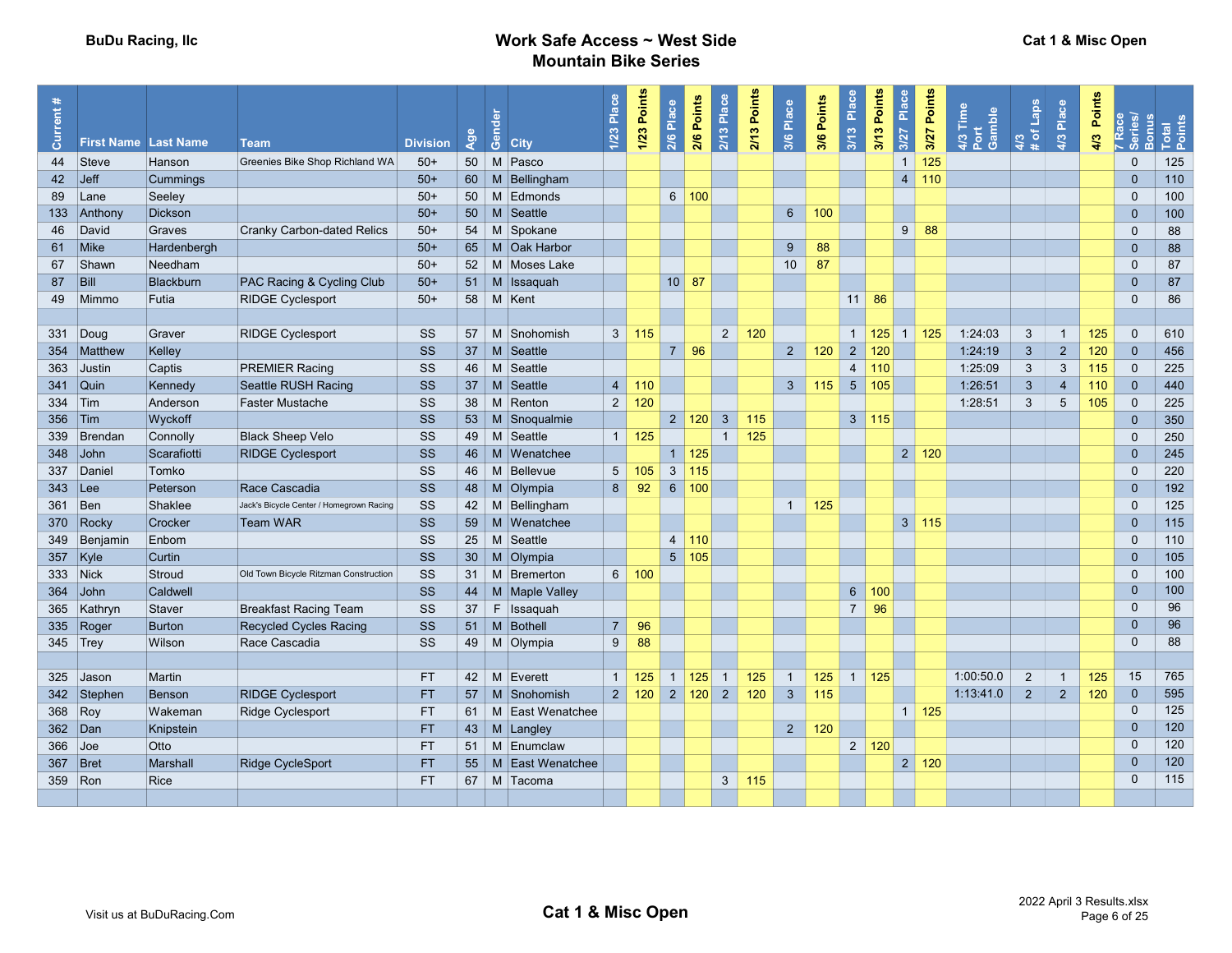| $\bar{5}$  | <b>First Name Last Name</b> |                | <b>Team</b>                               | <b>Division</b> | $\mathsf{Age}$ | ී<br><b>City</b>          | Place<br>1/23   | 1/23 Points         | 2/6 Place       | Points<br>2/6 | Place<br>2/13            | 2/13 Points | Place<br>3/6   | Points<br>3/6 | Place<br>3/13   | Points<br>3/13               | Place<br>3/27                     | Points<br>3/27 | Time<br>Gamble<br>4/3 | <b>Sder</b><br>৳ | Place<br>4/3    | Points<br>4/3 | <u>@</u><br><u>sun</u><br>$\circ$<br>မိ | $\overline{a}$ |
|------------|-----------------------------|----------------|-------------------------------------------|-----------------|----------------|---------------------------|-----------------|---------------------|-----------------|---------------|--------------------------|-------------|----------------|---------------|-----------------|------------------------------|-----------------------------------|----------------|-----------------------|------------------|-----------------|---------------|-----------------------------------------|----------------|
|            | 353 Derek                   | Parsons        | <b>RIDGE Cyclesport</b>                   | Clydes          |                | 34   M   Kirkland         |                 |                     | $\mathbf{1}$    | 125           | $\overline{1}$           | 125         | $\overline{1}$ | 125           |                 |                              |                                   |                | 1:31:38.0             | $\mathbf{3}$     | $\overline{1}$  | 125           | $\mathbf{0}$                            | 500            |
|            | 347 Nathan                  | Thayer         | <b>Night Owl Cycling</b>                  | <b>Clydes</b>   |                | 49   M Bainbridge Island  | 8               | 92                  | $\overline{7}$  | 96            | $\overline{4}$           | 110         | 3 <sup>5</sup> | 115           | $\overline{2}$  | 120                          | $1 \overline{\smash{\big)}\ 125}$ |                | 1:14:41.0             | $\overline{2}$   | $\overline{2}$  | 120           | 15                                      | 793            |
|            | 369 Shawn                   | Peerson        | Unavita Racing                            | Clydes          |                | 52   M   Woodinville      | $5\overline{)}$ | 105                 | $5\overline{5}$ | 105           | $5\overline{)}$          | 105         | 2              | 120           | 3 <sup>5</sup>  | $115$ 2 120                  |                                   |                | 1:17:44.0             | $\overline{2}$   | 3               | 115           | 15                                      | 800            |
| 375 Don    |                             | <b>McBride</b> | Unavita Racing                            | Clydes          |                | 56   M   Ravensdale       | 6 <sup>1</sup>  | 100 <sub>1</sub>    |                 | 6 100         | 6                        | 100         |                |               |                 | $4 \mid 110$                 |                                   |                | 1:26:12.0             | $\overline{2}$   | $\overline{4}$  | 110           | $\overline{0}$                          | 520            |
| 374 Tim    |                             | Dawson         |                                           | Clydes          |                | 54   M   Gig Harbor       |                 |                     |                 |               |                          |             |                |               |                 |                              |                                   |                | 0:43:35.0             | $\overline{1}$   | $5\phantom{.0}$ | 105           | $\overline{0}$                          | 105            |
|            | 326 William                 | Wallace        | <b>Buck's Northwest</b>                   | Clydes          |                | 33   M Copalis Beach      | 7 <sup>1</sup>  | 96                  |                 |               | 4   110   2              | 120         |                |               |                 |                              |                                   |                |                       |                  |                 |               | 15                                      | 341            |
| 338 John   |                             | McConnell      | Cascadia Wheel Co. Dirt Team              | Clydes          |                | 47   M Tacoma             | $\overline{1}$  | 125                 |                 |               |                          |             |                |               | $1 \vert 125$   |                              |                                   |                |                       |                  |                 |               | $\Omega$                                | 250            |
| $340$ Jeff |                             | Evans          | <b>Nuun</b>                               | Clydes          |                | 50   M   Tacoma           | 4               | 110                 |                 |               | $\mathbf{3}$             | 115         |                |               |                 |                              |                                   |                |                       |                  |                 |               | $\mathbf{0}$                            | 225            |
|            | 328 Michael                 | Kunz           | Project 529 Legion                        | Clydes          |                | 49   M Seattle            | $\overline{2}$  | 120                 |                 | $9 \mid 88$   |                          |             |                |               |                 |                              |                                   |                |                       |                  |                 |               | $\Omega$                                | 208            |
|            | 358 Jason                   | Sobottka       | <b>BRiD Bike Racing is Dumb</b>           | Clydes          |                | 47   M Tacoma             | $2 - 1$         |                     |                 |               | $\overline{7}$           | 96          | $\overline{4}$ | 110           |                 |                              |                                   |                |                       |                  |                 |               | $\Omega$                                | 207            |
|            | 329 Chris                   | Oughton        | Key Pen Pirates                           | Clydes          |                | 38   M   Gig Harbor       | 9               | 88                  |                 |               | 8                        | 92          |                |               |                 |                              |                                   |                |                       |                  |                 |               | $\mathbf 0$                             | 180            |
|            | 352 Jason                   | Konieczka      | Issaquah                                  | Clydes          |                | 53   M Sammamish          |                 |                     |                 | 2 120         |                          |             |                |               |                 |                              |                                   |                |                       |                  |                 |               | $\Omega$                                | 120            |
|            | 336 (Moe) Ryan Kelsey       |                |                                           | Clydes          |                | 45   M   Mount Vernon     | $3 \mid$        | 115                 |                 |               |                          |             |                |               |                 |                              |                                   |                |                       |                  |                 |               | $\mathbf 0$                             | 115            |
|            | 350 Roger                   | <b>Bialous</b> |                                           | Clydes          |                | 49   M Seattle            |                 |                     |                 | 3 115         |                          |             |                |               |                 |                              |                                   |                |                       |                  |                 |               | $\mathbf{0}$                            | 115            |
|            | 355 Jesse                   | Keating        | Cascadia Wheel Co. Dirt Team              | Clydes          | 41             | ∣ M ∣Tacoma               |                 |                     | 8               | 92            |                          |             |                |               |                 |                              |                                   |                |                       |                  |                 |               | $\Omega$                                | 92             |
|            | 360 Abraham                 | Ojeda          |                                           | Clydes          |                | 39   M   Tacoma           |                 |                     |                 |               | 9                        | 88          |                |               |                 |                              |                                   |                |                       |                  |                 |               | $\Omega$                                | 88             |
|            |                             |                |                                           |                 |                |                           |                 |                     |                 |               |                          |             |                |               |                 |                              |                                   |                |                       |                  |                 |               |                                         |                |
|            | 125 Monilee                 | Keller         | <b>Breakfast Racing Team</b>              | Open-1          |                | $45$ F Redmond            | 1 <sup>1</sup>  | 125                 | $\bigoplus$     | 125           | $\overline{1}$           | 125         |                |               |                 |                              |                                   |                | 1:29:30.0             | $\mathbf{3}$     | $\overline{1}$  | 125           | $\Omega$                                | 500            |
| 84         | Kele                        | Murdin         | Keller Rorhbach                           | Open-1          | 48             | Bothell<br>F.             |                 |                     |                 | 3 115 3       |                          | 115         | $\mathbf{1}$   | 125           | $5\overline{)}$ | 105                          |                                   |                | 1:35:05.0             | $\mathbf{3}$     | 2               | 120           | $\mathbf 0$                             | 580            |
|            | 134 Linnea                  | Rooke          | Evil Maxxis Fluidride                     | Open-1          | 36             | $F$   Fall City           |                 |                     |                 |               |                          |             | C1AG-1         | -1            | $3\phantom{.0}$ | 115                          |                                   |                | 1:37:11.0             | $\mathbf{3}$     | $\overline{3}$  | 115           | $\overline{0}$                          | 231            |
| 50         | Roz                         | Patterson      | <b>PNW Colavita HelloFresh</b>            | Open-1          | 33             | $F$ Seattle               |                 |                     |                 |               |                          |             |                |               | $\overline{4}$  | 110                          | 2                                 | 120            | 1:39:10.0             | 3                | $\overline{4}$  | 110           | $\mathbf 0$                             | 340            |
| 102 Ella   |                             | Dorband        | <b>Breakfast Racing Team</b>              | Open-1          | 37             | $F$ Seattle               | $\mathbf{3}$    | 115                 | $\overline{7}$  | 96            |                          |             | $\overline{2}$ | 120           | $6\overline{6}$ | 100                          |                                   |                | 1:41:57.0             | $\mathbf{3}$     | -5              | 105           | $\mathbf{0}$                            | 536            |
|            | 111 Sarah                   | Fitsch         | <b>RIDGE Cyclesport</b>                   | Open-1          | 17             | F Wenatchee               | $5\overline{)}$ | 105                 | 8               | 92            | $6\phantom{1}$           | 100         | $\mathbf{3}$   | 115           |                 |                              |                                   | 4 110          | 1:10:46.0             | $\overline{2}$   | 6               | 100           | 15                                      | 637            |
|            | 37 Rhys                     | May            | Boltcutter/ Hifi/ Rhys May Jewelry        | Open-1          | 33             | F.<br>Kenmore             |                 |                     |                 |               |                          |             |                |               |                 |                              |                                   |                | 1:11:45.0             | $2^{\circ}$      | $\overline{7}$  | 96            | $\mathbf 0$                             | 96             |
|            | 78 Gina                     | Estep          | <b>PNW Colavita HelloFresh</b>            | Open-1          | 49             | $F$ Renton                |                 |                     |                 |               | 5 <sup>5</sup>           | 105         |                |               |                 |                              |                                   |                | 1:19:50.0             | 2                | 8               | 92            | $\Omega$                                | 197            |
| 35         | Rachel                      | Thody          |                                           | Open-1          | 26             | F.<br>Bellingham          |                 |                     |                 |               |                          |             |                |               |                 |                              |                                   |                | <b>DNF</b>            | $\overline{0}$   | $\Omega$        | -1            | $\mathbf{0}$                            | $\overline{1}$ |
|            | $103$ Myla                  | Doane          |                                           | Open-1          | 14             | F Tacoma                  |                 | $C2-1$ 100          |                 |               | $2 \mid 120 \mid 2 \mid$ | 120         |                |               |                 | $2 \mid 120 \mid 1 \mid 125$ |                                   |                |                       |                  |                 |               | $\Omega$                                | 585            |
| $126$ Bry  |                             | Osmonson       | <b>Breakfast Racing Team</b>              | Open-1          | 31             | $F$ Seattle               | $2^{\circ}$     | 120                 | 9               | 88            |                          |             | 5 <sup>5</sup> | 105           |                 |                              | 3   115                           |                |                       |                  |                 |               | $\Omega$                                | 428            |
|            | 66 Torin                    | Kelsey         | <b>Galbraith Gravity Riders</b>           | Open-1          | 16             | <b>Mount Vernon</b><br>F. | $C2-1$          | 100 <sup>°</sup>    |                 |               | $C2-1$ 100 $C2-1$        | 100         | $\overline{4}$ | 110           |                 |                              |                                   |                |                       |                  |                 |               | $\Omega$                                | 410            |
|            | 123 Kathryn                 | <b>Staver</b>  | <b>Breakfast Racing Team</b>              | Open-1          | 37             | $F$ Issaquah              | 4               | 110                 | $6\overline{6}$ | $100 \mid 4$  |                          | 110         |                |               |                 |                              |                                   |                |                       |                  |                 |               | $\mathbf 0$                             | 320            |
| 97         | Coral                       | Ng             | Spokeswomen Racing                        | Open-1          | 25             | F.<br>Bellevue            |                 | $C2-1$ 100          |                 | $4 \vert 110$ |                          |             |                |               |                 |                              |                                   |                |                       |                  |                 |               | $\Omega$                                | 210            |
| 53         | ⊟Natasha                    | <b>Visnack</b> | <b>WE Race</b>                            | Open-1          | 18             | F<br>Bend                 |                 |                     |                 |               |                          |             |                |               |                 | $1 \mid 125$                 |                                   |                |                       |                  |                 |               | $\Omega$                                | 125            |
| 98         | Malia                       | Greening       | <b>PNW Colavita HelloFresh</b>            | Open-1          | 47             | F.<br><b>Issaquah</b>     |                 |                     |                 | $5 \mid 105$  |                          |             |                |               |                 |                              |                                   |                |                       |                  |                 |               | $\mathbf 0$                             | 105            |
| 56         | Frances                     | Sun            | <b>Breakfast Racing Team</b>              | 35-49           | 36             | Seattle<br>F.             |                 | $C2 - 2$ 95         |                 | 2   120       | $\overline{2}$           | 120         | $2^{\circ}$    | 120           |                 |                              |                                   |                | 1:41:35.0             | $\mathbf{3}$     | $\overline{1}$  | 125           | $\Omega$                                | 580            |
| 33         | Beth                        | Tingey         | IKnowZeb racing                           | 35-49           | 44             | F Shoreline               |                 |                     |                 |               |                          |             |                |               |                 |                              |                                   |                | 1:42:29.0             | 3                | 2               | 120           | $\mathbf 0$                             | 120            |
|            | 108 Kristina                | Spranger       |                                           | 35-49           | 48             | F.<br>Sammamish           | 4               | 110                 |                 |               |                          |             |                |               |                 |                              |                                   |                | 1:15:09.0             | $\overline{2}$   | -3              | 115           | $\Omega$                                | 225            |
|            | 107 Karine                  |                | Valliant-Saunder: PNW colavita HelloFresh | 35-49           | 42             | F<br>Seattle              |                 | $1 \mid 125$        | $\overline{1}$  |               | $125 \mid 3 \mid$        | 115         |                |               |                 |                              |                                   |                |                       |                  |                 |               | $\Omega$                                | 365            |
|            | 139 Michelle                | Macartney      | <b>Epic Racing</b>                        | 35-49           | 49             | $F$ Fall City             |                 |                     | 5 <sup>5</sup>  | 105           |                          |             |                |               | 1               | 125                          |                                   |                |                       |                  |                 |               | $\mathbf 0$                             | 230            |
| z78 Gina   |                             | Estep          | <b>PNW Colavita HelloFresh</b>            | 35-49           | 49             | F   Mercer Island         |                 |                     | $6^{\circ}$     | 100           |                          |             |                |               |                 |                              | 1   125                           |                |                       |                  |                 |               | $\Omega$                                | 225            |
|            | 116 Olivia                  | <b>Brown</b>   | Nemesis Racing                            | 35-49           | 38             | F Des Moines              |                 | $2 \mid 120 \mid 7$ |                 | 96            |                          |             |                |               |                 |                              |                                   |                |                       |                  |                 |               | $\Omega$                                | 216            |
|            | 76 Malia                    | Greening       | <b>PNW Colavita Hello Fresh</b>           | 35-49           | 47             | F.<br><b>Issaquah</b>     |                 |                     |                 |               | $\mathbf{1}$             | 125         |                |               |                 |                              |                                   |                |                       |                  |                 |               | $\Omega$                                | 125            |
|            | z134 Linnea                 | Rooke          |                                           | 35-49           |                | 36   F   Fall City        |                 |                     |                 |               |                          |             | 1              | 125           |                 |                              |                                   |                |                       |                  |                 |               | $\Omega$                                | 125            |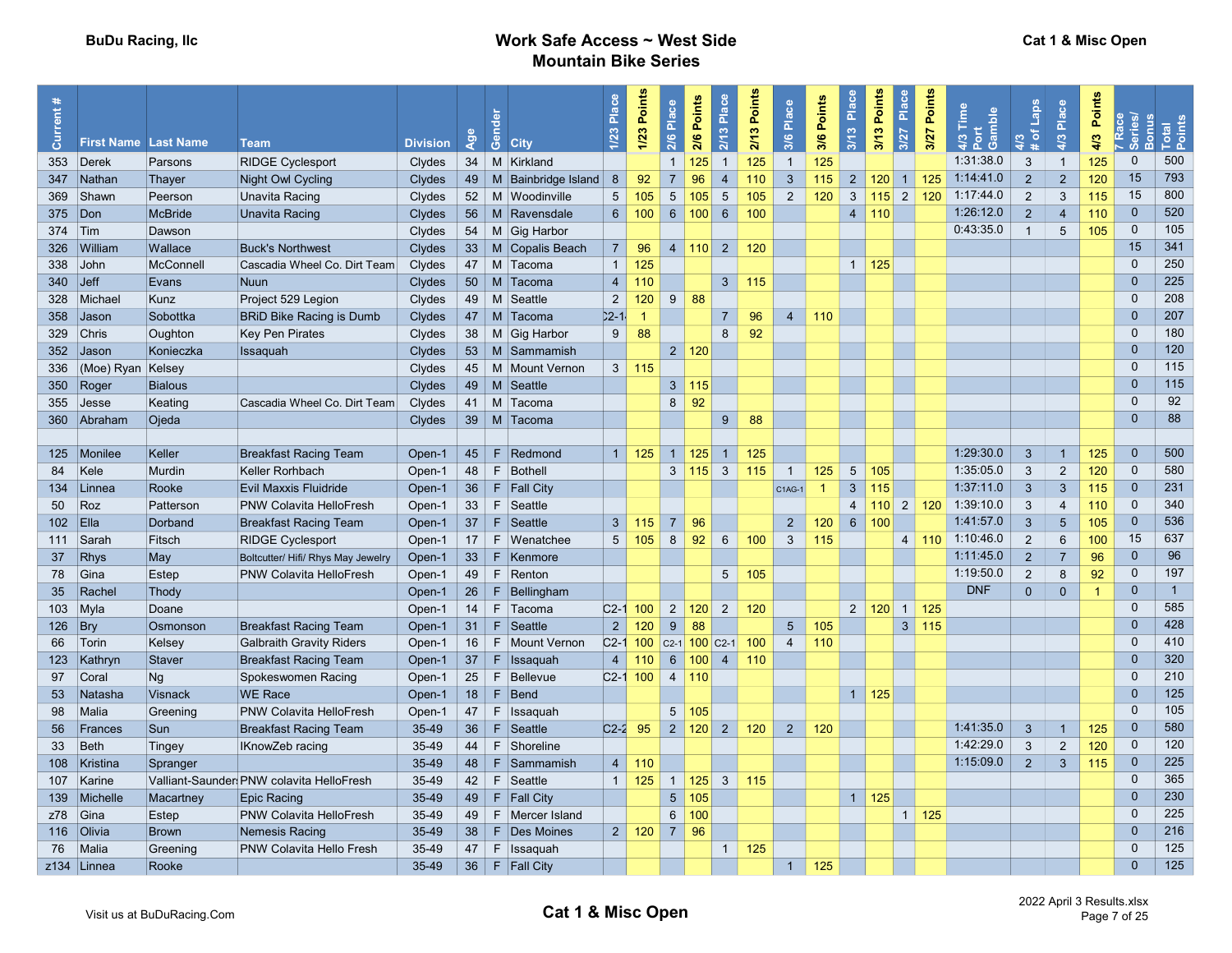| $\mathcal{E}$ | First Name Last Name |          | <b>Team</b>                    | <b>Division</b> | ల్లా | <b>8</b> City             | 1/23         | Points<br>1/23 | $\frac{1}{2}$<br>2/6 | oints<br>ő.<br>2/6 | 2/13 Plac      | oints<br>$\mathbf{a}$<br>$\frac{3}{2}$<br>ਨੋ | Place<br>3/6 | $\frac{1}{2}$<br>3/6 | $\frac{8}{2}$<br>$\overline{ }$ | oints<br>S<br>$\sim$ | _              | oints<br>o.<br>3/27 | aldr<br>ε | a              | Place | oints<br>o.<br>$\frac{2}{3}$ |              |     |
|---------------|----------------------|----------|--------------------------------|-----------------|------|---------------------------|--------------|----------------|----------------------|--------------------|----------------|----------------------------------------------|--------------|----------------------|---------------------------------|----------------------|----------------|---------------------|-----------|----------------|-------|------------------------------|--------------|-----|
|               | 90 Christina         | Polwarth | Recycled Cycles Racing         | 35-49           | 40   | Redmond                   |              |                |                      | 115                |                |                                              |              |                      |                                 |                      |                |                     |           |                |       |                              | $\mathbf{0}$ | 115 |
|               | 122 Jenni            | Malloy   |                                | 35-49           | 47   | Bainbridge Island         | $\mathbf{3}$ | 115            |                      |                    |                |                                              |              |                      |                                 |                      |                |                     |           |                |       |                              | $\mathbf 0$  | 115 |
|               | 146 Jadine           | Riley    | <b>PNW Colavita HelloFresh</b> | 35-49           | 48   | Seattle<br>F.             |              |                |                      | 110                |                |                                              |              |                      |                                 |                      |                |                     |           |                |       |                              | $\mathbf{0}$ | 110 |
|               |                      |          |                                |                 |      |                           |              |                |                      |                    |                |                                              |              |                      |                                 |                      |                |                     |           |                |       |                              |              |     |
| 141 Lori      |                      | Brazel   | PCP Racing                     | $50+$           | 60   | Federal Way               |              | $2 \mid 120$   |                      | 2   120            | $\overline{2}$ | 120                                          |              | 125                  |                                 | 125                  |                | 125                 | :13:43    | $\overline{2}$ |       | 125                          | 15           | 875 |
|               | 80 Izette            | Swan     | Recycled Cycles Racing         | $50+$           | 56   | Seattle                   |              | 125            |                      | 125                |                | 125                                          |              |                      |                                 |                      |                |                     |           |                |       |                              | $\Omega$     | 375 |
|               | 48 Andrea            | Leuschke | <b>Black Sheep Velo</b>        | $50+$           | 51   | Seattle                   |              |                | $C2-10$              | 62                 |                |                                              |              |                      | $\overline{2}$                  | 120                  |                |                     |           |                |       |                              | $\Omega$     | 182 |
|               |                      |          |                                |                 |      |                           |              |                |                      |                    |                |                                              |              |                      |                                 |                      |                |                     |           |                |       |                              |              |     |
|               | 373 Karen            | Metcalfe | Unavita Racing                 | Athena          | 61   | Edmonds                   |              |                |                      |                    |                |                                              |              |                      |                                 |                      |                |                     | 1:37:17   | $\overline{2}$ |       | 125                          | $\Omega$     | 125 |
| $351$ Amy     |                      | Peerson  | Unavita Racing                 | Athena          | 53   | F Woodinville             |              |                |                      | 125                |                | 125                                          |              |                      |                                 |                      |                |                     |           |                |       |                              | 15           | 265 |
|               | 344 Terri            | Cole     | See-Queens                     | Athena          |      | $47$ F Ruston             |              | 125            |                      |                    |                |                                              |              |                      |                                 |                      |                |                     |           |                |       |                              | $\Omega$     | 125 |
|               | 372 Elizabeth        | House    |                                | Athena          |      | 41   F   West Richland    |              |                |                      |                    |                |                                              |              |                      |                                 |                      | 1              | 125                 |           |                |       |                              | $\mathbf{0}$ | 125 |
|               | 371 Francesca        | Maier    |                                | Athena          |      | $47 \mid F \mid$ Richland |              |                |                      |                    |                |                                              |              |                      |                                 |                      | 2 <sup>1</sup> | 120                 |           |                |       |                              | $\mathbf{0}$ | 120 |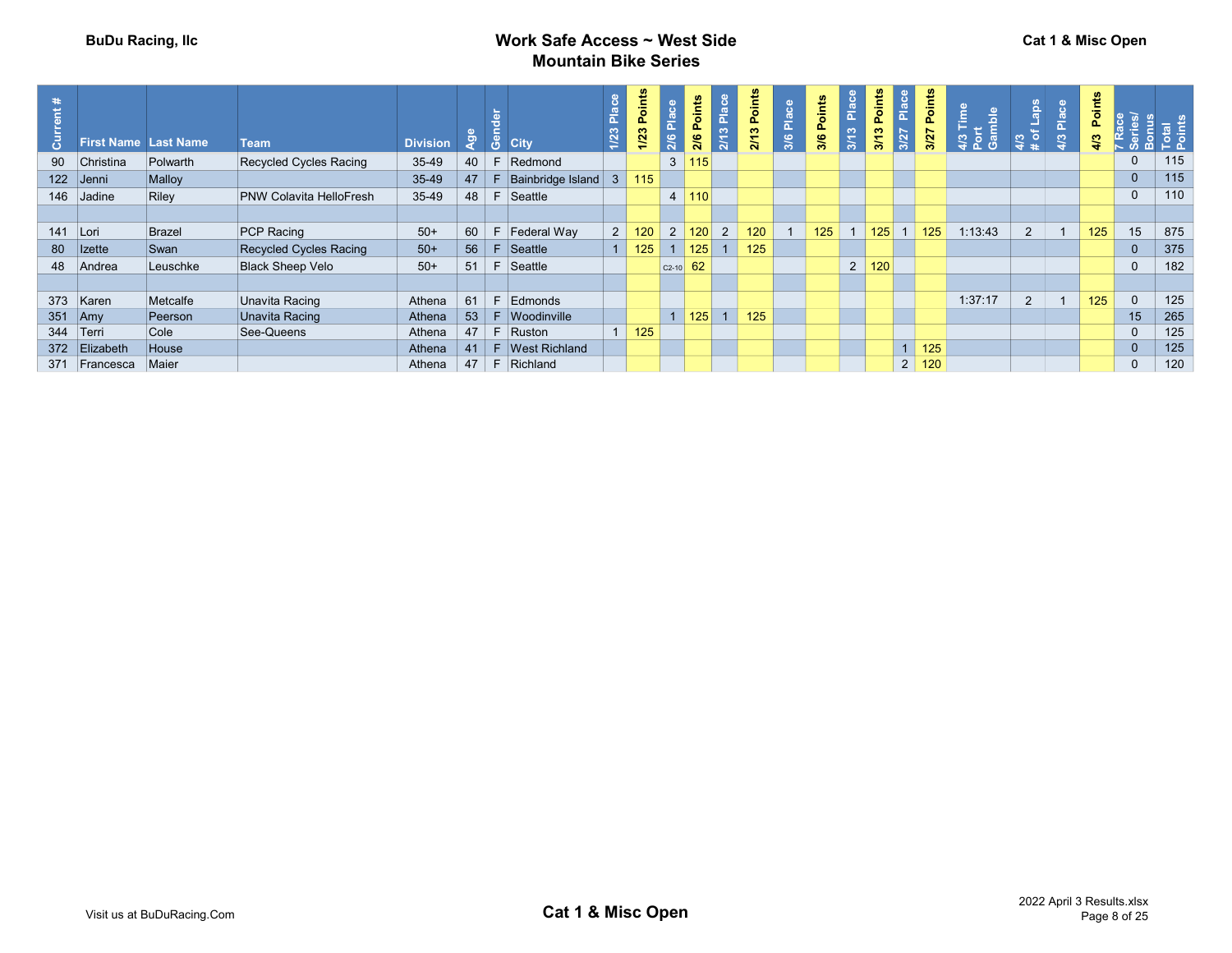#### BuDuRacing, LLC **Contract Contract Contract Contract Contract Contract Contract Contract Contract Contract Contract Contract Contract Contract Contract Contract Contract Contract Contract Contract Contract Contract Contrac** Mountain Bike Series

Current # First Name Last Name Team Division Age Gender City 1/23 Place 1/23 Points 2/6 Place 2/6 Points 2/13 Place 2/13 Points 3/6 Place 3/6 Points 3/13 Place 3/13 Points 3/27 Place 3/27 Points 4/3 Time Port Gamble 4/3 # of Laps 4/3 Place 4/3 Points 7 Race Series/ Bonus Total Points 285 Vincent Armstrong Country Green Turf Farms Cycling Team/CBC Racing Open-2 44 M Lacey 1:59 2 1 100 0 100 100 292 Dan McCabe University of Washington Open-2 28 M Seattle **1989 12 12 12 13 13 14 14 14 14 14 14 1**0:55:07 2 2 <mark>95</mark> 0 95 286 Forest Hietpas Hagens Berman Open-2 38 M Sequim 0:55:56 2 3 90 0 90 252 Joe Spranger Open-2 16 M sammamish 1 100 12 60 0:55:57 2 4 85 0 245 232 Jaxon Williams Broadmark/Mt Si Racing Open-2 13 M Issaquah 9 63 4 85 4 85 5 80 3 90 3 90 0:56:12 2 5 80 15 588 225 Jesse Favia Open-2 41 M Renton 8 67 5 80 2 95 4 85 0:57:21 2 6 75 0 402 294 Liam O'Brien Team Booger Open-2 17 M Bainbridge Island 1986 and 1988 and 1998 1999 2012 2 7 71 0 71 249 Vesa Suomalainen Open-2 60 M Woodinville 3 90 2 95 1 100 1 100 0 1 0:57:30 2 8 67 0 453 228 Antoine Issa Night Owl Cycling Open-2 58 M Kingston 5 80 6 75 4 85 0:58:17 2 9 63 0 303 278 Jacob Soares Broadmark/Mt Si Racing Open-2 16 M Kirkland 13 59 10 62 3 90 3 90 1 100 0:58:17 2 10 62 0 463 284 Joshua Melanson Open-2 43 M Puyallup 15 57 18 54 7 71 8 67 6 75 6 75 0:58:52 2 11 61 15 475 295 Frank O'Brien Team Booger Open-2 58 M Bainbridge Island 1:00:01 2 12 60 0 60 240 Michael Brazel PCP Racing 0pen-2 58 M Federal Way 11 61 0 1 5 80 4 85 1:00:31 2 13 59 0 286 267 Kenton Kostenko Open-2 16 M Wenatchee 13 59 9 63 5 80 1:01:46 2 14 58 0 260 289 Oliver Gutsche-Smith Gear Grinders **Open-2 16 M Bainbridge Island** 1:03:14 2 15 57 0 57 0 57 244 Albert Ordelheide Buck's Northwest Open-2 43 M Pacific Beach 17 55 16 56 10 62 10 62 10 62 1:03:29 2 16 56 0 353 288 Andrew Grinter Gear Grinders Open-2 16 M Bainbridge Island 1:04:24 2 17 55 0 55 293 Isaac Miller University of Washington Open-2 20 M Seattle 1:07:33 2 18 54 0 54 287 Ryan Carney Carney Open-2 41 M Snohomish 1:08:21 2 19 53 0 53 290 Jeremy Geier Open-2 39 M Bremerton 1:09:18 2 20 52 0 52 231 Greg Gizinski ChainSlap Racing Open-2 54 M Seattle 25 47 27 45 1:13:37 2 21 51 0 143 235 Buck Giles Buck's Northwest Open-2 33 M Hoquiam 16 56 19 53 9 63 15 57 8 67 7 71 0 0 0 367 277 Parker King | Note | C20-1 100 6 75 | 100 10 0 0 275 | 100 0 0 275 | 100 0 0 275 242 Adam Wujick Taco Time NW Open-2 48 M Kirkland 11 <mark> 61 12 60 8 67 9 63 0</mark> 0 251 226 Jordan Robertson **Robertson Copen-2 31 M** Everett 18 54 3 90 2 95 0 0 0 0 239 0 0 0 239 251 Ian Hansen Open-2 16 M Wenatchee 22 50 23 49 17 55 9 63 0 0 217 250 Robby Hansen **Depen-2 48 M Wenatchee 23 49 30 42 19 53** 10 10 62 10 0 0 206 227 Johann Lahud-Zahner Open-2 27 M Bellingham 12 60 9 63 11 61 0 0 0 184 248 Steven Moe Nemesis Racing Open-2 50 M Kingston 14 58 15 57 16 56 0 0 0 171 0 0 0 171 239 Tony Labriola Unavita Racing Open-2 54 M Lakewood 4 <mark>85 14 58 0 1 0 1 0 1</mark> 0 15 159 159 241 Austin Treloar Dyna Racing Open-2 45 M North Bend 6 75 13 59 0 0 0 134 255 Jim Peot Unavita Racing Open-2 59 M Woodinville 7 71 11 61 0 0 0 132 272 Brian Howard soft like kitten Open-2 40 M Seattle 12 60 7 7 71 0 0 0 131 273 Jesse Smith Bucks Northwest Open-2 47 M Pacific Beach C3-3 65 16 56 0 0 0 121 258 Yasser Rodriguez **Community Community Community Community Community Community Community Community Community Community Community Community Community Community Community Community Community Community Community Community** 253 Randy Yao Gene Johnson Cycling Team Open-2 34 M Seattle 19 53 20 52 0 0 0 0 105 265 Adrian Magun Apex Racing Open-2 18 M Mercer Island 1 100 0 0 0 0 0 0 0 100 0 0 100 260 Nathan Holmes Broadmark/Mt Si Racing Open-2 49 M North Bend C2-1 1 5 80 0 16 0 16 0 16 0 15 96 238 Michael Manthey Open-2 46 M Tacoma 2 95 0 0 95 279 Linus Bauer Open-2 21 M Ellensburg 2 95 0 0 95 280 Brian Stilwater Ridge Cyclesport Open-2 42 M East Wenatchee 2 95 2 95 0 0 95 233 Kyle Williams Broadmark/Mt Si Racing Open-2 41 M Issaquah 21 51 31 41 0 0 0 0 92 Please support the following sponsors: Work Safe Access, Bayview BIcycle, Buck's Northwest, Central Puget Sound Carpenters Local 30, Cycle Therapy, Edge & Spoke, Eleven Winery, Jack's Bicycle Center, Jet City Equipment, Night Owl Cycling, Northwest Tri & Bike, Old Town Bicycle, Peak Performance and Prevention, Ridge Cyclesport, Singletrack Cycles, Steve Holton Real Estate, and Woodinville Bicycle.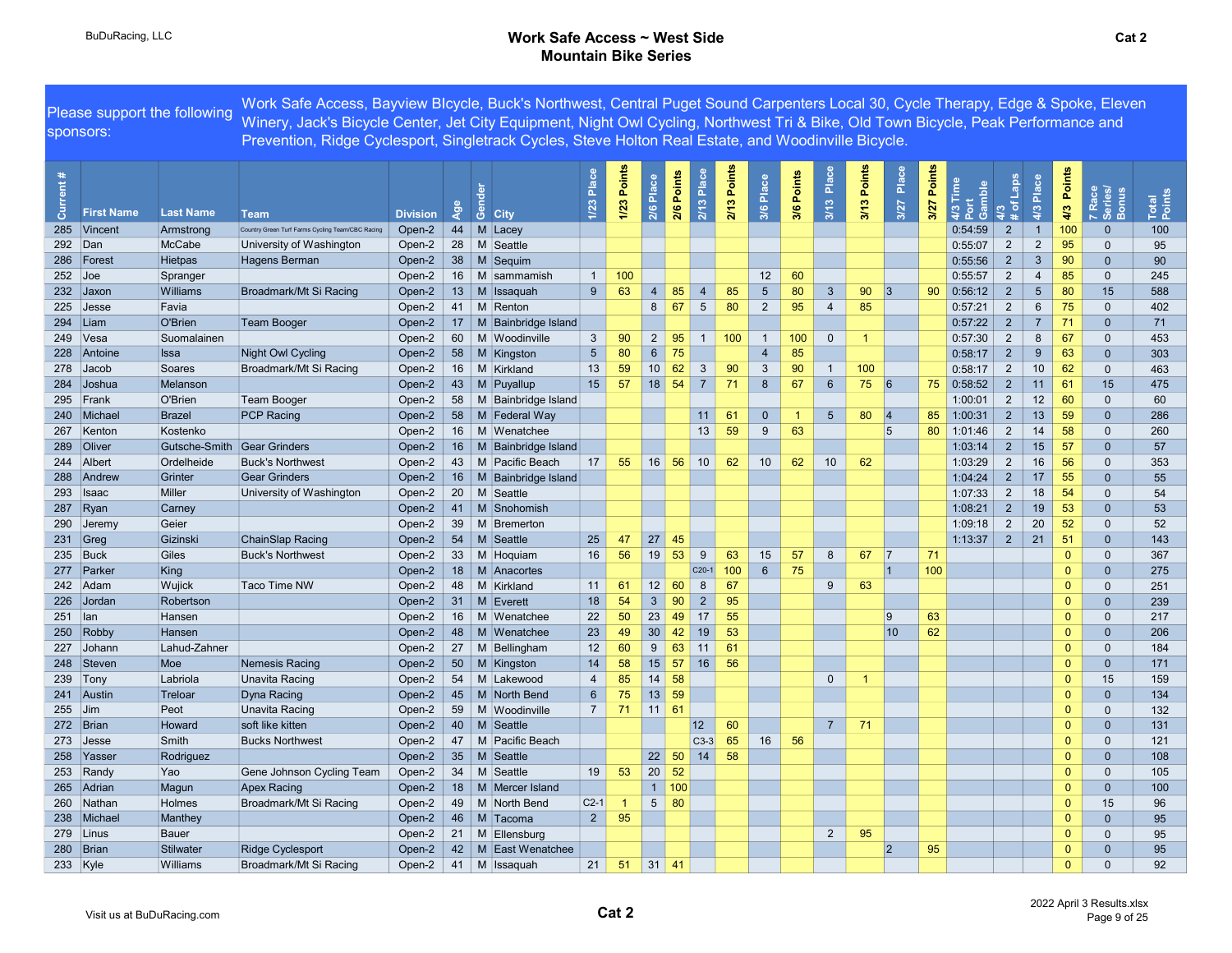#### BuDuRacing, LLC **Work Safe Access ~ West Side** Mountain Bike Series

| 26<br>46<br>29<br>43<br>49 M Issaquah<br>243 Robert<br>Velez<br>Gene Johnson Cycling Team<br>Open-2<br>$\Omega$<br>89<br>$\mathbf{0}$<br>$6\overline{6}$<br>75<br>75<br>270 Caleb<br>Open-2<br>41   M   Las Vegas<br>$\mathbf{0}$<br>Kimbrell<br>$\Omega$<br>52   M Sammamish<br>$7 \mid 71$<br>71<br>Gene Johnson Cycling Team<br>Open-2<br>$\Omega$<br>$\mathbf{0}$<br>257 Andrew<br>Lynch<br>275 Henri<br>17<br>M Bellevue<br>$\overline{7}$<br>71<br>$\mathbf 0$<br>71<br>Devouton<br>Open-2<br>$\mathbf{0}$<br>$34$ M Issaquah<br>8<br>67<br>$246$ Tom<br>Roetman<br>Open-2<br>$\Omega$<br>$\mathbf{0}$<br>67<br> 8<br><b>Nesbitt</b><br><b>DIRT</b><br>Open-2<br>39   M Ellensburg<br>67<br>282 Ryan<br>$\Omega$<br>$\Omega$<br>67<br>62<br>$254$ John<br>Liquid Velo<br>10 <sup>°</sup><br>$\Omega$<br>$\Omega$<br>62<br><b>Bowie</b><br>Open-2<br>33   M   Bellingham<br>14<br>$O-3$<br>58<br>$\Omega$<br>274 (Moe) Ryan<br>Kelsey<br>Open-2<br>45   M   Mount Vernon<br>$\overline{1}$<br>$C2A-8$<br>$\blacktriangleleft$<br>61<br>$\Omega$<br>11<br>61<br>276   Dylan<br>$\vert$ 31   M   Bellingham<br>$\Omega$<br>$\mathbf{0}$<br>61<br><b>Bonsell</b><br>Open-2<br>281 Chad<br>Bailey<br>Open-2<br>48   M Coeur D Alene<br> 11<br>61<br>$\Omega$<br>$\mathbf{0}$<br>61<br>12<br>60<br>283 Benjamin<br>42 M Wenatchee<br>$\Omega$<br>60<br>Traxler<br>Open-2<br>$\mathbf{0}$<br>$\Omega$<br>234 Benjamin<br>Open-2<br>22 M Anacortes<br>13<br>59<br>59<br>King<br>$\mathbf{0}$<br>34   M Seattle<br>15<br>57<br>57<br>271 Anthonee<br>Gibbs<br>Open-2<br>$\Omega$<br>$\mathbf{0}$<br>32 M Everett<br>$17 \vert 55$<br>55<br>$261$ Cody<br>Univita Racing<br>Open-2<br>$\Omega$<br>$\mathbf{0}$<br>Young<br>49<br>18<br>54<br>269 George<br>Open-2<br>M Lakewood<br>$\Omega$<br>$\mathbf{0}$<br>54<br>Mount<br>Open-2<br>38<br>M Tacoma<br>20<br>52<br>$\mathbf{0}$<br>52<br>229 Andrew<br>Cascadia Wheel Co. Dirt Team<br>$\Omega$<br>Babcock<br>20<br><b>Stubbs</b><br>29   M Tacoma<br>52<br>268 Neil<br>Open-2<br>$\Omega$<br>$\mathbf{0}$<br>52<br>Parejko<br>Open-2<br>43   M Seattle<br>$21 \mid 51$<br>$\mathbf{0}$<br>51<br>$262$ John<br>$\mathbf{0}$<br>24<br>48<br>39   M Bonney Lake<br>$\Omega$<br>$236$ Tom<br>Spoonemore<br>Open-2<br>$\Omega$<br>48<br>38   M   Gig Harbor<br>24<br>48<br>48<br>263 Todd<br>Christiaens<br>Open-2<br>$\Omega$<br>$\mathbf{0}$<br>$25 \mid 47$<br>36   M   Duvall<br>$\Omega$<br>$\mathbf{0}$<br>47<br>247 Paulius<br>Juodisius<br><b>Taco Time NW</b><br>Open-2<br>256 Reuben<br>41   M Olympia<br>26<br>46<br>$\mathbf{0}$<br>$\mathbf 0$<br>46<br>Andrews<br>Open-2<br>245 William<br>Fowler<br><b>Team Booger</b><br>Open-2<br>$17 \mid M$ Bellevue<br>27<br>45<br>$\Omega$<br>$\mathbf{0}$<br>45<br>264 Andrew<br>Harbison<br>Open-2<br>36   M   Gig Harbor<br>28<br>44<br>$\mathbf{0}$<br>$\mathbf{0}$<br>44<br>$\Omega$<br>230 Matt<br>Open-2<br>$45$ M Auburn<br>15<br>16<br><b>Fields</b><br><b>BOTI Campers</b><br>$\overline{0}$<br>31 M Olympia<br>$C1-13$<br>$\overline{0}$<br>$\overline{2}$<br>266 Cam<br>Chowdah<br>Open-2<br>$\overline{1}$<br>$\Omega$<br>$\overline{1}$<br>$\Omega$<br>$\overline{0}$<br>Open-2<br>39   M   Bellingham<br>$\Omega$<br>$\mathbf{0}$<br>291 Clayton<br>Hemlock<br><b>MS14&amp;U</b><br>13   M Seattle<br>100<br>1<br>100<br>417 Boris<br><b>Grant-Riess</b><br>$3 \mid 90$<br>$\vert$ 1 $\vert$<br>$\Omega$<br>$\mathbf{0}$<br>290<br>Tahoma Mountain Bike Team<br><b>MS14&amp;U</b><br>100<br>100<br>200<br>588 Hunter<br>Sparks<br>13   M   Covington<br>$\mathbf{1}$<br>$\vert$ 1<br>$\mathbf{0}$<br>$\Omega$<br>$\overline{2}$<br>95<br>$2\overline{ }$<br>95<br>Tahoma Mountain Bike Team<br><b>MS14&amp;U</b><br>15   M   Maple Valley<br>565 Lucas<br>Shultz<br>$\Omega$<br>$\mathbf{0}$<br>190<br><b>Black Sheep Velo</b><br><b>MS14&amp;U</b><br>12<br>M Seattle<br>$\overline{1}$<br>100<br>$\mathbf{0}$<br>$\mathbf{0}$<br>492 Ronan<br>Kroll<br>$\overline{1}$<br>$\Omega$<br>101<br>1   100<br>Oxford<br><b>Issaquah MTB Team</b><br><b>MS14&amp;U</b><br>$14 \mid M \mid$ Sammamish<br>$\Omega$<br>$\mathbf{0}$<br>415 Carter<br>100<br><b>MS14&amp;U</b><br>14<br>$2 \mid 95$<br>$\Omega$<br>Gibbons<br><b>Issaquah MTB Team</b><br>M Bellevue<br>$\mathbf{0}$<br>95<br>416 Austin<br><b>MS14&amp;U</b><br>$2^{\circ}$<br>95<br>491 Kai<br>Barney<br>13   M   Gig Harbor<br>$\Omega$<br>$\mathbf{0}$<br>95<br><b>MS14&amp;U</b><br>13   M Snoqualmie<br>$ 2\rangle$<br>95<br>$\Omega$<br>95<br>616 Jacob<br>Bauer<br>Broadmark/Mt Si Racing<br>$\mathbf{0}$<br>$13$ M Issaquah<br>$4 \mid 85$<br>426 Weston<br>Issaquah MTB Team<br><b>MS14&amp;U</b><br>$\Omega$<br>$\mathbf{0}$<br>85<br><b>Burnett</b><br>448 Owen<br><b>MS14&amp;U</b><br>13   M   Gig Harbor<br>$\overline{0}$<br>$\Omega$<br>$\mathbf{0}$<br>$\overline{1}$<br>Bowman<br>$\overline{1}$<br>North Kitsap Mt Vikes<br>HS15-18<br>16 M Poulsbo<br>$\overline{2}$<br>$3 \mid 90$<br>6<br>75<br>$\overline{1}$<br>100<br>$6\phantom{1}6$<br>$75$  1<br>$\overline{2}$<br>525 Soren<br>O'Neil<br>95<br>$100$ 1:01:43<br>$\mathbf{1}$<br>100<br>15<br>650<br>$5\phantom{1}$<br>80<br>$5\phantom{.0}$<br>80<br>$\overline{2}$<br>$\overline{2}$<br>95<br>523 Elliott<br>Collamore<br>Tahoma Mountain Bike Team   HS15-18  <br>15<br>M Enumclaw<br>$C3-4$<br>60<br>1:02:54<br>$\mathbf{0}$<br>315<br>85<br>85<br>3<br>90<br> 2 <br>$\mathbf{3}$<br>90<br>530 Gavin<br>Tahoma Mountain Bike Team<br>HS15-18<br>16   M   Kent<br>63<br>$\overline{4}$<br>$\overline{4}$<br>95<br>$\overline{2}$<br>Lee<br>9<br>1:04:53<br>15<br>523<br>62<br>$\bf{8}$<br> 8<br>$\overline{2}$<br>$C3-5$<br>$5\phantom{.0}$<br>$7$ 71 10<br>$\overline{7}$<br>71<br>67<br>$\overline{4}$<br>85<br>403 Palladyn<br>Adsitt<br>Tahoma Mountain Bike Team   HS15-18  <br>15   M   Maple Valley<br>67<br>1:09:55<br>15<br>443<br>$\overline{2}$<br>$\overline{5}$<br>80<br>624 Clayton<br><b>NK Mountain Vikes</b><br>$HS15-18$ 16 M Kingston<br>1:10:51<br>Lamar<br>$\Omega$<br>80<br>$\overline{2}$<br><b>NOMBIES</b><br>$HS15-18$<br>15   M   Port Townsend<br>$ C3-3 $<br>$ $ C3-1 75 C3-1<br>75<br>$ C3-1 $<br>$C3-1$<br> 6<br>75<br>1:13:39<br>$6\phantom{1}$<br>75<br>605 Aiden<br>Kraft<br>65<br>75<br>75<br>15<br>530<br>1 100 <br>$\overline{7}$<br>71<br>90<br>$\overline{2}$<br>95<br>85<br>472 Cameron<br>Tahoma Mountain Bike Team<br>$HS15-18$<br>17   M   Maple Valley<br>$\mathbf{3}$<br>90<br>$\mathbf{3}$<br> 4<br>$\Omega$<br>$\mathbf{0}$<br>531<br>Hiers<br>$HS15-18$ 16 M Sequim<br>$\overline{1}$<br>100<br>$\vert$ 2<br>95<br>$\overline{4}$<br>85<br>490 Win<br>Jones<br>North Kitsap Mt Vikes<br>$6 \mid 75$<br>$\Omega$<br>$\mathbf{0}$<br>355 | $\bar{5}$ | <b>First Name</b> | <b>Last Name</b> | <b>Team</b> | <b>Division</b> | ₫ĕ | $\overline{S}$ City | $\frac{a}{b}$<br>1/23 | Points<br>$1/23$ | 2/6 Place | 2/6 Points | Place<br>2/13 | 2/13 Points | 3/6 Place | 3/6 Points | Place<br>3/13 | Points<br>3/13 | Place<br>3/27 | Points<br>3/27 | 4/3<br># of Laps<br>Time<br>Gamble<br>43 | Place<br>4/3 | Points<br>4/3 | 7 Race<br>Series/<br>Bonus | Total<br>Points |
|--------------------------------------------------------------------------------------------------------------------------------------------------------------------------------------------------------------------------------------------------------------------------------------------------------------------------------------------------------------------------------------------------------------------------------------------------------------------------------------------------------------------------------------------------------------------------------------------------------------------------------------------------------------------------------------------------------------------------------------------------------------------------------------------------------------------------------------------------------------------------------------------------------------------------------------------------------------------------------------------------------------------------------------------------------------------------------------------------------------------------------------------------------------------------------------------------------------------------------------------------------------------------------------------------------------------------------------------------------------------------------------------------------------------------------------------------------------------------------------------------------------------------------------------------------------------------------------------------------------------------------------------------------------------------------------------------------------------------------------------------------------------------------------------------------------------------------------------------------------------------------------------------------------------------------------------------------------------------------------------------------------------------------------------------------------------------------------------------------------------------------------------------------------------------------------------------------------------------------------------------------------------------------------------------------------------------------------------------------------------------------------------------------------------------------------------------------------------------------------------------------------------------------------------------------------------------------------------------------------------------------------------------------------------------------------------------------------------------------------------------------------------------------------------------------------------------------------------------------------------------------------------------------------------------------------------------------------------------------------------------------------------------------------------------------------------------------------------------------------------------------------------------------------------------------------------------------------------------------------------------------------------------------------------------------------------------------------------------------------------------------------------------------------------------------------------------------------------------------------------------------------------------------------------------------------------------------------------------------------------------------------------------------------------------------------------------------------------------------------------------------------------------------------------------------------------------------------------------------------------------------------------------------------------------------------------------------------------------------------------------------------------------------------------------------------------------------------------------------------------------------------------------------------------------------------------------------------------------------------------------------------------------------------------------------------------------------------------------------------------------------------------------------------------------------------------------------------------------------------------------------------------------------------------------------------------------------------------------------------------------------------------------------------------------------------------------------------------------------------------------------------------------------------------------------------------------------------------------------------------------------------------------------------------------------------------------------------------------------------------------------------------------------------------------------------------------------------------------------------------------------------------------------------------------------------------------------------------------------------------------------------------------------------------------------------------------------------------------------------------------------------------------------------------------------------------------------------------------------------------------------------------------------------------------------------------------------------------------------------------------------------------------------------------------------------------------------------------------------------------------------------------------------------------------------------------------------------------------------------------------------------------------------------------------------------------------------------------------------------------------------------------------------------------------------------------------------------------------------------------------------------------------------------------------------------------------------------------------------------------------------------------------------------------------------------------------------------------------------------------------------------------------------------------------------------------------------------------------------------------------------------------------------------------------------------------------------------------------------------------------------------------------------------------------------------------------------------------------------------------|-----------|-------------------|------------------|-------------|-----------------|----|---------------------|-----------------------|------------------|-----------|------------|---------------|-------------|-----------|------------|---------------|----------------|---------------|----------------|------------------------------------------|--------------|---------------|----------------------------|-----------------|
|                                                                                                                                                                                                                                                                                                                                                                                                                                                                                                                                                                                                                                                                                                                                                                                                                                                                                                                                                                                                                                                                                                                                                                                                                                                                                                                                                                                                                                                                                                                                                                                                                                                                                                                                                                                                                                                                                                                                                                                                                                                                                                                                                                                                                                                                                                                                                                                                                                                                                                                                                                                                                                                                                                                                                                                                                                                                                                                                                                                                                                                                                                                                                                                                                                                                                                                                                                                                                                                                                                                                                                                                                                                                                                                                                                                                                                                                                                                                                                                                                                                                                                                                                                                                                                                                                                                                                                                                                                                                                                                                                                                                                                                                                                                                                                                                                                                                                                                                                                                                                                                                                                                                                                                                                                                                                                                                                                                                                                                                                                                                                                                                                                                                                                                                                                                                                                                                                                                                                                                                                                                                                                                                                                                                                                                                                                                                                                                                                                                                                                                                                                                                                                                                                                                                            |           |                   |                  |             |                 |    |                     |                       |                  |           |            |               |             |           |            |               |                |               |                |                                          |              |               |                            |                 |
|                                                                                                                                                                                                                                                                                                                                                                                                                                                                                                                                                                                                                                                                                                                                                                                                                                                                                                                                                                                                                                                                                                                                                                                                                                                                                                                                                                                                                                                                                                                                                                                                                                                                                                                                                                                                                                                                                                                                                                                                                                                                                                                                                                                                                                                                                                                                                                                                                                                                                                                                                                                                                                                                                                                                                                                                                                                                                                                                                                                                                                                                                                                                                                                                                                                                                                                                                                                                                                                                                                                                                                                                                                                                                                                                                                                                                                                                                                                                                                                                                                                                                                                                                                                                                                                                                                                                                                                                                                                                                                                                                                                                                                                                                                                                                                                                                                                                                                                                                                                                                                                                                                                                                                                                                                                                                                                                                                                                                                                                                                                                                                                                                                                                                                                                                                                                                                                                                                                                                                                                                                                                                                                                                                                                                                                                                                                                                                                                                                                                                                                                                                                                                                                                                                                                            |           |                   |                  |             |                 |    |                     |                       |                  |           |            |               |             |           |            |               |                |               |                |                                          |              |               |                            |                 |
|                                                                                                                                                                                                                                                                                                                                                                                                                                                                                                                                                                                                                                                                                                                                                                                                                                                                                                                                                                                                                                                                                                                                                                                                                                                                                                                                                                                                                                                                                                                                                                                                                                                                                                                                                                                                                                                                                                                                                                                                                                                                                                                                                                                                                                                                                                                                                                                                                                                                                                                                                                                                                                                                                                                                                                                                                                                                                                                                                                                                                                                                                                                                                                                                                                                                                                                                                                                                                                                                                                                                                                                                                                                                                                                                                                                                                                                                                                                                                                                                                                                                                                                                                                                                                                                                                                                                                                                                                                                                                                                                                                                                                                                                                                                                                                                                                                                                                                                                                                                                                                                                                                                                                                                                                                                                                                                                                                                                                                                                                                                                                                                                                                                                                                                                                                                                                                                                                                                                                                                                                                                                                                                                                                                                                                                                                                                                                                                                                                                                                                                                                                                                                                                                                                                                            |           |                   |                  |             |                 |    |                     |                       |                  |           |            |               |             |           |            |               |                |               |                |                                          |              |               |                            |                 |
|                                                                                                                                                                                                                                                                                                                                                                                                                                                                                                                                                                                                                                                                                                                                                                                                                                                                                                                                                                                                                                                                                                                                                                                                                                                                                                                                                                                                                                                                                                                                                                                                                                                                                                                                                                                                                                                                                                                                                                                                                                                                                                                                                                                                                                                                                                                                                                                                                                                                                                                                                                                                                                                                                                                                                                                                                                                                                                                                                                                                                                                                                                                                                                                                                                                                                                                                                                                                                                                                                                                                                                                                                                                                                                                                                                                                                                                                                                                                                                                                                                                                                                                                                                                                                                                                                                                                                                                                                                                                                                                                                                                                                                                                                                                                                                                                                                                                                                                                                                                                                                                                                                                                                                                                                                                                                                                                                                                                                                                                                                                                                                                                                                                                                                                                                                                                                                                                                                                                                                                                                                                                                                                                                                                                                                                                                                                                                                                                                                                                                                                                                                                                                                                                                                                                            |           |                   |                  |             |                 |    |                     |                       |                  |           |            |               |             |           |            |               |                |               |                |                                          |              |               |                            |                 |
|                                                                                                                                                                                                                                                                                                                                                                                                                                                                                                                                                                                                                                                                                                                                                                                                                                                                                                                                                                                                                                                                                                                                                                                                                                                                                                                                                                                                                                                                                                                                                                                                                                                                                                                                                                                                                                                                                                                                                                                                                                                                                                                                                                                                                                                                                                                                                                                                                                                                                                                                                                                                                                                                                                                                                                                                                                                                                                                                                                                                                                                                                                                                                                                                                                                                                                                                                                                                                                                                                                                                                                                                                                                                                                                                                                                                                                                                                                                                                                                                                                                                                                                                                                                                                                                                                                                                                                                                                                                                                                                                                                                                                                                                                                                                                                                                                                                                                                                                                                                                                                                                                                                                                                                                                                                                                                                                                                                                                                                                                                                                                                                                                                                                                                                                                                                                                                                                                                                                                                                                                                                                                                                                                                                                                                                                                                                                                                                                                                                                                                                                                                                                                                                                                                                                            |           |                   |                  |             |                 |    |                     |                       |                  |           |            |               |             |           |            |               |                |               |                |                                          |              |               |                            |                 |
|                                                                                                                                                                                                                                                                                                                                                                                                                                                                                                                                                                                                                                                                                                                                                                                                                                                                                                                                                                                                                                                                                                                                                                                                                                                                                                                                                                                                                                                                                                                                                                                                                                                                                                                                                                                                                                                                                                                                                                                                                                                                                                                                                                                                                                                                                                                                                                                                                                                                                                                                                                                                                                                                                                                                                                                                                                                                                                                                                                                                                                                                                                                                                                                                                                                                                                                                                                                                                                                                                                                                                                                                                                                                                                                                                                                                                                                                                                                                                                                                                                                                                                                                                                                                                                                                                                                                                                                                                                                                                                                                                                                                                                                                                                                                                                                                                                                                                                                                                                                                                                                                                                                                                                                                                                                                                                                                                                                                                                                                                                                                                                                                                                                                                                                                                                                                                                                                                                                                                                                                                                                                                                                                                                                                                                                                                                                                                                                                                                                                                                                                                                                                                                                                                                                                            |           |                   |                  |             |                 |    |                     |                       |                  |           |            |               |             |           |            |               |                |               |                |                                          |              |               |                            |                 |
|                                                                                                                                                                                                                                                                                                                                                                                                                                                                                                                                                                                                                                                                                                                                                                                                                                                                                                                                                                                                                                                                                                                                                                                                                                                                                                                                                                                                                                                                                                                                                                                                                                                                                                                                                                                                                                                                                                                                                                                                                                                                                                                                                                                                                                                                                                                                                                                                                                                                                                                                                                                                                                                                                                                                                                                                                                                                                                                                                                                                                                                                                                                                                                                                                                                                                                                                                                                                                                                                                                                                                                                                                                                                                                                                                                                                                                                                                                                                                                                                                                                                                                                                                                                                                                                                                                                                                                                                                                                                                                                                                                                                                                                                                                                                                                                                                                                                                                                                                                                                                                                                                                                                                                                                                                                                                                                                                                                                                                                                                                                                                                                                                                                                                                                                                                                                                                                                                                                                                                                                                                                                                                                                                                                                                                                                                                                                                                                                                                                                                                                                                                                                                                                                                                                                            |           |                   |                  |             |                 |    |                     |                       |                  |           |            |               |             |           |            |               |                |               |                |                                          |              |               |                            |                 |
|                                                                                                                                                                                                                                                                                                                                                                                                                                                                                                                                                                                                                                                                                                                                                                                                                                                                                                                                                                                                                                                                                                                                                                                                                                                                                                                                                                                                                                                                                                                                                                                                                                                                                                                                                                                                                                                                                                                                                                                                                                                                                                                                                                                                                                                                                                                                                                                                                                                                                                                                                                                                                                                                                                                                                                                                                                                                                                                                                                                                                                                                                                                                                                                                                                                                                                                                                                                                                                                                                                                                                                                                                                                                                                                                                                                                                                                                                                                                                                                                                                                                                                                                                                                                                                                                                                                                                                                                                                                                                                                                                                                                                                                                                                                                                                                                                                                                                                                                                                                                                                                                                                                                                                                                                                                                                                                                                                                                                                                                                                                                                                                                                                                                                                                                                                                                                                                                                                                                                                                                                                                                                                                                                                                                                                                                                                                                                                                                                                                                                                                                                                                                                                                                                                                                            |           |                   |                  |             |                 |    |                     |                       |                  |           |            |               |             |           |            |               |                |               |                |                                          |              |               |                            |                 |
|                                                                                                                                                                                                                                                                                                                                                                                                                                                                                                                                                                                                                                                                                                                                                                                                                                                                                                                                                                                                                                                                                                                                                                                                                                                                                                                                                                                                                                                                                                                                                                                                                                                                                                                                                                                                                                                                                                                                                                                                                                                                                                                                                                                                                                                                                                                                                                                                                                                                                                                                                                                                                                                                                                                                                                                                                                                                                                                                                                                                                                                                                                                                                                                                                                                                                                                                                                                                                                                                                                                                                                                                                                                                                                                                                                                                                                                                                                                                                                                                                                                                                                                                                                                                                                                                                                                                                                                                                                                                                                                                                                                                                                                                                                                                                                                                                                                                                                                                                                                                                                                                                                                                                                                                                                                                                                                                                                                                                                                                                                                                                                                                                                                                                                                                                                                                                                                                                                                                                                                                                                                                                                                                                                                                                                                                                                                                                                                                                                                                                                                                                                                                                                                                                                                                            |           |                   |                  |             |                 |    |                     |                       |                  |           |            |               |             |           |            |               |                |               |                |                                          |              |               |                            |                 |
|                                                                                                                                                                                                                                                                                                                                                                                                                                                                                                                                                                                                                                                                                                                                                                                                                                                                                                                                                                                                                                                                                                                                                                                                                                                                                                                                                                                                                                                                                                                                                                                                                                                                                                                                                                                                                                                                                                                                                                                                                                                                                                                                                                                                                                                                                                                                                                                                                                                                                                                                                                                                                                                                                                                                                                                                                                                                                                                                                                                                                                                                                                                                                                                                                                                                                                                                                                                                                                                                                                                                                                                                                                                                                                                                                                                                                                                                                                                                                                                                                                                                                                                                                                                                                                                                                                                                                                                                                                                                                                                                                                                                                                                                                                                                                                                                                                                                                                                                                                                                                                                                                                                                                                                                                                                                                                                                                                                                                                                                                                                                                                                                                                                                                                                                                                                                                                                                                                                                                                                                                                                                                                                                                                                                                                                                                                                                                                                                                                                                                                                                                                                                                                                                                                                                            |           |                   |                  |             |                 |    |                     |                       |                  |           |            |               |             |           |            |               |                |               |                |                                          |              |               |                            |                 |
|                                                                                                                                                                                                                                                                                                                                                                                                                                                                                                                                                                                                                                                                                                                                                                                                                                                                                                                                                                                                                                                                                                                                                                                                                                                                                                                                                                                                                                                                                                                                                                                                                                                                                                                                                                                                                                                                                                                                                                                                                                                                                                                                                                                                                                                                                                                                                                                                                                                                                                                                                                                                                                                                                                                                                                                                                                                                                                                                                                                                                                                                                                                                                                                                                                                                                                                                                                                                                                                                                                                                                                                                                                                                                                                                                                                                                                                                                                                                                                                                                                                                                                                                                                                                                                                                                                                                                                                                                                                                                                                                                                                                                                                                                                                                                                                                                                                                                                                                                                                                                                                                                                                                                                                                                                                                                                                                                                                                                                                                                                                                                                                                                                                                                                                                                                                                                                                                                                                                                                                                                                                                                                                                                                                                                                                                                                                                                                                                                                                                                                                                                                                                                                                                                                                                            |           |                   |                  |             |                 |    |                     |                       |                  |           |            |               |             |           |            |               |                |               |                |                                          |              |               |                            |                 |
|                                                                                                                                                                                                                                                                                                                                                                                                                                                                                                                                                                                                                                                                                                                                                                                                                                                                                                                                                                                                                                                                                                                                                                                                                                                                                                                                                                                                                                                                                                                                                                                                                                                                                                                                                                                                                                                                                                                                                                                                                                                                                                                                                                                                                                                                                                                                                                                                                                                                                                                                                                                                                                                                                                                                                                                                                                                                                                                                                                                                                                                                                                                                                                                                                                                                                                                                                                                                                                                                                                                                                                                                                                                                                                                                                                                                                                                                                                                                                                                                                                                                                                                                                                                                                                                                                                                                                                                                                                                                                                                                                                                                                                                                                                                                                                                                                                                                                                                                                                                                                                                                                                                                                                                                                                                                                                                                                                                                                                                                                                                                                                                                                                                                                                                                                                                                                                                                                                                                                                                                                                                                                                                                                                                                                                                                                                                                                                                                                                                                                                                                                                                                                                                                                                                                            |           |                   |                  |             |                 |    |                     |                       |                  |           |            |               |             |           |            |               |                |               |                |                                          |              |               |                            |                 |
|                                                                                                                                                                                                                                                                                                                                                                                                                                                                                                                                                                                                                                                                                                                                                                                                                                                                                                                                                                                                                                                                                                                                                                                                                                                                                                                                                                                                                                                                                                                                                                                                                                                                                                                                                                                                                                                                                                                                                                                                                                                                                                                                                                                                                                                                                                                                                                                                                                                                                                                                                                                                                                                                                                                                                                                                                                                                                                                                                                                                                                                                                                                                                                                                                                                                                                                                                                                                                                                                                                                                                                                                                                                                                                                                                                                                                                                                                                                                                                                                                                                                                                                                                                                                                                                                                                                                                                                                                                                                                                                                                                                                                                                                                                                                                                                                                                                                                                                                                                                                                                                                                                                                                                                                                                                                                                                                                                                                                                                                                                                                                                                                                                                                                                                                                                                                                                                                                                                                                                                                                                                                                                                                                                                                                                                                                                                                                                                                                                                                                                                                                                                                                                                                                                                                            |           |                   |                  |             |                 |    |                     |                       |                  |           |            |               |             |           |            |               |                |               |                |                                          |              |               |                            |                 |
|                                                                                                                                                                                                                                                                                                                                                                                                                                                                                                                                                                                                                                                                                                                                                                                                                                                                                                                                                                                                                                                                                                                                                                                                                                                                                                                                                                                                                                                                                                                                                                                                                                                                                                                                                                                                                                                                                                                                                                                                                                                                                                                                                                                                                                                                                                                                                                                                                                                                                                                                                                                                                                                                                                                                                                                                                                                                                                                                                                                                                                                                                                                                                                                                                                                                                                                                                                                                                                                                                                                                                                                                                                                                                                                                                                                                                                                                                                                                                                                                                                                                                                                                                                                                                                                                                                                                                                                                                                                                                                                                                                                                                                                                                                                                                                                                                                                                                                                                                                                                                                                                                                                                                                                                                                                                                                                                                                                                                                                                                                                                                                                                                                                                                                                                                                                                                                                                                                                                                                                                                                                                                                                                                                                                                                                                                                                                                                                                                                                                                                                                                                                                                                                                                                                                            |           |                   |                  |             |                 |    |                     |                       |                  |           |            |               |             |           |            |               |                |               |                |                                          |              |               |                            |                 |
|                                                                                                                                                                                                                                                                                                                                                                                                                                                                                                                                                                                                                                                                                                                                                                                                                                                                                                                                                                                                                                                                                                                                                                                                                                                                                                                                                                                                                                                                                                                                                                                                                                                                                                                                                                                                                                                                                                                                                                                                                                                                                                                                                                                                                                                                                                                                                                                                                                                                                                                                                                                                                                                                                                                                                                                                                                                                                                                                                                                                                                                                                                                                                                                                                                                                                                                                                                                                                                                                                                                                                                                                                                                                                                                                                                                                                                                                                                                                                                                                                                                                                                                                                                                                                                                                                                                                                                                                                                                                                                                                                                                                                                                                                                                                                                                                                                                                                                                                                                                                                                                                                                                                                                                                                                                                                                                                                                                                                                                                                                                                                                                                                                                                                                                                                                                                                                                                                                                                                                                                                                                                                                                                                                                                                                                                                                                                                                                                                                                                                                                                                                                                                                                                                                                                            |           |                   |                  |             |                 |    |                     |                       |                  |           |            |               |             |           |            |               |                |               |                |                                          |              |               |                            |                 |
|                                                                                                                                                                                                                                                                                                                                                                                                                                                                                                                                                                                                                                                                                                                                                                                                                                                                                                                                                                                                                                                                                                                                                                                                                                                                                                                                                                                                                                                                                                                                                                                                                                                                                                                                                                                                                                                                                                                                                                                                                                                                                                                                                                                                                                                                                                                                                                                                                                                                                                                                                                                                                                                                                                                                                                                                                                                                                                                                                                                                                                                                                                                                                                                                                                                                                                                                                                                                                                                                                                                                                                                                                                                                                                                                                                                                                                                                                                                                                                                                                                                                                                                                                                                                                                                                                                                                                                                                                                                                                                                                                                                                                                                                                                                                                                                                                                                                                                                                                                                                                                                                                                                                                                                                                                                                                                                                                                                                                                                                                                                                                                                                                                                                                                                                                                                                                                                                                                                                                                                                                                                                                                                                                                                                                                                                                                                                                                                                                                                                                                                                                                                                                                                                                                                                            |           |                   |                  |             |                 |    |                     |                       |                  |           |            |               |             |           |            |               |                |               |                |                                          |              |               |                            |                 |
|                                                                                                                                                                                                                                                                                                                                                                                                                                                                                                                                                                                                                                                                                                                                                                                                                                                                                                                                                                                                                                                                                                                                                                                                                                                                                                                                                                                                                                                                                                                                                                                                                                                                                                                                                                                                                                                                                                                                                                                                                                                                                                                                                                                                                                                                                                                                                                                                                                                                                                                                                                                                                                                                                                                                                                                                                                                                                                                                                                                                                                                                                                                                                                                                                                                                                                                                                                                                                                                                                                                                                                                                                                                                                                                                                                                                                                                                                                                                                                                                                                                                                                                                                                                                                                                                                                                                                                                                                                                                                                                                                                                                                                                                                                                                                                                                                                                                                                                                                                                                                                                                                                                                                                                                                                                                                                                                                                                                                                                                                                                                                                                                                                                                                                                                                                                                                                                                                                                                                                                                                                                                                                                                                                                                                                                                                                                                                                                                                                                                                                                                                                                                                                                                                                                                            |           |                   |                  |             |                 |    |                     |                       |                  |           |            |               |             |           |            |               |                |               |                |                                          |              |               |                            |                 |
|                                                                                                                                                                                                                                                                                                                                                                                                                                                                                                                                                                                                                                                                                                                                                                                                                                                                                                                                                                                                                                                                                                                                                                                                                                                                                                                                                                                                                                                                                                                                                                                                                                                                                                                                                                                                                                                                                                                                                                                                                                                                                                                                                                                                                                                                                                                                                                                                                                                                                                                                                                                                                                                                                                                                                                                                                                                                                                                                                                                                                                                                                                                                                                                                                                                                                                                                                                                                                                                                                                                                                                                                                                                                                                                                                                                                                                                                                                                                                                                                                                                                                                                                                                                                                                                                                                                                                                                                                                                                                                                                                                                                                                                                                                                                                                                                                                                                                                                                                                                                                                                                                                                                                                                                                                                                                                                                                                                                                                                                                                                                                                                                                                                                                                                                                                                                                                                                                                                                                                                                                                                                                                                                                                                                                                                                                                                                                                                                                                                                                                                                                                                                                                                                                                                                            |           |                   |                  |             |                 |    |                     |                       |                  |           |            |               |             |           |            |               |                |               |                |                                          |              |               |                            |                 |
|                                                                                                                                                                                                                                                                                                                                                                                                                                                                                                                                                                                                                                                                                                                                                                                                                                                                                                                                                                                                                                                                                                                                                                                                                                                                                                                                                                                                                                                                                                                                                                                                                                                                                                                                                                                                                                                                                                                                                                                                                                                                                                                                                                                                                                                                                                                                                                                                                                                                                                                                                                                                                                                                                                                                                                                                                                                                                                                                                                                                                                                                                                                                                                                                                                                                                                                                                                                                                                                                                                                                                                                                                                                                                                                                                                                                                                                                                                                                                                                                                                                                                                                                                                                                                                                                                                                                                                                                                                                                                                                                                                                                                                                                                                                                                                                                                                                                                                                                                                                                                                                                                                                                                                                                                                                                                                                                                                                                                                                                                                                                                                                                                                                                                                                                                                                                                                                                                                                                                                                                                                                                                                                                                                                                                                                                                                                                                                                                                                                                                                                                                                                                                                                                                                                                            |           |                   |                  |             |                 |    |                     |                       |                  |           |            |               |             |           |            |               |                |               |                |                                          |              |               |                            |                 |
|                                                                                                                                                                                                                                                                                                                                                                                                                                                                                                                                                                                                                                                                                                                                                                                                                                                                                                                                                                                                                                                                                                                                                                                                                                                                                                                                                                                                                                                                                                                                                                                                                                                                                                                                                                                                                                                                                                                                                                                                                                                                                                                                                                                                                                                                                                                                                                                                                                                                                                                                                                                                                                                                                                                                                                                                                                                                                                                                                                                                                                                                                                                                                                                                                                                                                                                                                                                                                                                                                                                                                                                                                                                                                                                                                                                                                                                                                                                                                                                                                                                                                                                                                                                                                                                                                                                                                                                                                                                                                                                                                                                                                                                                                                                                                                                                                                                                                                                                                                                                                                                                                                                                                                                                                                                                                                                                                                                                                                                                                                                                                                                                                                                                                                                                                                                                                                                                                                                                                                                                                                                                                                                                                                                                                                                                                                                                                                                                                                                                                                                                                                                                                                                                                                                                            |           |                   |                  |             |                 |    |                     |                       |                  |           |            |               |             |           |            |               |                |               |                |                                          |              |               |                            |                 |
|                                                                                                                                                                                                                                                                                                                                                                                                                                                                                                                                                                                                                                                                                                                                                                                                                                                                                                                                                                                                                                                                                                                                                                                                                                                                                                                                                                                                                                                                                                                                                                                                                                                                                                                                                                                                                                                                                                                                                                                                                                                                                                                                                                                                                                                                                                                                                                                                                                                                                                                                                                                                                                                                                                                                                                                                                                                                                                                                                                                                                                                                                                                                                                                                                                                                                                                                                                                                                                                                                                                                                                                                                                                                                                                                                                                                                                                                                                                                                                                                                                                                                                                                                                                                                                                                                                                                                                                                                                                                                                                                                                                                                                                                                                                                                                                                                                                                                                                                                                                                                                                                                                                                                                                                                                                                                                                                                                                                                                                                                                                                                                                                                                                                                                                                                                                                                                                                                                                                                                                                                                                                                                                                                                                                                                                                                                                                                                                                                                                                                                                                                                                                                                                                                                                                            |           |                   |                  |             |                 |    |                     |                       |                  |           |            |               |             |           |            |               |                |               |                |                                          |              |               |                            |                 |
|                                                                                                                                                                                                                                                                                                                                                                                                                                                                                                                                                                                                                                                                                                                                                                                                                                                                                                                                                                                                                                                                                                                                                                                                                                                                                                                                                                                                                                                                                                                                                                                                                                                                                                                                                                                                                                                                                                                                                                                                                                                                                                                                                                                                                                                                                                                                                                                                                                                                                                                                                                                                                                                                                                                                                                                                                                                                                                                                                                                                                                                                                                                                                                                                                                                                                                                                                                                                                                                                                                                                                                                                                                                                                                                                                                                                                                                                                                                                                                                                                                                                                                                                                                                                                                                                                                                                                                                                                                                                                                                                                                                                                                                                                                                                                                                                                                                                                                                                                                                                                                                                                                                                                                                                                                                                                                                                                                                                                                                                                                                                                                                                                                                                                                                                                                                                                                                                                                                                                                                                                                                                                                                                                                                                                                                                                                                                                                                                                                                                                                                                                                                                                                                                                                                                            |           |                   |                  |             |                 |    |                     |                       |                  |           |            |               |             |           |            |               |                |               |                |                                          |              |               |                            |                 |
|                                                                                                                                                                                                                                                                                                                                                                                                                                                                                                                                                                                                                                                                                                                                                                                                                                                                                                                                                                                                                                                                                                                                                                                                                                                                                                                                                                                                                                                                                                                                                                                                                                                                                                                                                                                                                                                                                                                                                                                                                                                                                                                                                                                                                                                                                                                                                                                                                                                                                                                                                                                                                                                                                                                                                                                                                                                                                                                                                                                                                                                                                                                                                                                                                                                                                                                                                                                                                                                                                                                                                                                                                                                                                                                                                                                                                                                                                                                                                                                                                                                                                                                                                                                                                                                                                                                                                                                                                                                                                                                                                                                                                                                                                                                                                                                                                                                                                                                                                                                                                                                                                                                                                                                                                                                                                                                                                                                                                                                                                                                                                                                                                                                                                                                                                                                                                                                                                                                                                                                                                                                                                                                                                                                                                                                                                                                                                                                                                                                                                                                                                                                                                                                                                                                                            |           |                   |                  |             |                 |    |                     |                       |                  |           |            |               |             |           |            |               |                |               |                |                                          |              |               |                            |                 |
|                                                                                                                                                                                                                                                                                                                                                                                                                                                                                                                                                                                                                                                                                                                                                                                                                                                                                                                                                                                                                                                                                                                                                                                                                                                                                                                                                                                                                                                                                                                                                                                                                                                                                                                                                                                                                                                                                                                                                                                                                                                                                                                                                                                                                                                                                                                                                                                                                                                                                                                                                                                                                                                                                                                                                                                                                                                                                                                                                                                                                                                                                                                                                                                                                                                                                                                                                                                                                                                                                                                                                                                                                                                                                                                                                                                                                                                                                                                                                                                                                                                                                                                                                                                                                                                                                                                                                                                                                                                                                                                                                                                                                                                                                                                                                                                                                                                                                                                                                                                                                                                                                                                                                                                                                                                                                                                                                                                                                                                                                                                                                                                                                                                                                                                                                                                                                                                                                                                                                                                                                                                                                                                                                                                                                                                                                                                                                                                                                                                                                                                                                                                                                                                                                                                                            |           |                   |                  |             |                 |    |                     |                       |                  |           |            |               |             |           |            |               |                |               |                |                                          |              |               |                            |                 |
|                                                                                                                                                                                                                                                                                                                                                                                                                                                                                                                                                                                                                                                                                                                                                                                                                                                                                                                                                                                                                                                                                                                                                                                                                                                                                                                                                                                                                                                                                                                                                                                                                                                                                                                                                                                                                                                                                                                                                                                                                                                                                                                                                                                                                                                                                                                                                                                                                                                                                                                                                                                                                                                                                                                                                                                                                                                                                                                                                                                                                                                                                                                                                                                                                                                                                                                                                                                                                                                                                                                                                                                                                                                                                                                                                                                                                                                                                                                                                                                                                                                                                                                                                                                                                                                                                                                                                                                                                                                                                                                                                                                                                                                                                                                                                                                                                                                                                                                                                                                                                                                                                                                                                                                                                                                                                                                                                                                                                                                                                                                                                                                                                                                                                                                                                                                                                                                                                                                                                                                                                                                                                                                                                                                                                                                                                                                                                                                                                                                                                                                                                                                                                                                                                                                                            |           |                   |                  |             |                 |    |                     |                       |                  |           |            |               |             |           |            |               |                |               |                |                                          |              |               |                            |                 |
|                                                                                                                                                                                                                                                                                                                                                                                                                                                                                                                                                                                                                                                                                                                                                                                                                                                                                                                                                                                                                                                                                                                                                                                                                                                                                                                                                                                                                                                                                                                                                                                                                                                                                                                                                                                                                                                                                                                                                                                                                                                                                                                                                                                                                                                                                                                                                                                                                                                                                                                                                                                                                                                                                                                                                                                                                                                                                                                                                                                                                                                                                                                                                                                                                                                                                                                                                                                                                                                                                                                                                                                                                                                                                                                                                                                                                                                                                                                                                                                                                                                                                                                                                                                                                                                                                                                                                                                                                                                                                                                                                                                                                                                                                                                                                                                                                                                                                                                                                                                                                                                                                                                                                                                                                                                                                                                                                                                                                                                                                                                                                                                                                                                                                                                                                                                                                                                                                                                                                                                                                                                                                                                                                                                                                                                                                                                                                                                                                                                                                                                                                                                                                                                                                                                                            |           |                   |                  |             |                 |    |                     |                       |                  |           |            |               |             |           |            |               |                |               |                |                                          |              |               |                            |                 |
|                                                                                                                                                                                                                                                                                                                                                                                                                                                                                                                                                                                                                                                                                                                                                                                                                                                                                                                                                                                                                                                                                                                                                                                                                                                                                                                                                                                                                                                                                                                                                                                                                                                                                                                                                                                                                                                                                                                                                                                                                                                                                                                                                                                                                                                                                                                                                                                                                                                                                                                                                                                                                                                                                                                                                                                                                                                                                                                                                                                                                                                                                                                                                                                                                                                                                                                                                                                                                                                                                                                                                                                                                                                                                                                                                                                                                                                                                                                                                                                                                                                                                                                                                                                                                                                                                                                                                                                                                                                                                                                                                                                                                                                                                                                                                                                                                                                                                                                                                                                                                                                                                                                                                                                                                                                                                                                                                                                                                                                                                                                                                                                                                                                                                                                                                                                                                                                                                                                                                                                                                                                                                                                                                                                                                                                                                                                                                                                                                                                                                                                                                                                                                                                                                                                                            |           |                   |                  |             |                 |    |                     |                       |                  |           |            |               |             |           |            |               |                |               |                |                                          |              |               |                            |                 |
|                                                                                                                                                                                                                                                                                                                                                                                                                                                                                                                                                                                                                                                                                                                                                                                                                                                                                                                                                                                                                                                                                                                                                                                                                                                                                                                                                                                                                                                                                                                                                                                                                                                                                                                                                                                                                                                                                                                                                                                                                                                                                                                                                                                                                                                                                                                                                                                                                                                                                                                                                                                                                                                                                                                                                                                                                                                                                                                                                                                                                                                                                                                                                                                                                                                                                                                                                                                                                                                                                                                                                                                                                                                                                                                                                                                                                                                                                                                                                                                                                                                                                                                                                                                                                                                                                                                                                                                                                                                                                                                                                                                                                                                                                                                                                                                                                                                                                                                                                                                                                                                                                                                                                                                                                                                                                                                                                                                                                                                                                                                                                                                                                                                                                                                                                                                                                                                                                                                                                                                                                                                                                                                                                                                                                                                                                                                                                                                                                                                                                                                                                                                                                                                                                                                                            |           |                   |                  |             |                 |    |                     |                       |                  |           |            |               |             |           |            |               |                |               |                |                                          |              |               |                            |                 |
|                                                                                                                                                                                                                                                                                                                                                                                                                                                                                                                                                                                                                                                                                                                                                                                                                                                                                                                                                                                                                                                                                                                                                                                                                                                                                                                                                                                                                                                                                                                                                                                                                                                                                                                                                                                                                                                                                                                                                                                                                                                                                                                                                                                                                                                                                                                                                                                                                                                                                                                                                                                                                                                                                                                                                                                                                                                                                                                                                                                                                                                                                                                                                                                                                                                                                                                                                                                                                                                                                                                                                                                                                                                                                                                                                                                                                                                                                                                                                                                                                                                                                                                                                                                                                                                                                                                                                                                                                                                                                                                                                                                                                                                                                                                                                                                                                                                                                                                                                                                                                                                                                                                                                                                                                                                                                                                                                                                                                                                                                                                                                                                                                                                                                                                                                                                                                                                                                                                                                                                                                                                                                                                                                                                                                                                                                                                                                                                                                                                                                                                                                                                                                                                                                                                                            |           |                   |                  |             |                 |    |                     |                       |                  |           |            |               |             |           |            |               |                |               |                |                                          |              |               |                            |                 |
|                                                                                                                                                                                                                                                                                                                                                                                                                                                                                                                                                                                                                                                                                                                                                                                                                                                                                                                                                                                                                                                                                                                                                                                                                                                                                                                                                                                                                                                                                                                                                                                                                                                                                                                                                                                                                                                                                                                                                                                                                                                                                                                                                                                                                                                                                                                                                                                                                                                                                                                                                                                                                                                                                                                                                                                                                                                                                                                                                                                                                                                                                                                                                                                                                                                                                                                                                                                                                                                                                                                                                                                                                                                                                                                                                                                                                                                                                                                                                                                                                                                                                                                                                                                                                                                                                                                                                                                                                                                                                                                                                                                                                                                                                                                                                                                                                                                                                                                                                                                                                                                                                                                                                                                                                                                                                                                                                                                                                                                                                                                                                                                                                                                                                                                                                                                                                                                                                                                                                                                                                                                                                                                                                                                                                                                                                                                                                                                                                                                                                                                                                                                                                                                                                                                                            |           |                   |                  |             |                 |    |                     |                       |                  |           |            |               |             |           |            |               |                |               |                |                                          |              |               |                            |                 |
|                                                                                                                                                                                                                                                                                                                                                                                                                                                                                                                                                                                                                                                                                                                                                                                                                                                                                                                                                                                                                                                                                                                                                                                                                                                                                                                                                                                                                                                                                                                                                                                                                                                                                                                                                                                                                                                                                                                                                                                                                                                                                                                                                                                                                                                                                                                                                                                                                                                                                                                                                                                                                                                                                                                                                                                                                                                                                                                                                                                                                                                                                                                                                                                                                                                                                                                                                                                                                                                                                                                                                                                                                                                                                                                                                                                                                                                                                                                                                                                                                                                                                                                                                                                                                                                                                                                                                                                                                                                                                                                                                                                                                                                                                                                                                                                                                                                                                                                                                                                                                                                                                                                                                                                                                                                                                                                                                                                                                                                                                                                                                                                                                                                                                                                                                                                                                                                                                                                                                                                                                                                                                                                                                                                                                                                                                                                                                                                                                                                                                                                                                                                                                                                                                                                                            |           |                   |                  |             |                 |    |                     |                       |                  |           |            |               |             |           |            |               |                |               |                |                                          |              |               |                            |                 |
|                                                                                                                                                                                                                                                                                                                                                                                                                                                                                                                                                                                                                                                                                                                                                                                                                                                                                                                                                                                                                                                                                                                                                                                                                                                                                                                                                                                                                                                                                                                                                                                                                                                                                                                                                                                                                                                                                                                                                                                                                                                                                                                                                                                                                                                                                                                                                                                                                                                                                                                                                                                                                                                                                                                                                                                                                                                                                                                                                                                                                                                                                                                                                                                                                                                                                                                                                                                                                                                                                                                                                                                                                                                                                                                                                                                                                                                                                                                                                                                                                                                                                                                                                                                                                                                                                                                                                                                                                                                                                                                                                                                                                                                                                                                                                                                                                                                                                                                                                                                                                                                                                                                                                                                                                                                                                                                                                                                                                                                                                                                                                                                                                                                                                                                                                                                                                                                                                                                                                                                                                                                                                                                                                                                                                                                                                                                                                                                                                                                                                                                                                                                                                                                                                                                                            |           |                   |                  |             |                 |    |                     |                       |                  |           |            |               |             |           |            |               |                |               |                |                                          |              |               |                            |                 |
|                                                                                                                                                                                                                                                                                                                                                                                                                                                                                                                                                                                                                                                                                                                                                                                                                                                                                                                                                                                                                                                                                                                                                                                                                                                                                                                                                                                                                                                                                                                                                                                                                                                                                                                                                                                                                                                                                                                                                                                                                                                                                                                                                                                                                                                                                                                                                                                                                                                                                                                                                                                                                                                                                                                                                                                                                                                                                                                                                                                                                                                                                                                                                                                                                                                                                                                                                                                                                                                                                                                                                                                                                                                                                                                                                                                                                                                                                                                                                                                                                                                                                                                                                                                                                                                                                                                                                                                                                                                                                                                                                                                                                                                                                                                                                                                                                                                                                                                                                                                                                                                                                                                                                                                                                                                                                                                                                                                                                                                                                                                                                                                                                                                                                                                                                                                                                                                                                                                                                                                                                                                                                                                                                                                                                                                                                                                                                                                                                                                                                                                                                                                                                                                                                                                                            |           |                   |                  |             |                 |    |                     |                       |                  |           |            |               |             |           |            |               |                |               |                |                                          |              |               |                            |                 |
|                                                                                                                                                                                                                                                                                                                                                                                                                                                                                                                                                                                                                                                                                                                                                                                                                                                                                                                                                                                                                                                                                                                                                                                                                                                                                                                                                                                                                                                                                                                                                                                                                                                                                                                                                                                                                                                                                                                                                                                                                                                                                                                                                                                                                                                                                                                                                                                                                                                                                                                                                                                                                                                                                                                                                                                                                                                                                                                                                                                                                                                                                                                                                                                                                                                                                                                                                                                                                                                                                                                                                                                                                                                                                                                                                                                                                                                                                                                                                                                                                                                                                                                                                                                                                                                                                                                                                                                                                                                                                                                                                                                                                                                                                                                                                                                                                                                                                                                                                                                                                                                                                                                                                                                                                                                                                                                                                                                                                                                                                                                                                                                                                                                                                                                                                                                                                                                                                                                                                                                                                                                                                                                                                                                                                                                                                                                                                                                                                                                                                                                                                                                                                                                                                                                                            |           |                   |                  |             |                 |    |                     |                       |                  |           |            |               |             |           |            |               |                |               |                |                                          |              |               |                            |                 |
|                                                                                                                                                                                                                                                                                                                                                                                                                                                                                                                                                                                                                                                                                                                                                                                                                                                                                                                                                                                                                                                                                                                                                                                                                                                                                                                                                                                                                                                                                                                                                                                                                                                                                                                                                                                                                                                                                                                                                                                                                                                                                                                                                                                                                                                                                                                                                                                                                                                                                                                                                                                                                                                                                                                                                                                                                                                                                                                                                                                                                                                                                                                                                                                                                                                                                                                                                                                                                                                                                                                                                                                                                                                                                                                                                                                                                                                                                                                                                                                                                                                                                                                                                                                                                                                                                                                                                                                                                                                                                                                                                                                                                                                                                                                                                                                                                                                                                                                                                                                                                                                                                                                                                                                                                                                                                                                                                                                                                                                                                                                                                                                                                                                                                                                                                                                                                                                                                                                                                                                                                                                                                                                                                                                                                                                                                                                                                                                                                                                                                                                                                                                                                                                                                                                                            |           |                   |                  |             |                 |    |                     |                       |                  |           |            |               |             |           |            |               |                |               |                |                                          |              |               |                            |                 |
|                                                                                                                                                                                                                                                                                                                                                                                                                                                                                                                                                                                                                                                                                                                                                                                                                                                                                                                                                                                                                                                                                                                                                                                                                                                                                                                                                                                                                                                                                                                                                                                                                                                                                                                                                                                                                                                                                                                                                                                                                                                                                                                                                                                                                                                                                                                                                                                                                                                                                                                                                                                                                                                                                                                                                                                                                                                                                                                                                                                                                                                                                                                                                                                                                                                                                                                                                                                                                                                                                                                                                                                                                                                                                                                                                                                                                                                                                                                                                                                                                                                                                                                                                                                                                                                                                                                                                                                                                                                                                                                                                                                                                                                                                                                                                                                                                                                                                                                                                                                                                                                                                                                                                                                                                                                                                                                                                                                                                                                                                                                                                                                                                                                                                                                                                                                                                                                                                                                                                                                                                                                                                                                                                                                                                                                                                                                                                                                                                                                                                                                                                                                                                                                                                                                                            |           |                   |                  |             |                 |    |                     |                       |                  |           |            |               |             |           |            |               |                |               |                |                                          |              |               |                            |                 |
|                                                                                                                                                                                                                                                                                                                                                                                                                                                                                                                                                                                                                                                                                                                                                                                                                                                                                                                                                                                                                                                                                                                                                                                                                                                                                                                                                                                                                                                                                                                                                                                                                                                                                                                                                                                                                                                                                                                                                                                                                                                                                                                                                                                                                                                                                                                                                                                                                                                                                                                                                                                                                                                                                                                                                                                                                                                                                                                                                                                                                                                                                                                                                                                                                                                                                                                                                                                                                                                                                                                                                                                                                                                                                                                                                                                                                                                                                                                                                                                                                                                                                                                                                                                                                                                                                                                                                                                                                                                                                                                                                                                                                                                                                                                                                                                                                                                                                                                                                                                                                                                                                                                                                                                                                                                                                                                                                                                                                                                                                                                                                                                                                                                                                                                                                                                                                                                                                                                                                                                                                                                                                                                                                                                                                                                                                                                                                                                                                                                                                                                                                                                                                                                                                                                                            |           |                   |                  |             |                 |    |                     |                       |                  |           |            |               |             |           |            |               |                |               |                |                                          |              |               |                            |                 |
|                                                                                                                                                                                                                                                                                                                                                                                                                                                                                                                                                                                                                                                                                                                                                                                                                                                                                                                                                                                                                                                                                                                                                                                                                                                                                                                                                                                                                                                                                                                                                                                                                                                                                                                                                                                                                                                                                                                                                                                                                                                                                                                                                                                                                                                                                                                                                                                                                                                                                                                                                                                                                                                                                                                                                                                                                                                                                                                                                                                                                                                                                                                                                                                                                                                                                                                                                                                                                                                                                                                                                                                                                                                                                                                                                                                                                                                                                                                                                                                                                                                                                                                                                                                                                                                                                                                                                                                                                                                                                                                                                                                                                                                                                                                                                                                                                                                                                                                                                                                                                                                                                                                                                                                                                                                                                                                                                                                                                                                                                                                                                                                                                                                                                                                                                                                                                                                                                                                                                                                                                                                                                                                                                                                                                                                                                                                                                                                                                                                                                                                                                                                                                                                                                                                                            |           |                   |                  |             |                 |    |                     |                       |                  |           |            |               |             |           |            |               |                |               |                |                                          |              |               |                            |                 |
|                                                                                                                                                                                                                                                                                                                                                                                                                                                                                                                                                                                                                                                                                                                                                                                                                                                                                                                                                                                                                                                                                                                                                                                                                                                                                                                                                                                                                                                                                                                                                                                                                                                                                                                                                                                                                                                                                                                                                                                                                                                                                                                                                                                                                                                                                                                                                                                                                                                                                                                                                                                                                                                                                                                                                                                                                                                                                                                                                                                                                                                                                                                                                                                                                                                                                                                                                                                                                                                                                                                                                                                                                                                                                                                                                                                                                                                                                                                                                                                                                                                                                                                                                                                                                                                                                                                                                                                                                                                                                                                                                                                                                                                                                                                                                                                                                                                                                                                                                                                                                                                                                                                                                                                                                                                                                                                                                                                                                                                                                                                                                                                                                                                                                                                                                                                                                                                                                                                                                                                                                                                                                                                                                                                                                                                                                                                                                                                                                                                                                                                                                                                                                                                                                                                                            |           |                   |                  |             |                 |    |                     |                       |                  |           |            |               |             |           |            |               |                |               |                |                                          |              |               |                            |                 |
|                                                                                                                                                                                                                                                                                                                                                                                                                                                                                                                                                                                                                                                                                                                                                                                                                                                                                                                                                                                                                                                                                                                                                                                                                                                                                                                                                                                                                                                                                                                                                                                                                                                                                                                                                                                                                                                                                                                                                                                                                                                                                                                                                                                                                                                                                                                                                                                                                                                                                                                                                                                                                                                                                                                                                                                                                                                                                                                                                                                                                                                                                                                                                                                                                                                                                                                                                                                                                                                                                                                                                                                                                                                                                                                                                                                                                                                                                                                                                                                                                                                                                                                                                                                                                                                                                                                                                                                                                                                                                                                                                                                                                                                                                                                                                                                                                                                                                                                                                                                                                                                                                                                                                                                                                                                                                                                                                                                                                                                                                                                                                                                                                                                                                                                                                                                                                                                                                                                                                                                                                                                                                                                                                                                                                                                                                                                                                                                                                                                                                                                                                                                                                                                                                                                                            |           |                   |                  |             |                 |    |                     |                       |                  |           |            |               |             |           |            |               |                |               |                |                                          |              |               |                            |                 |
|                                                                                                                                                                                                                                                                                                                                                                                                                                                                                                                                                                                                                                                                                                                                                                                                                                                                                                                                                                                                                                                                                                                                                                                                                                                                                                                                                                                                                                                                                                                                                                                                                                                                                                                                                                                                                                                                                                                                                                                                                                                                                                                                                                                                                                                                                                                                                                                                                                                                                                                                                                                                                                                                                                                                                                                                                                                                                                                                                                                                                                                                                                                                                                                                                                                                                                                                                                                                                                                                                                                                                                                                                                                                                                                                                                                                                                                                                                                                                                                                                                                                                                                                                                                                                                                                                                                                                                                                                                                                                                                                                                                                                                                                                                                                                                                                                                                                                                                                                                                                                                                                                                                                                                                                                                                                                                                                                                                                                                                                                                                                                                                                                                                                                                                                                                                                                                                                                                                                                                                                                                                                                                                                                                                                                                                                                                                                                                                                                                                                                                                                                                                                                                                                                                                                            |           |                   |                  |             |                 |    |                     |                       |                  |           |            |               |             |           |            |               |                |               |                |                                          |              |               |                            |                 |
|                                                                                                                                                                                                                                                                                                                                                                                                                                                                                                                                                                                                                                                                                                                                                                                                                                                                                                                                                                                                                                                                                                                                                                                                                                                                                                                                                                                                                                                                                                                                                                                                                                                                                                                                                                                                                                                                                                                                                                                                                                                                                                                                                                                                                                                                                                                                                                                                                                                                                                                                                                                                                                                                                                                                                                                                                                                                                                                                                                                                                                                                                                                                                                                                                                                                                                                                                                                                                                                                                                                                                                                                                                                                                                                                                                                                                                                                                                                                                                                                                                                                                                                                                                                                                                                                                                                                                                                                                                                                                                                                                                                                                                                                                                                                                                                                                                                                                                                                                                                                                                                                                                                                                                                                                                                                                                                                                                                                                                                                                                                                                                                                                                                                                                                                                                                                                                                                                                                                                                                                                                                                                                                                                                                                                                                                                                                                                                                                                                                                                                                                                                                                                                                                                                                                            |           |                   |                  |             |                 |    |                     |                       |                  |           |            |               |             |           |            |               |                |               |                |                                          |              |               |                            |                 |
|                                                                                                                                                                                                                                                                                                                                                                                                                                                                                                                                                                                                                                                                                                                                                                                                                                                                                                                                                                                                                                                                                                                                                                                                                                                                                                                                                                                                                                                                                                                                                                                                                                                                                                                                                                                                                                                                                                                                                                                                                                                                                                                                                                                                                                                                                                                                                                                                                                                                                                                                                                                                                                                                                                                                                                                                                                                                                                                                                                                                                                                                                                                                                                                                                                                                                                                                                                                                                                                                                                                                                                                                                                                                                                                                                                                                                                                                                                                                                                                                                                                                                                                                                                                                                                                                                                                                                                                                                                                                                                                                                                                                                                                                                                                                                                                                                                                                                                                                                                                                                                                                                                                                                                                                                                                                                                                                                                                                                                                                                                                                                                                                                                                                                                                                                                                                                                                                                                                                                                                                                                                                                                                                                                                                                                                                                                                                                                                                                                                                                                                                                                                                                                                                                                                                            |           |                   |                  |             |                 |    |                     |                       |                  |           |            |               |             |           |            |               |                |               |                |                                          |              |               |                            |                 |
|                                                                                                                                                                                                                                                                                                                                                                                                                                                                                                                                                                                                                                                                                                                                                                                                                                                                                                                                                                                                                                                                                                                                                                                                                                                                                                                                                                                                                                                                                                                                                                                                                                                                                                                                                                                                                                                                                                                                                                                                                                                                                                                                                                                                                                                                                                                                                                                                                                                                                                                                                                                                                                                                                                                                                                                                                                                                                                                                                                                                                                                                                                                                                                                                                                                                                                                                                                                                                                                                                                                                                                                                                                                                                                                                                                                                                                                                                                                                                                                                                                                                                                                                                                                                                                                                                                                                                                                                                                                                                                                                                                                                                                                                                                                                                                                                                                                                                                                                                                                                                                                                                                                                                                                                                                                                                                                                                                                                                                                                                                                                                                                                                                                                                                                                                                                                                                                                                                                                                                                                                                                                                                                                                                                                                                                                                                                                                                                                                                                                                                                                                                                                                                                                                                                                            |           |                   |                  |             |                 |    |                     |                       |                  |           |            |               |             |           |            |               |                |               |                |                                          |              |               |                            |                 |
|                                                                                                                                                                                                                                                                                                                                                                                                                                                                                                                                                                                                                                                                                                                                                                                                                                                                                                                                                                                                                                                                                                                                                                                                                                                                                                                                                                                                                                                                                                                                                                                                                                                                                                                                                                                                                                                                                                                                                                                                                                                                                                                                                                                                                                                                                                                                                                                                                                                                                                                                                                                                                                                                                                                                                                                                                                                                                                                                                                                                                                                                                                                                                                                                                                                                                                                                                                                                                                                                                                                                                                                                                                                                                                                                                                                                                                                                                                                                                                                                                                                                                                                                                                                                                                                                                                                                                                                                                                                                                                                                                                                                                                                                                                                                                                                                                                                                                                                                                                                                                                                                                                                                                                                                                                                                                                                                                                                                                                                                                                                                                                                                                                                                                                                                                                                                                                                                                                                                                                                                                                                                                                                                                                                                                                                                                                                                                                                                                                                                                                                                                                                                                                                                                                                                            |           |                   |                  |             |                 |    |                     |                       |                  |           |            |               |             |           |            |               |                |               |                |                                          |              |               |                            |                 |
|                                                                                                                                                                                                                                                                                                                                                                                                                                                                                                                                                                                                                                                                                                                                                                                                                                                                                                                                                                                                                                                                                                                                                                                                                                                                                                                                                                                                                                                                                                                                                                                                                                                                                                                                                                                                                                                                                                                                                                                                                                                                                                                                                                                                                                                                                                                                                                                                                                                                                                                                                                                                                                                                                                                                                                                                                                                                                                                                                                                                                                                                                                                                                                                                                                                                                                                                                                                                                                                                                                                                                                                                                                                                                                                                                                                                                                                                                                                                                                                                                                                                                                                                                                                                                                                                                                                                                                                                                                                                                                                                                                                                                                                                                                                                                                                                                                                                                                                                                                                                                                                                                                                                                                                                                                                                                                                                                                                                                                                                                                                                                                                                                                                                                                                                                                                                                                                                                                                                                                                                                                                                                                                                                                                                                                                                                                                                                                                                                                                                                                                                                                                                                                                                                                                                            |           |                   |                  |             |                 |    |                     |                       |                  |           |            |               |             |           |            |               |                |               |                |                                          |              |               |                            |                 |
|                                                                                                                                                                                                                                                                                                                                                                                                                                                                                                                                                                                                                                                                                                                                                                                                                                                                                                                                                                                                                                                                                                                                                                                                                                                                                                                                                                                                                                                                                                                                                                                                                                                                                                                                                                                                                                                                                                                                                                                                                                                                                                                                                                                                                                                                                                                                                                                                                                                                                                                                                                                                                                                                                                                                                                                                                                                                                                                                                                                                                                                                                                                                                                                                                                                                                                                                                                                                                                                                                                                                                                                                                                                                                                                                                                                                                                                                                                                                                                                                                                                                                                                                                                                                                                                                                                                                                                                                                                                                                                                                                                                                                                                                                                                                                                                                                                                                                                                                                                                                                                                                                                                                                                                                                                                                                                                                                                                                                                                                                                                                                                                                                                                                                                                                                                                                                                                                                                                                                                                                                                                                                                                                                                                                                                                                                                                                                                                                                                                                                                                                                                                                                                                                                                                                            |           |                   |                  |             |                 |    |                     |                       |                  |           |            |               |             |           |            |               |                |               |                |                                          |              |               |                            |                 |
|                                                                                                                                                                                                                                                                                                                                                                                                                                                                                                                                                                                                                                                                                                                                                                                                                                                                                                                                                                                                                                                                                                                                                                                                                                                                                                                                                                                                                                                                                                                                                                                                                                                                                                                                                                                                                                                                                                                                                                                                                                                                                                                                                                                                                                                                                                                                                                                                                                                                                                                                                                                                                                                                                                                                                                                                                                                                                                                                                                                                                                                                                                                                                                                                                                                                                                                                                                                                                                                                                                                                                                                                                                                                                                                                                                                                                                                                                                                                                                                                                                                                                                                                                                                                                                                                                                                                                                                                                                                                                                                                                                                                                                                                                                                                                                                                                                                                                                                                                                                                                                                                                                                                                                                                                                                                                                                                                                                                                                                                                                                                                                                                                                                                                                                                                                                                                                                                                                                                                                                                                                                                                                                                                                                                                                                                                                                                                                                                                                                                                                                                                                                                                                                                                                                                            |           |                   |                  |             |                 |    |                     |                       |                  |           |            |               |             |           |            |               |                |               |                |                                          |              |               |                            |                 |
|                                                                                                                                                                                                                                                                                                                                                                                                                                                                                                                                                                                                                                                                                                                                                                                                                                                                                                                                                                                                                                                                                                                                                                                                                                                                                                                                                                                                                                                                                                                                                                                                                                                                                                                                                                                                                                                                                                                                                                                                                                                                                                                                                                                                                                                                                                                                                                                                                                                                                                                                                                                                                                                                                                                                                                                                                                                                                                                                                                                                                                                                                                                                                                                                                                                                                                                                                                                                                                                                                                                                                                                                                                                                                                                                                                                                                                                                                                                                                                                                                                                                                                                                                                                                                                                                                                                                                                                                                                                                                                                                                                                                                                                                                                                                                                                                                                                                                                                                                                                                                                                                                                                                                                                                                                                                                                                                                                                                                                                                                                                                                                                                                                                                                                                                                                                                                                                                                                                                                                                                                                                                                                                                                                                                                                                                                                                                                                                                                                                                                                                                                                                                                                                                                                                                            |           |                   |                  |             |                 |    |                     |                       |                  |           |            |               |             |           |            |               |                |               |                |                                          |              |               |                            |                 |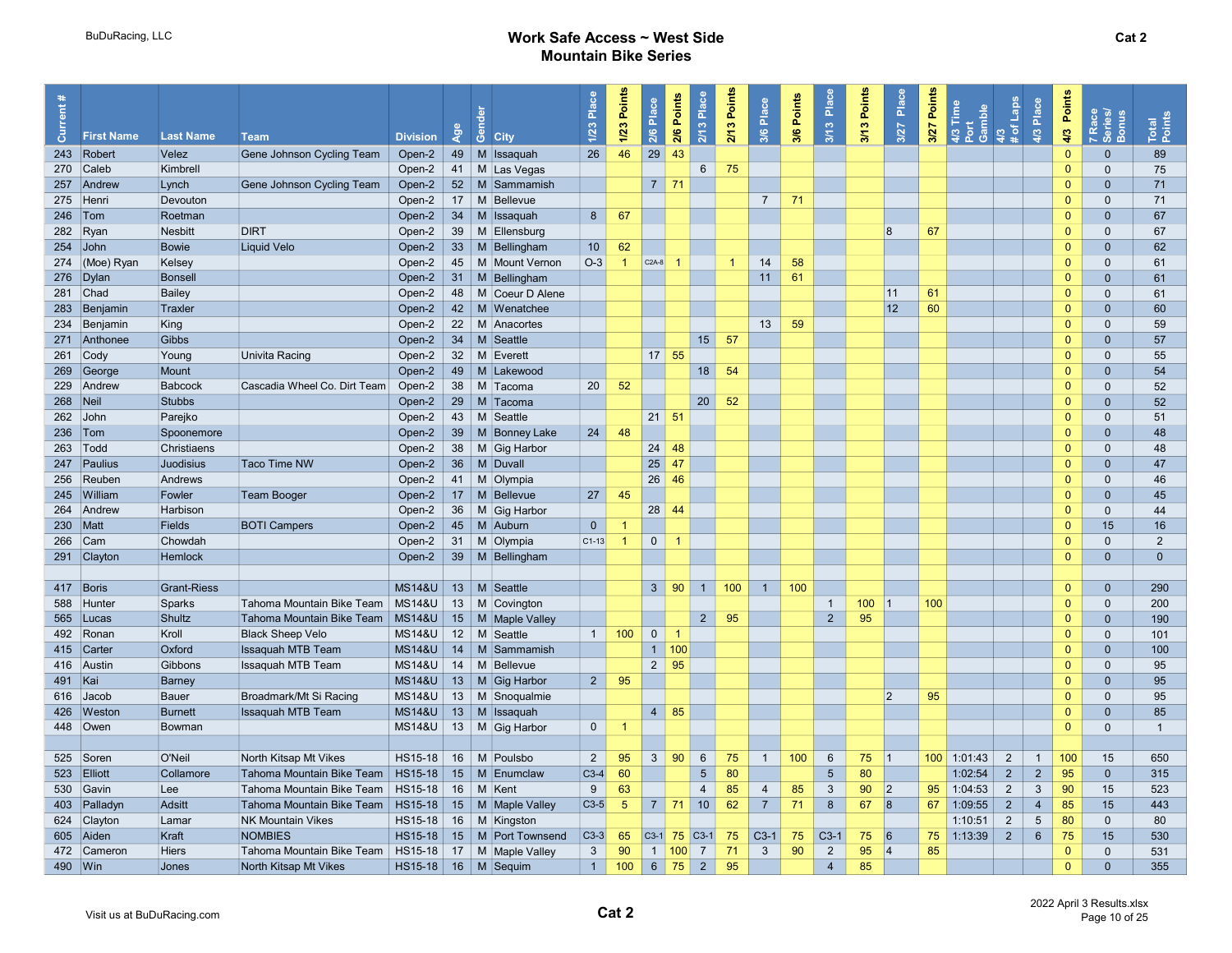| $\bar{c}$  | <b>First Name</b>        | <b>Last Name</b>   | <b>Team</b>                         | <b>Division</b>           | ই               | $\frac{1}{\sigma}$ City      | Ρã.<br>1/23     | Points<br>$1/23$ | Place<br>2/6                                                                   | 2/6 Points  | Place<br>2/13   | Points<br>2/13   | Place<br>3/6    | Points<br>3/6 | Place<br>3/13        | Points<br>3/13 | Place<br>3/27        | Points<br>3/27   | Time<br>Gamble<br>4/3 | 4/3<br># of Laps | Place<br>4/3    | Points<br>4/3 | Race<br>eries/<br>7 Race<br>Series/<br>Bonus | Total<br>Points |  |
|------------|--------------------------|--------------------|-------------------------------------|---------------------------|-----------------|------------------------------|-----------------|------------------|--------------------------------------------------------------------------------|-------------|-----------------|------------------|-----------------|---------------|----------------------|----------------|----------------------|------------------|-----------------------|------------------|-----------------|---------------|----------------------------------------------|-----------------|--|
|            | 567 Orion                | Koosmann           | Tahoma Mountain Bike Team   HS15-18 |                           |                 | 16 M Lake Tapps              | $6\overline{6}$ | 75               | 8                                                                              | 67          | 11              | 61               | 8               | 67            | 12                   | 60             |                      |                  |                       |                  |                 | $\Omega$      | 15                                           | 345             |  |
|            | 458   Isaac              | <b>Betz</b>        |                                     | $HS15-18$                 | 16              | M   Mount Vernon             |                 |                  | 2                                                                              | 95          | 8               | 67               | $\overline{2}$  | 95            |                      |                | 17                   | 71               |                       |                  |                 | $\Omega$      | $\mathbf{0}$                                 | 328             |  |
|            | 460 Justin               | White              | Tahoma Mountain Bike Team   HS15-18 |                           |                 | 16   M   Maple Valley        | $\overline{7}$  | 71               | $\begin{array}{ c c c c c } \hline \text{C3-3} & \text{65} \hline \end{array}$ |             | 9               | 63               |                 |               | 10                   | 62             |                      |                  |                       |                  |                 | $\Omega$      | $\mathbf 0$                                  | 261             |  |
|            | 464 Hayden               | Bond               | Dyna Racing                         |                           |                 | $HS15-18$ 15 M Mercer Island |                 | $\overline{1}$   |                                                                                |             | $\mathbf{3}$    | 90               |                 |               | $\mathbf{1}$         | 100            |                      |                  |                       |                  |                 | $\Omega$      | 15                                           | 206             |  |
|            | 587 Jude                 | Sparks             | Tahoma Mountain Bike Team   HS15-18 |                           |                 | 15   M Covington             |                 |                  |                                                                                |             |                 |                  |                 |               | $\overline{7}$       | $71 \quad  3$  |                      | 90               |                       |                  |                 | $\Omega$      | $\mathbf{0}$                                 | 161             |  |
|            |                          | Henderson          | <b>Key Pen Pirates</b>              | HS15-18                   | 17              | M Gig Harbor                 | $\overline{4}$  | 85               |                                                                                |             |                 |                  |                 |               |                      |                |                      |                  |                       |                  |                 | $\Omega$      | 15                                           | 100             |  |
|            | 461 Sawyer<br>520 Parker |                    |                                     |                           |                 | 18   M Anacortes             |                 |                  |                                                                                |             | $\overline{1}$  | 100              |                 |               |                      |                |                      |                  |                       |                  |                 | $\Omega$      | $\Omega$                                     | 100             |  |
|            | 419 Aiden                | King<br>Rutherford | <b>Issaquah MTB Team</b>            | HS15-18<br><b>HS15-18</b> | 15              | M Sammamish                  |                 |                  | $\overline{4}$                                                                 | 85          |                 |                  |                 |               |                      |                |                      |                  |                       |                  |                 | $\mathbf{0}$  | $\Omega$                                     | 85              |  |
|            | 418 Shay                 | Konieczka          |                                     | HS15-18                   | 15              | M Sammamish                  |                 |                  |                                                                                | $5 \mid 80$ |                 |                  |                 |               |                      |                |                      |                  |                       |                  |                 | $\Omega$      | $\mathbf{0}$                                 | 80              |  |
|            | 449 Hayden               |                    | <b>Key Pen Pirates</b>              | HS15-18                   | 18              | M Vaughn                     | 5 <sup>5</sup>  | 80               |                                                                                |             |                 |                  |                 |               |                      |                |                      |                  |                       |                  |                 | $\Omega$      | $\Omega$                                     | 80              |  |
|            |                          | Leon               |                                     |                           |                 |                              |                 |                  |                                                                                |             |                 |                  |                 |               |                      |                |                      |                  |                       |                  |                 | $\Omega$      | $\Omega$                                     |                 |  |
|            | 569 Donovan              | Malone             |                                     | $HS15-18$                 | 15              | M   Mount Vernon             |                 |                  |                                                                                |             |                 |                  | $5\overline{)}$ | 80            |                      |                |                      |                  |                       |                  |                 |               |                                              | 80              |  |
|            | 609 Brant                | Bartrand           |                                     | <b>HS15-18</b>            | 17              | M Selah                      |                 |                  |                                                                                |             |                 |                  |                 |               |                      |                | $\overline{5}$       | 80               |                       |                  |                 | $\Omega$      | $\mathbf{0}$                                 | 80              |  |
| 573 Jack   |                          | Picco              | <b>Galbraith Gravity Racing</b>     | HS15-18                   | 15              | M Bellingham                 |                 |                  |                                                                                |             |                 |                  | $6\overline{6}$ | 75            |                      |                |                      |                  |                       |                  |                 | $\Omega$      | $\mathbf{0}$                                 | 75              |  |
| 531 Eli    |                          | Jared              | Tahoma Mountain Bike Team   HS15-18 |                           |                 | 15   M   Maple Valley        | 8               | 67               |                                                                                |             |                 |                  |                 |               |                      |                |                      |                  |                       |                  |                 | $\Omega$      | $\mathbf{0}$                                 | 67              |  |
| 427 Jack   |                          | DeNike             |                                     | HS15-18                   |                 | 17   M Sammamish             |                 |                  | 9                                                                              | 63          |                 |                  |                 |               |                      |                |                      |                  |                       |                  |                 | $\Omega$      | $\mathbf 0$                                  | 63              |  |
|            | 589 Quintin              | Shiers             |                                     | HS15-18                   |                 | 15   M   Mercer Island       |                 |                  |                                                                                |             |                 |                  |                 |               | 9                    | 63             |                      |                  |                       |                  |                 | $\Omega$      | $\mathbf{0}$                                 | 63              |  |
|            | 590 Danny                | Williams           | Tahoma Mountain Bike Team   HS15-18 |                           |                 | 15   M   Maple Valley        |                 |                  |                                                                                |             |                 |                  |                 |               | 11                   | 61             |                      |                  |                       |                  |                 | $\Omega$      | $\Omega$                                     | 61              |  |
| 584 Cole   |                          | Green              |                                     | HS15-18                   |                 | $15$ M Kent                  |                 |                  |                                                                                |             |                 |                  |                 |               | 13                   | 59             |                      |                  |                       |                  |                 | $\Omega$      | $\Omega$                                     | 59              |  |
|            | 592 Corson               | Keithly            | Tahoma Mountain Bike Team   HS15-18 |                           |                 | 15   M   Maple Valley        |                 |                  |                                                                                |             |                 |                  |                 |               | $\mathbf{0}$         | 1              |                      |                  |                       |                  |                 | $\Omega$      | $\Omega$                                     | $\overline{1}$  |  |
|            | 471 Anthony              | Ottinger           | Tahoma Mountain Bike Team           | 19-39                     |                 | 19   M   Maple Valley        | $\overline{2}$  | 95               | $\overline{2}$                                                                 | 95          | $\mathbf{3}$    | 90               | $\overline{2}$  | 95            | $\overline{2}$       | 95             | 1                    | 100 <sub>1</sub> | 1:01:13               | $\overline{2}$   | $\mathbf{1}$    | 100           | 15                                           | 685             |  |
|            | 515 Josiah               | Hudson             |                                     | 19-39                     | 28              | M Bremerton                  | $\overline{3}$  | 90               | $\overline{4}$                                                                 | 85          | $\overline{4}$  | 85               | $\mathbf{3}$    | 90            | 3 <sup>1</sup>       | 90             | 2                    | 95               | 1:03:11               | $\overline{2}$   | $2^{\circ}$     | 95            | 15                                           | 645             |  |
|            | 626 Cody                 | Young              | Univita Racing                      | 19-39                     | 32              | M Everett                    |                 |                  | $17 \vert 55$                                                                  |             |                 |                  | $\overline{4}$  | 85            |                      |                |                      |                  | 1:08:24               | 2                | $\mathbf{3}$    | 90            | $\mathbf{0}$                                 | 230             |  |
|            | 623 Tavis                | Highlander         |                                     | 19-39                     | 38              | M Poulsbo                    |                 |                  |                                                                                |             |                 |                  |                 |               |                      |                |                      |                  | 1:19:16               | $\overline{2}$   | $\overline{4}$  | 85            | $\mathbf{0}$                                 | 85              |  |
|            | 522 Zachary              | Oster              | Gene Johnson Cycling Team           | 19-39                     | 25              | M Renton                     | $\mathbf{1}$    | 100              |                                                                                | 1   100     | $\overline{1}$  | 100 <sub>1</sub> | $\overline{1}$  | 100           | $\mathbf{1}$         | 100            |                      |                  |                       |                  |                 | $\Omega$      | 15                                           | 515             |  |
| 518 Yuri   |                          | Rabena             | GT Bicycles   Magura Alliance       | 19-39                     | 39              | $M$ Renton                   | $\overline{4}$  | 85               |                                                                                | $5 \mid 80$ |                 |                  |                 |               |                      |                | $\overline{A}$       | 85               |                       |                  |                 | $\Omega$      | $\mathbf{0}$                                 | 250             |  |
| $470$ Joe  |                          | Tucker             | Tahoma Mountain Bike Team           | 19-39                     | 38              | M Maple Valley               | $5\overline{)}$ | 80               |                                                                                |             |                 |                  |                 |               | $\overline{4}$       | 85             |                      |                  |                       |                  |                 | $\Omega$      | $\mathbf{0}$                                 | 165             |  |
| 558 Seth   |                          | Sivinski           |                                     | 19-39                     | 32 <sup>2</sup> | M Wenatchee                  |                 |                  |                                                                                |             | $2^{\circ}$     | 95               |                 |               |                      |                |                      |                  |                       |                  |                 | $\Omega$      | $\mathbf{0}$                                 | 95              |  |
|            | 425 Ryan                 | Stucky             | Nemesis Racing                      | 19-39                     |                 | 39   M   Lake Tapps          |                 |                  |                                                                                | $3 \mid 90$ |                 |                  |                 |               |                      |                |                      |                  |                       |                  |                 | $\Omega$      | $\Omega$                                     | 90              |  |
|            | 603 Dayne                | Kinder             |                                     | 19-39                     | 37              | M Renton                     |                 |                  |                                                                                |             |                 |                  |                 |               |                      |                | 3                    | 90               |                       |                  |                 | $\Omega$      | $\Omega$                                     | 90              |  |
|            | 424 Gabriel              | Fernandez          |                                     | 19-39                     | 30              | M Portland                   |                 |                  |                                                                                |             | $5\overline{)}$ | 80               |                 |               |                      |                |                      |                  |                       |                  |                 | $\Omega$      | $\mathbf{0}$                                 | 80              |  |
|            | 577 Mark                 | Pollack            | <b>Ruckus</b>                       | 19-39                     | 35              | M Bellingham                 |                 |                  |                                                                                |             |                 |                  | 5 <sup>5</sup>  | 80            |                      |                |                      |                  |                       |                  |                 | $\Omega$      | $\Omega$                                     | 80              |  |
|            | 618 Nicholas             | Collins-Feay       |                                     | 19-39                     | 36              | M Wenatchee                  |                 |                  |                                                                                |             |                 |                  |                 |               |                      |                | $\overline{5}$       | 80               |                       |                  |                 | $\Omega$      | $\Omega$                                     | 80              |  |
|            | 582 Keaton               | Griglio            | Tahoma Mountain Bike Team           | 19-39                     | 20              | M Auburn                     |                 |                  |                                                                                |             |                 |                  | $6\overline{6}$ | 75            |                      |                |                      |                  |                       |                  |                 | $\Omega$      | $\mathbf{0}$                                 | 75              |  |
|            |                          |                    |                                     |                           |                 |                              |                 |                  |                                                                                |             |                 |                  |                 |               |                      |                |                      |                  |                       |                  |                 |               |                                              |                 |  |
|            | 545 Joshua               | Miller             |                                     | 40-49                     | 46              | M Kirkland                   | 8               | 67               | $\overline{7}$                                                                 | $\vert$ 71  | $\mathbf{3}$    | 90               | $\mathbf{3}$    | 90            | $5\overline{)}$      | 80             | $\vert$ <sub>5</sub> | 80               | 0:59:39               | 2                | $\overline{1}$  | 100           | 15                                           | 593             |  |
|            | 521 Jason                | Eidsness           | Night Owl Cycling                   | 40-49                     |                 | 45   M   Bremerton           | 5               | 80               | 3                                                                              | 90          | $\overline{2}$  | 95               | $\overline{2}$  | 95            | $\mathbf{1}$         | 100            | 4                    | 85               | 1:00:33               | 2                | $\overline{2}$  | 95            | 15                                           | 655             |  |
| 488 Alan   |                          | Pavkovic           | Epic Racing                         | 40-49                     |                 | 48   M   Maple Valley        | 6 <sup>1</sup>  | 75               |                                                                                | $6 \mid 75$ | $\overline{4}$  | 85               | $5\overline{)}$ | 80            | $2^{\circ}$          | 95             | 6                    | 75               | 1:04:16               | $\overline{2}$   | $\mathbf{3}$    | 90            | 15                                           | 590             |  |
|            | 625 Carl-Erich           | Kruse              |                                     | 40-49                     | 41              | M Bainbridge Island          |                 |                  |                                                                                |             |                 |                  |                 |               |                      |                |                      |                  | 1:06:33               | $\overline{2}$   | $\overline{4}$  | 85            | $\mathbf{0}$                                 | 85              |  |
| 580   Eric |                          | Kamila             | <b>EPIC Racing</b>                  | 40-49                     |                 | 49 M Edmonds                 |                 |                  |                                                                                |             |                 |                  | $\overline{4}$  | 85            | $\overline{4}$       | 85             |                      |                  | 1:07:09               | $\overline{2}$   | $5\phantom{.0}$ | 80            | $\mathbf{0}$                                 | 250             |  |
|            | 566 Batzaya              | Baatar             |                                     | 40-49                     | 46              | M Tacoma                     |                 |                  |                                                                                |             | 11              | 61               | 9               | 63            | 11                   | 61             | 7                    | 71               | 1:13:16               | 2                | 6               | 75            | $\Omega$                                     | 331             |  |
|            | 552 Jerry                | England            | North Kitsap Mt Vikes               | 40-49                     |                 | 41   M   Bremerton           | $C3-4$          | 60               | $\begin{array}{ c c c }\n\hline\n\text{C3-4} & \text{60}\n\end{array}$         |             | 9               | 63               | 8               | 67            | 10                   | 62             | 11                   | 61               | 1:15:23               | $\overline{2}$   | $\overline{7}$  | 71            | 15                                           | 459             |  |
|            | 627 Jens                 | Boemer             |                                     | 40-49                     | 42              | M Bainbridge Island          |                 |                  |                                                                                |             |                 |                  |                 |               |                      |                |                      |                  | 1:15:42               | 2                | 8               | 67            | $\mathbf{0}$                                 | 67              |  |
|            | 463 Nathan               | Bankston           | Northwest Veterans MTB              | 40-49                     |                 | 43   M TacomaJBLM            | 13              | 59               | $10 \mid 62$                                                                   |             |                 |                  | $\overline{7}$  | 71            | 13                   | 59             | 8                    | 67               | 1:17:45               | $\overline{2}$   | 9               | 63            | 15                                           | 396             |  |
|            | 526 Ezequiel             | Andres             | Unavita Racing                      | 40-49                     | 41              | M Woodinville                |                 |                  | 14                                                                             | 58          |                 |                  |                 |               |                      |                | 13                   | 59               | 1:26:41               | 2                | 10              | 62            | $\mathbf{0}$                                 | 179             |  |
|            |                          |                    |                                     |                           | 43              |                              |                 | 71               |                                                                                |             | $\overline{7}$  |                  |                 |               |                      |                | <sub>3</sub>         | 90               |                       |                  |                 | $\Omega$      |                                              |                 |  |
|            | 457 Christian            | Pappert            |                                     | 40-49                     |                 | M Kirkland                   | $\overline{7}$  |                  |                                                                                |             |                 | 71               |                 |               | $6\phantom{.}6$<br>8 | 75             |                      |                  |                       |                  |                 | $\Omega$      | $\mathbf{0}$<br>$\mathbf{0}$                 | 307             |  |
|            | 514 Randy                | Salamon            | Hodala                              | 40-49                     |                 | 49   M Tacoma                | 10              | 62               | $4 \mid 85$                                                                    |             | $5\phantom{.0}$ | 80               |                 |               |                      | 67             |                      |                  |                       |                  |                 |               |                                              | 294             |  |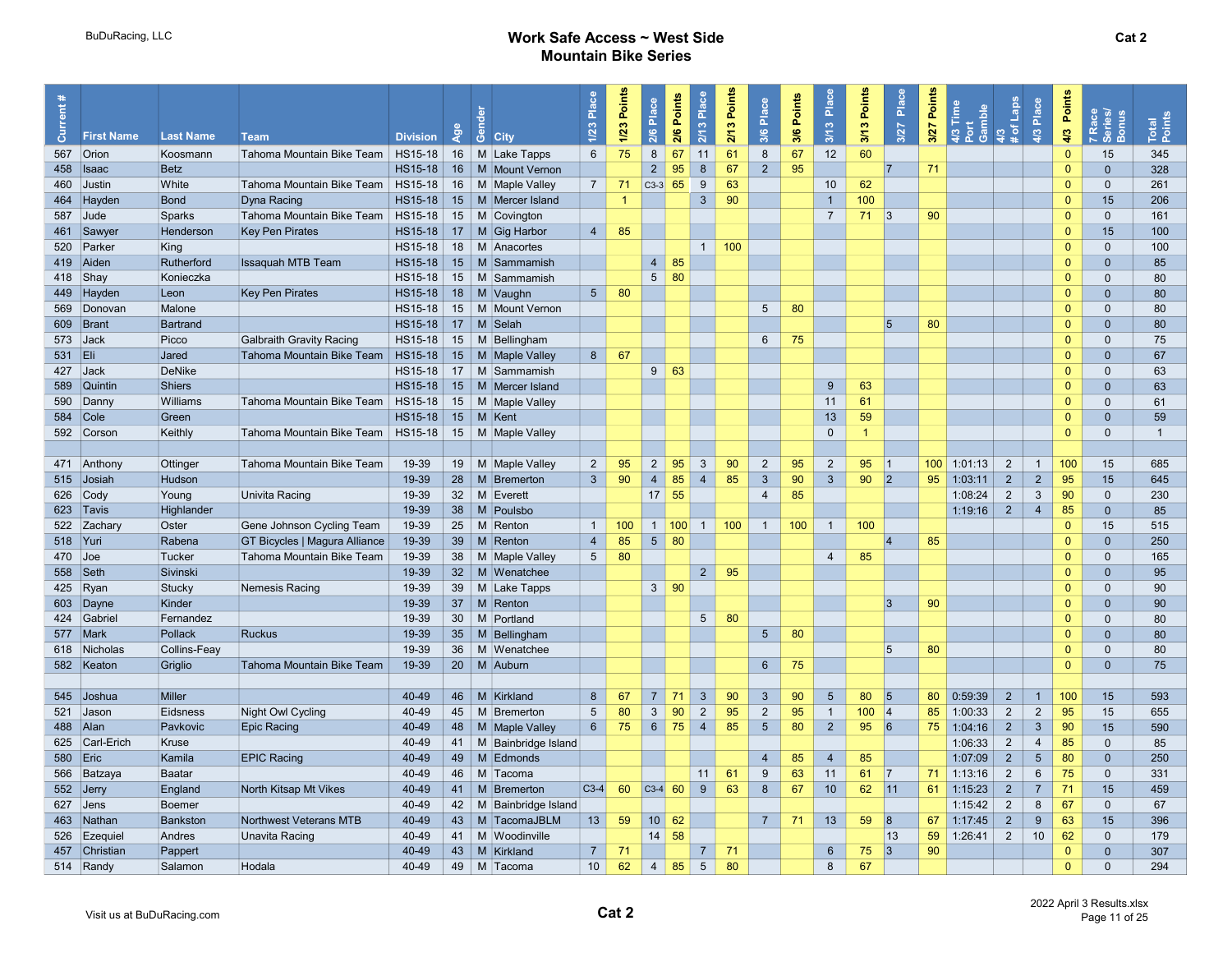| $\bar{\delta}$ | <b>First Name</b> | <b>Last Name</b> | <b>Team</b>                     | <b>Division</b> | ళ్లే | ්රී<br><b>City</b>   | Place<br>1/23   | Points<br>$1/23$ | 2/6 Place       | 2/6 Points | Place<br>2/13   | 2/13 Points | Place<br>3/6    | 3/6 Points | Place<br>3/13   | Points<br>3/13 | Place<br>3/27 | Points<br>3/27 | Time<br>Gamble<br>$\frac{2}{3}$ | 4/3<br># of Laps | Place<br>4/3            | Points<br>4/3        | 7 Race<br>Series/<br>Bonus | Total<br>Points |  |
|----------------|-------------------|------------------|---------------------------------|-----------------|------|----------------------|-----------------|------------------|-----------------|------------|-----------------|-------------|-----------------|------------|-----------------|----------------|---------------|----------------|---------------------------------|------------------|-------------------------|----------------------|----------------------------|-----------------|--|
| 489 Will       |                   | Cortez           | Oregon Bike Shop Racing Team    | 40-49           | 44   | M Portland           | $\overline{4}$  | 85               |                 |            | 1               | 100         | $\overline{1}$  | 100        |                 |                |               |                |                                 |                  |                         | $\Omega$             | $\mathbf{0}$               | 285             |  |
| 441 Eric       |                   | Trujillo         |                                 | 40-49           | 40   | M Tacoma             | 15              | 57               | 13              | 59         | 11              | 61          |                 |            | 15              | 57             |               |                |                                 |                  |                         | $\Omega$             | $\mathbf{0}$               | 234             |  |
|                | 445 Gerardo       | Gonzalez         |                                 | 40-49           | 43   | M Seattle            | 12              | 60               | 9               | 63         | $6\phantom{1}$  | 75          |                 |            |                 |                |               |                |                                 |                  |                         | $\Omega$             | $\mathbf{0}$               | 198             |  |
|                | 475 Kellen        | Rack             |                                 | 40-49           | 41   | M Seattle            | $\mathbf{3}$    | 90               | $\overline{1}$  | 100        |                 |             |                 |            |                 |                |               |                |                                 |                  |                         | $\mathbf{0}$         | $\mathbf 0$                | 190             |  |
| 443 Ben        |                   | Di Qual          | <b>Taco Time NW</b>             | 40-49           |      | 43   M   Woodinville |                 |                  | $5\phantom{.0}$ | 80         | $\delta$        | 67          |                 |            |                 |                |               |                |                                 |                  |                         | $\Omega$             | $\mathbf{0}$               | 147             |  |
|                |                   | Alonso           |                                 | 40-49           |      |                      |                 |                  | $C3-2$ 70       |            | 10              | 62          |                 |            |                 |                |               |                |                                 |                  |                         | $\Omega$             |                            |                 |  |
|                | 564 Millan        |                  | Recycled cycles Racing          |                 | 42   | M Sammamish          |                 |                  |                 |            |                 |             |                 |            |                 |                |               |                |                                 |                  |                         |                      | $\mathbf{0}$               | 132             |  |
| 585 Kyle       |                   | <b>Sparks</b>    |                                 | 40-49           | 42   | M Kent               |                 |                  |                 |            |                 |             |                 |            | 9               | 63             | $ 10\rangle$  | 62             |                                 |                  |                         | $\Omega$<br>$\Omega$ | $\mathbf{0}$               | 125             |  |
|                | 513 Nathan        | Holmes           | Broadmark/Mt Si Racing          | 40-49           | 49   | M North Bend         | $\overline{1}$  | 100              |                 |            |                 |             |                 |            |                 |                |               |                |                                 |                  |                         |                      | $\Omega$                   | 100             |  |
|                | 615 Peter         | Bauer            | Broadmark/Mt Si Racing          | 40-49           | 48   | M Snoqualmie         |                 |                  |                 |            |                 |             |                 |            |                 |                | $\vert$ 1     | 100            |                                 |                  |                         | $\Omega$             | $\mathbf{0}$               | 100             |  |
|                | 438 Michael       | Grundmann        |                                 | 40-49           | 43   | M Kirkland           |                 |                  | $2 \mid 95$     |            |                 |             |                 |            |                 |                |               |                |                                 |                  |                         | $\Omega$             | $\mathbf{0}$               | 95              |  |
|                | 543 Jesse         | Favia            |                                 | 40-49           | 41   | M Renton             | $2^{\circ}$     | 95               |                 |            |                 |             |                 |            |                 |                |               |                |                                 |                  |                         | $\Omega$             | $\mathbf{0}$               | 95              |  |
|                | 617 Roberto       | Mendiola         | <b>Bicycle Barn</b>             | 40-49           | 42   | M Milton Freewater   |                 |                  |                 |            |                 |             |                 |            |                 |                | $ 2\rangle$   | 95             |                                 |                  |                         | $\Omega$             | $\mathbf{0}$               | 95              |  |
|                | 570 Justin        | Widlund          |                                 | 40-49           | 44   | M Renton             |                 |                  |                 |            |                 |             |                 |            | $\mathbf{3}$    | 90             |               |                |                                 |                  |                         | $\Omega$             | $\mathbf{0}$               | 90              |  |
|                | 574 Mike          | Picco            | <b>Galbraith Gravity Racing</b> | 40-49           | 47   | M Bellingham         |                 |                  |                 |            |                 |             | $6\overline{6}$ | 75         |                 |                |               |                |                                 |                  |                         | $\Omega$             | $\mathbf{0}$               | 75              |  |
|                | 600 Jason         | Groepper         | Tahoma Mountain Bike Team       | 40-49           | 45   | M Maple Valley       |                 |                  |                 |            |                 |             |                 |            | $\overline{7}$  | 71             |               |                |                                 |                  |                         | $\Omega$             | $\mathbf{0}$               | 71              |  |
|                | 561 (Moe) Ryan    | Kelsey           |                                 | 40-49           | 45   | M Mount Vernon       | $O-3$           | $\overline{1}$   | $8 \mid 67$     |            |                 | -1          |                 |            |                 |                |               |                |                                 |                  |                         | $\Omega$             | $\mathbf{0}$               | 69              |  |
|                | 432 Jalen         | Johanson         |                                 | 40-49           |      | 41   M   Buckley     | 9               | 63               |                 |            |                 |             |                 |            |                 |                |               |                |                                 |                  |                         | $\Omega$             | $\mathbf{0}$               | 63              |  |
|                | 620 Brian         | Cimmiyotti       |                                 | 40-49           |      | 45   M   Umatilla    |                 |                  |                 |            |                 |             |                 |            |                 |                | 9             | 63             |                                 |                  |                         | $\mathbf{0}$         | $\mathbf{0}$               | 63              |  |
|                | 412 $\sqrt{R}$    | <b>Brien</b>     |                                 | 40-49           | 42   | M Lake Stevens       |                 |                  | $11 \ 61$       |            |                 |             |                 |            |                 |                |               |                |                                 |                  |                         | $\Omega$             | $\Omega$                   | 61              |  |
|                | 439 David         | Schutte          |                                 | 40-49           | 49   | M Seattle            | 11              | 61               |                 |            |                 |             |                 |            |                 |                |               |                |                                 |                  |                         | $\Omega$             | $\mathbf{0}$               | 61              |  |
| 423 Tim        |                   | Taylor           | <b>Plush Global</b>             | 40-49           | 47   | M Seattle            |                 |                  | $12 \mid 60$    |            |                 |             |                 |            |                 |                |               |                |                                 |                  |                         | $\Omega$             | $\mathbf{0}$               | 60              |  |
|                | 551 Oliver        | Hansen           |                                 | 40-49           | 41   | M Federal Way        |                 |                  |                 |            | 12              | 60          |                 |            |                 |                |               |                |                                 |                  |                         | $\mathbf{0}$         | $\mathbf 0$                | 60              |  |
|                | $595$ Seth        | <b>Bedwell</b>   | <b>Breakfast Racing Team</b>    | 40-49           | 47   | M Seattle            |                 |                  |                 |            |                 |             |                 |            | 12              | 60             |               |                |                                 |                  |                         | $\Omega$             | $\mathbf{0}$               | 60              |  |
| 611 Tim        |                   | Goggin           |                                 | 40-49           | 49   | M Seattle            |                 |                  |                 |            |                 |             |                 |            |                 |                | 12            | 60             |                                 |                  |                         | $\mathbf{0}$         | $\mathbf{0}$               | 60              |  |
|                | 477 Jason         | Sobottka         | <b>BRID Bike Racing is Dumb</b> | 40-49           | 47   | M Tacoma             | 14              | 58               |                 |            |                 |             |                 |            |                 |                |               |                |                                 |                  |                         | $\Omega$             | $\mathbf{0}$               | 58              |  |
|                | 583 David         | Urbina           | Tahoma Mountain Bike Team       | 40-49           | 49   | M Maple Valley       |                 |                  |                 |            |                 |             |                 |            | 14              | 58             |               |                |                                 |                  |                         | $\Omega$             | $\Omega$                   | 58              |  |
|                | 411 Sacha         | <b>Jerrems</b>   |                                 | 40-49           |      | 42   M   Bellevue    |                 |                  | $15 \mid 57$    |            |                 |             |                 |            |                 |                |               |                |                                 |                  |                         | $\Omega$             | $\mathbf{0}$               | 57              |  |
|                | 440 Chris         | Villa            |                                 | 40-49           | 42   | M Tacoma             | 16              | 56               |                 |            |                 |             |                 |            |                 |                |               |                |                                 |                  |                         | $\Omega$             | $\mathbf{0}$               | 56              |  |
|                | 542 Mark          | Doane            |                                 | 40-49           |      | 47   M Tacoma        |                 | -1               |                 |            |                 |             |                 |            |                 |                |               |                |                                 |                  |                         | $\Omega$             | $\mathbf{0}$               | $\overline{1}$  |  |
| 610 Kol        |                   | Medina           | Night Owl Cycling               | 40-49           | 49   | M Walla Walla        |                 |                  |                 |            |                 |             |                 |            |                 |                | $ 0\rangle$   | $\mathbf 1$    |                                 |                  |                         | $\Omega$             | $\mathbf{0}$               | $\overline{1}$  |  |
|                | 544 Devin         | Branstetter      |                                 | 40-49           |      | 48   M Tacoma        |                 |                  |                 |            |                 |             |                 |            |                 |                |               |                |                                 |                  |                         | $\Omega$             | $\mathbf{0}$               | $\mathbf{0}$    |  |
|                |                   |                  |                                 |                 |      |                      |                 |                  |                 |            |                 |             |                 |            |                 |                |               |                |                                 |                  |                         |                      |                            |                 |  |
|                | 468 Peter         | Paulino          | Where are the donuts            | 50-59           | 55   | M Oak Harbor         | $\mathbf{3}$    | 90               | $7 \mid 71$     |            | $\overline{2}$  | 95          |                 |            |                 |                |               |                | 0:59:19                         | $\overline{2}$   | $\overline{1}$          | 100                  | $\mathbf{0}$               | 356             |  |
|                | 428 Christopher   | <b>Baxter</b>    | <b>RIDGE Cyclesport</b>         | 50-59           | 51   | M Wenatchee          |                 |                  | 15              | 57         | 8               | 67          |                 |            | $\overline{4}$  | 85             | 1             | 100            | 1:01:08                         | $\overline{2}$   | $\overline{2}$          | 95                   | $\mathbf{0}$               | 404             |  |
|                | 519 Vince         | Partridge        | <b>Unavita Racing</b>           | 50-59           | 51   | M Seattle            | $5\overline{)}$ | 80               | 4               | 85         | $\mathbf{1}$    | 100         |                 |            |                 |                | 2             | 95             | 1:01:39                         | 2                | $\mathbf{3}$            | 90                   | $\mathbf{0}$               | 450             |  |
|                | 622 Steven        | Kattman          |                                 | 50-59           | 51   | M Bainbridge Island  |                 |                  |                 |            |                 |             |                 |            |                 |                |               |                | 1:01:46                         | 2                | $\overline{\mathbf{4}}$ | 85                   | $\mathbf 0$                | 85              |  |
|                | 539 Scott         | Long             | <b>Unavita Racing</b>           | 50-59           | 58   | M Sammamish          | 6 <sup>1</sup>  | 75               | 1   100         |            | $\mathbf{3}$    | 90          |                 |            | 3 <sup>5</sup>  | 90             | 4             | 85             | 1:01:57                         | $\overline{2}$   | $5\phantom{.0}$         | 80                   | $\mathbf{0}$               | 520             |  |
|                | 562 Brent         | Perez            | <b>Taco Time NW</b>             | 50-59           | 55   | M Seattle            |                 |                  |                 |            | $6\overline{6}$ | 75          |                 |            | $\mathbf{0}$    | $\overline{1}$ | $ 0\rangle$   | $\overline{1}$ | 1:03:10                         | $\overline{2}$   | $6\phantom{.}$          | 75                   | $\mathbf{0}$               | 152             |  |
|                |                   |                  |                                 |                 |      |                      |                 |                  |                 |            | $\overline{7}$  |             |                 |            |                 |                |               |                |                                 |                  |                         |                      |                            |                 |  |
|                | 409 Scott         | <b>McNees</b>    | <b>Team Nemesis</b>             | 50-59           | 51   | M Poulsbo            |                 |                  |                 |            |                 | 71          | $5\phantom{.0}$ | 80         |                 |                | 8             | 67             | 1:03:21                         | $\overline{2}$   | $\overline{7}$          | 71                   | $\mathbf{0}$               | 289             |  |
|                | 537 Mark          | Michel           | <b>Key Pen Pirates</b>          | 50-59           | 59   | M Lakebay            | 9               | 63               | 10 <sup>1</sup> | 62         | 10              | 62          |                 |            | $5\overline{)}$ | 80             |               |                | 1:04:37                         | $\overline{2}$   | 8                       | 67                   | 15                         | 349             |  |
|                | 430 Daniel        | DeLong           | Thrillarita                     | 50-59           | 59   | M Redmond            |                 |                  | 19              | 53         | 16              | 56          | 12              | 60         |                 |                | 11            | 61             | 1:08:21                         | $\overline{2}$   | 9                       | 63                   | $\mathbf{0}$               | 293             |  |
|                | 466 Mike          | Ermak            | Thrillarita                     | 50-59           | 50   | M Redmond            |                 |                  | 14              | 58         | 13              | 59          | $\overline{7}$  | 71         |                 |                | 10            | 62             | 1:08:24                         | $\overline{2}$   | 10 <sup>°</sup>         | 62                   | $\mathbf{0}$               | 312             |  |
|                | 536 Kevin         | Judson           |                                 | 50-59           | 51   | M Seattle            | 19              | 53               | 25              | 47         | 22              | 50          | 14              | 58         | 10              | 62             |               |                | 1:12:39                         | $2^{\circ}$      | 11                      | 61                   | $\mathbf{0}$               | 331             |  |
|                | 604 Juan          | Abreu            | Unavita Racing                  | 50-59           |      | 53   M Sammamish     |                 |                  | $C3-14$         | 33         | $C3-8$          | 42          |                 |            | $C3-7$          | 46             | 14            | 58             | 1:23:41                         | $\overline{2}$   | 12                      | 60                   | $\Omega$                   | 239             |  |
|                | 540 Robert        | Pommier          | North Kitsap Mt Vikes           | 50-59           | 53   | M Poulsbo            | 20              | 52               |                 |            | 25              | 47          | 17              | 55         |                 |                | 15            | 57             | 1:26:15                         | $\overline{2}$   | 13                      | 59                   | 15                         | 331             |  |
|                | 621 Greg          | Awalt            | Night Owl Cycling               | 50-59           | 56   | M Bainbridge Island  |                 |                  |                 |            |                 |             |                 |            |                 |                |               |                | <b>DNF</b>                      | $\overline{1}$   | $\mathbf 0$             | $\overline{1}$       | $\mathbf{0}$               | $\overline{1}$  |  |
| 508 Carl       |                   | Franssen         |                                 | 50-59           |      | 58   M   Anacortes   | $7\overline{ }$ | 71               | $3 \mid 90$     |            | 5 <sup>5</sup>  | 80          | $\overline{2}$  | 95         | $\mathbf{1}$    | 100            |               |                |                                 |                  |                         | $\Omega$             | 15                         | 451             |  |
|                |                   |                  |                                 |                 |      |                      |                 |                  |                 |            |                 |             |                 |            |                 |                |               |                |                                 |                  |                         |                      |                            |                 |  |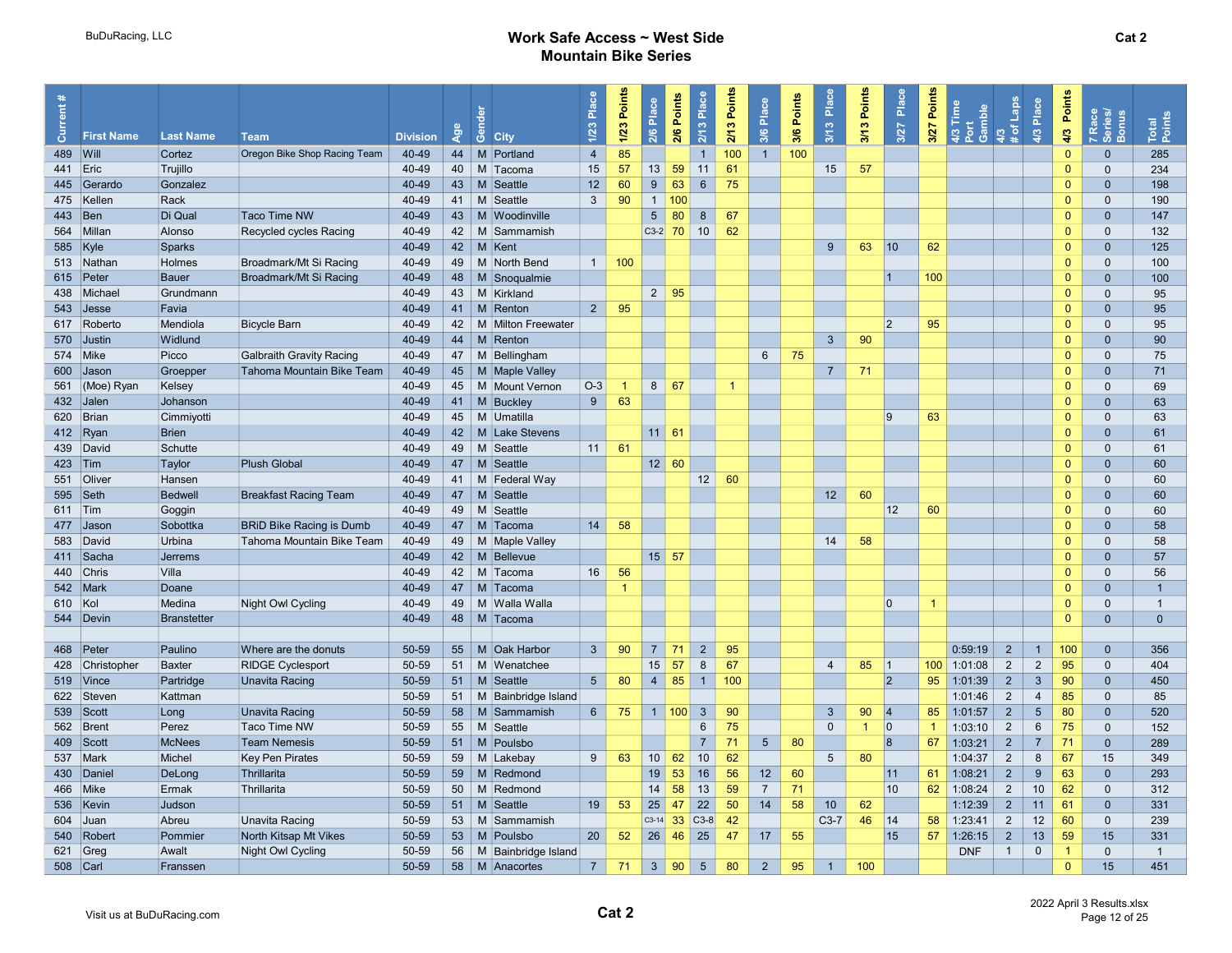| ent:      |                   |                  |                                     |                 |     |                                         | Place          | Points | Place                |            | Place          | 2/13 Points | Place           |            | Place           | Points | Place        | Points | Time                                        | Place | 4/3 Points   |                            |                 |
|-----------|-------------------|------------------|-------------------------------------|-----------------|-----|-----------------------------------------|----------------|--------|----------------------|------------|----------------|-------------|-----------------|------------|-----------------|--------|--------------|--------|---------------------------------------------|-------|--------------|----------------------------|-----------------|
| ā         | <b>First Name</b> | <b>Last Name</b> | <b>Team</b>                         | <b>Division</b> | Age | ්රී<br><b>City</b>                      | 1/23           | 1/23   | 2/6                  | 2/6 Points | 2/13           |             | 3/6             | 3/6 Points | 3/13            | 3/13   | 3/27         | 3/27   | $4/3$<br># of Laps<br>Port<br>Gamble<br>4/3 | 4/3   |              | 7 Race<br>Series/<br>Bonus | Total<br>Points |
|           | 495 James         | <b>Beieler</b>   | Fanatik Bike Co                     | 50-59           |     | 53   M   Bellingham                     | 8              | 67     | 6                    | 75         | $\overline{4}$ | 85          | $\mathbf{3}$    | 90         |                 |        | $ 3\rangle$  | 90     |                                             |       | $\Omega$     | $\mathbf{0}$               | 407             |
|           | 487 Peter         | <b>Benarcik</b>  | Five Ply Design / Ridgecrest Racing | 50-59           |     | 52   M Seattle                          | 15             | 57     | $\overline{2}$       | 95         |                |             | $\overline{1}$  | 100        |                 |        |              |        |                                             |       | $\Omega$     | $\mathbf{0}$               | 252             |
|           | 401 Andrew        | Novikoff         | Five Ply Design / Ridgecrest Racing | 50-59           |     | 58   M Tacoma                           | $\overline{4}$ | 85     | $5\overline{)}$      | 80         | 9              | 63          |                 |            |                 |        |              |        |                                             |       | $\Omega$     | $\mathbf 0$                | 228             |
| 465 Erik  |                   | Sigurdson        | Unavita Racing                      | 50-59           |     | 53   M Snohomish                        | 24             | 48     | 30 <sup>°</sup>      | 42         |                |             | 16              | 56         |                 |        | $ 13\rangle$ | 59     |                                             |       | $\Omega$     | $\mathbf{0}$               | 205             |
|           | 431 James         | West             | Hagens Berman                       | 50-59           | 54  | M University Place                      | 10             | 62     | 9                    | 63         | 11             | 61          |                 |            |                 |        |              |        |                                             |       | $\Omega$     | 15                         | 201             |
|           | 538 Tom           | Anderson         | Night Owl Cycling                   | 50-59           |     | 59   M Woodway                          | 13             | 59     | 16                   | 56         | 19             | 53          |                 |            |                 |        |              |        |                                             |       | $\Omega$     | 15                         | 183             |
|           | 497 Mike          | Dana             |                                     | 50-59           | 53  | M Wenatchee                             | 12             | 60     | $31 \mid 41$         |            |                |             |                 |            |                 |        | $\sqrt{5}$   | 80     |                                             |       | $\Omega$     | $\Omega$                   | 181             |
|           | 601 Michael       | Pruitt           | Machete Squad p/b Long Live Rock    | 50-59           |     | 51   M Cashmere                         | 18             | 54     | $20 \mid 52$         |            |                |             |                 |            | $6\overline{6}$ | 75     |              |        |                                             |       | $\Omega$     | $\mathbf{0}$               | 181             |
|           | 554 Dale          | King             |                                     | 50-59           | 50  | M Anacortes                             |                |        |                      |            | 21             | 51          | 13              | 59         |                 |        | 12           | 60     |                                             |       | $\mathbf{0}$ | $\mathbf 0$                | 170             |
|           | 462 Victor        | Araya            | Thrillarita                         | 50-59           |     | 51   M Seattle                          |                |        | 29                   | 43         |                |             | 10 <sup>°</sup> | 62         | 9               | 63     |              |        |                                             |       | $\Omega$     | $\mathbf{0}$               | 168             |
| 469 Jim   |                   | Boyd             | Cascadia Wheel Co. Dirt Team        | 50-59           | 52  | M Tacoma                                | $\overline{1}$ | 100    | 8                    | 67         |                |             |                 |            |                 |        |              |        |                                             |       | $\Omega$     | $\mathbf{0}$               | 167             |
|           | 446 Mike          | Doherty          |                                     | 50-59           | 58  | M Lake forest park                      | 16             | 56     | $17 \mid 55$         |            | 20             | 52          |                 |            |                 |        |              |        |                                             |       | $\Omega$     | $\mathbf{0}$               | 163             |
|           | 529 Raman         | Sarin            | Project 529 Legion                  | 50-59           |     | 53   M   Redmond                        | 21             | 51     | $28 \mid 44$         |            |                |             | 15              | 57         |                 |        |              |        |                                             |       | $\mathbf{0}$ | $\mathbf 0$                | 152             |
|           | 579 Jeroen        | Teeuw            |                                     | 50-59           |     | 51   M Seattle                          |                |        |                      |            |                |             | 11              | 61         | $\overline{7}$  | 71     |              |        |                                             |       | $\Omega$     | $\mathbf{0}$               | 132             |
|           | 410 Ralph         | Havens           | <b>Knolly Bikes</b>                 | 50-59           |     | 53 M Bellevue                           |                |        | $21 \mid 51$         |            |                |             | $6\phantom{1}$  | 75         |                 |        |              |        |                                             |       | $\Omega$     | $\mathbf 0$                | 126             |
|           | 553 Bryan         | Dolan            |                                     | 50-59           |     | 50   M Olympia                          |                |        |                      |            | 15             | 57          |                 |            | 8               | 67     |              |        |                                             |       | $\Omega$     | $\mathbf{0}$               | 124             |
|           | 559 Robert        | Lasker           | Sons of Sasquatch Racing            | 50-59           |     | 53 M Kirkland                           |                |        |                      |            | 14             | 58          |                 |            |                 |        | 9            | 63     |                                             |       | $\Omega$     | $\mathbf{0}$               | 121             |
|           | 414 Scott         | Nelson           |                                     | 50-59           |     | 50   M Tacoma                           |                |        | $13 \mid 59$         |            | 12             | 60          |                 |            |                 |        |              |        |                                             |       | $\Omega$     | $\mathbf{0}$               | 119             |
|           | 404 Kent          | Smith            | <b>Epic Racing</b>                  | 50-59           | 51  | M Edmonds                               |                |        |                      |            | 24             | 48          | 9               | 63         |                 |        |              |        |                                             |       | $\Omega$     | $\mathbf{0}$               | 111             |
| $434$ Jim |                   | Lykins           |                                     | 50-59           |     | 58   M   Gig Harbor                     | 14             | 58     | $23 \mid 49$         |            |                |             |                 |            |                 |        |              |        |                                             |       | $\Omega$     | $\mathbf{0}$               | 107             |
|           | 405 Chris         | Kinsella         |                                     | 50-59           |     | 54   M Seattle                          |                |        | $22 \mid 50$         |            | 18             | 54          |                 |            |                 |        |              |        |                                             |       | $\Omega$     | $\mathbf{0}$               | 104             |
|           | 486 Robert        | Carter           |                                     | 50-59           |     | 58   M Granite Falls                    | 22             | 50     |                      |            |                |             | 18              | 54         |                 |        |              |        |                                             |       | $\Omega$     | $\mathbf{0}$               | 104             |
| 555 Neil  |                   | Calissendorff    | Thrillarita                         | 50-59           | 57  | M Everett                               |                |        | C <sub>2</sub> -7 46 |            | 17             | 55          |                 |            |                 |        |              |        |                                             |       | $\Omega$     | $\mathbf{0}$               | 101             |
| 480 Pat   |                   | <b>Miller</b>    | Hagens Berman                       | 50-59           | 51  | M Sammamish                             | $2^{\circ}$    | 95     |                      |            |                |             |                 |            |                 |        |              |        |                                             |       | $\Omega$     | $\mathbf{0}$               | 95              |
|           | 496 Tony          | Peralta          | Unavita Racing                      | 50-59           |     | 51   M   Issaguah                       | 23             | 49     |                      |            | 26             | 46          |                 |            |                 |        |              |        |                                             |       | $\Omega$     | $\mathbf{0}$               | 95              |
|           | 593 Chris         | Webb             |                                     | 50-59           |     | 55   M Black Diamond                    |                |        |                      |            |                |             |                 |            | $\overline{2}$  | 95     |              |        |                                             |       | $\Omega$     | $\mathbf{0}$               | 95              |
|           | 581 Thomas        | <b>Riess</b>     | Gene Johnson Cycling Team           | 50-59           |     | 56   M Seattle                          |                |        |                      |            |                |             | $\overline{4}$  | 85         |                 |        |              |        |                                             |       | $\Omega$     | $\mathbf{0}$               | 85              |
|           | 608 Brent         | <b>Binge</b>     |                                     | 50-59           |     | 52   M Seattle                          |                |        |                      |            |                |             |                 |            |                 |        | 6            | 75     |                                             |       | $\Omega$     | $\Omega$                   | 75              |
| 613 Bill  |                   | Cox              | Vicious Cycle                       | 50-59           |     | 55   M Ephrata                          |                |        |                      |            |                |             |                 |            |                 |        | 7            | 71     |                                             |       | $\Omega$     | $\mathbf 0$                | 71              |
|           | 575 Eddie         | Whittemore       |                                     | 50-59           |     | 59   M Hayden Lake                      |                |        |                      |            |                |             | 8               | 67         |                 |        |              |        |                                             |       | $\Omega$     | $\mathbf{0}$               | 67              |
| 422 Tim   |                   | Walsh            | Project 529 Legion                  | 50-59           |     | 58   M Leavenworth                      |                |        | $11 \mid 61$         |            |                |             |                 |            |                 |        |              |        |                                             |       | $\Omega$     | $\Omega$                   | 61              |
| 456 Phil  |                   | Heffernan        |                                     | 50-59           |     | 50   M Tacoma                           | 11             | 61     |                      |            |                |             |                 |            |                 |        |              |        |                                             |       | $\Omega$     | $\mathbf{0}$               | 61              |
|           | 599 Michael       | <b>Baltierra</b> |                                     | 50-59           |     | 52   M   Kent                           |                |        |                      |            |                |             |                 |            | 11              | 61     |              |        |                                             |       | $\Omega$     | $\Omega$                   | 61              |
|           | 402 Warlan        | Wight            | Gene Johnson                        | 50-59           |     | $52$ M $_{\tau}$ M $_{\tau}$<br>Torroco |                |        | $12 \mid 60$         |            |                |             |                 |            |                 |        |              |        |                                             |       | $\Omega$     | $\Omega$                   | 60              |
|           | 444 John          | Frias            | <b>CBC Racing</b>                   | 50-59           |     | 57   M Bonney Lake                      | 17             | 55     |                      |            |                |             |                 |            |                 |        |              |        |                                             |       | $\mathbf{0}$ | $\mathbf 0$                | 55              |
|           | 400 Kelly         | Johnson          |                                     | 50-59           |     | 52   M Carnation                        |                |        | 18 54                |            |                |             |                 |            |                 |        |              |        |                                             |       | $\Omega$     | $\mathbf{0}$               | 54              |
|           | 568 Stephen       | Hart             | Epic Racing                         | 50-59           |     | 53   M Edmonds                          |                |        |                      |            |                |             | 19              | 53         |                 |        |              |        |                                             |       | $\Omega$     | $\mathbf{0}$               | 53              |
|           | 556 Andrew        | Demeter          | Hodala                              | 50-59           |     | 50   M Seattle                          |                |        |                      |            | 23             | 49          |                 |            |                 |        |              |        |                                             |       | $\Omega$     | $\mathbf{0}$               | 49              |
|           | 512 Chad          | Ronaldson        |                                     | 50-59           |     | 51   M   Normandy Park                  |                |        | $24 \mid 48$         |            |                |             |                 |            |                 |        |              |        |                                             |       | $\Omega$     | $\mathbf{0}$               | 48              |
|           | 509   Ford        | Northen          |                                     | 50-59           |     | 57   M Snohomish                        | 25             | 47     |                      |            |                |             |                 |            |                 |        |              |        |                                             |       | $\Omega$     | $\mathbf{0}$               | 47              |
|           | 535 Tom           | Cowin            | <b>Blackfin Webware Racing</b>      | 50-59           | 58  | M Kirkland                              |                |        | $27 \mid 45$         |            |                |             |                 |            |                 |        |              |        |                                             |       | $\Omega$     | $\mathbf 0$                | 45              |
|           | 607 Russ          | Sovde            | Zevenbergen                         | 50-59           |     | 54 M Bellevue                           |                |        |                      |            |                |             |                 |            |                 |        |              |        |                                             |       | $\Omega$     | $\mathbf{0}$               | $\Omega$        |
|           |                   |                  |                                     |                 |     |                                         |                |        |                      |            |                |             |                 |            |                 |        |              |        |                                             |       |              |                            |                 |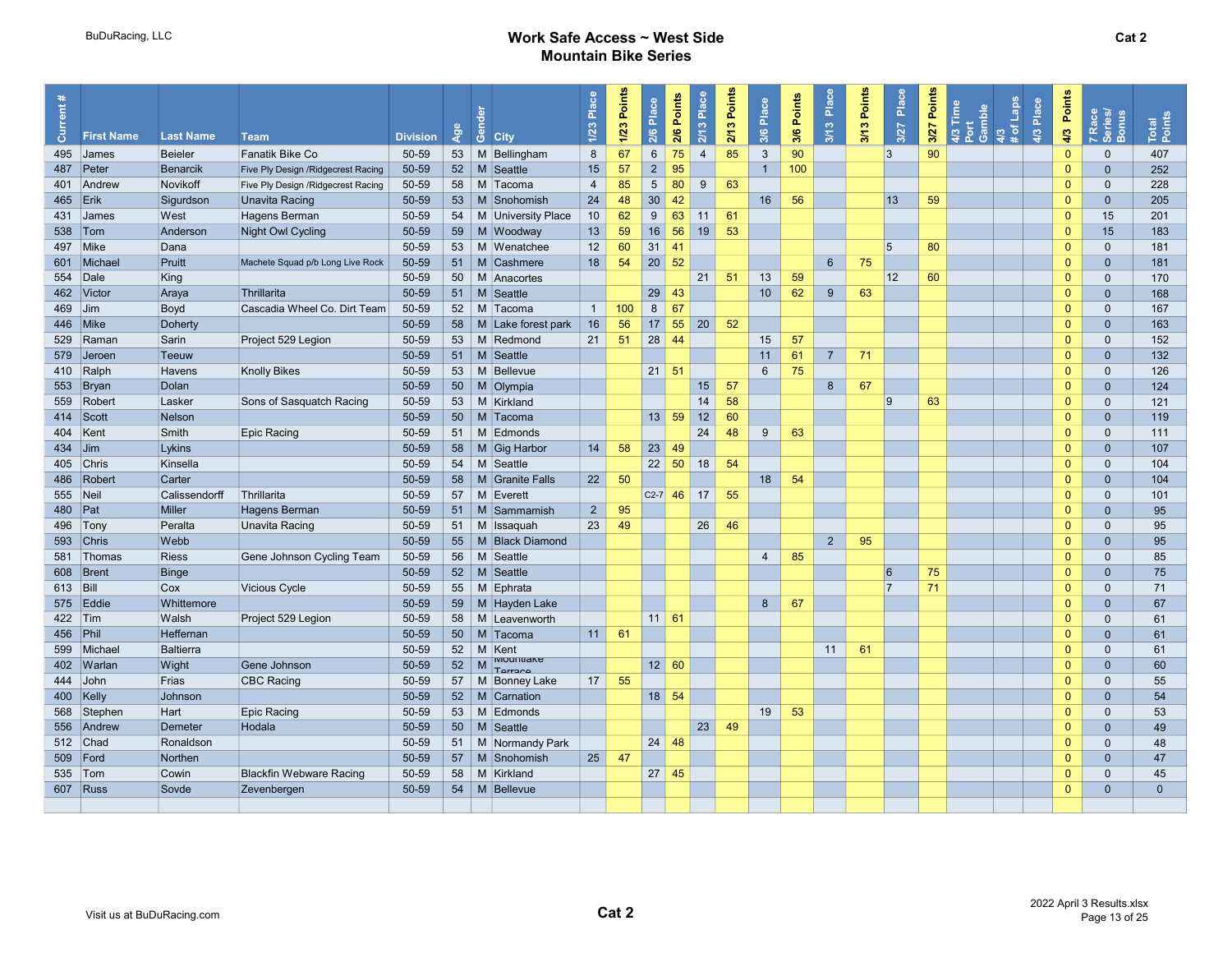| ā          | <b>First Name</b> | <b>Last Name</b> | <b>Team</b>                           | <b>Division</b>   | Age | ලී<br><b>City</b>  | Place<br>1/23   | Points<br>$1/23$ | Place<br>2/6        | 2/6 Points | Place<br>2/13   | 2/13 Points | Place<br>3/6    | 3/6 Points | Place<br>3/13   | Points<br>3/13 | Place<br>3/27   | Points<br>3/27 | lime<br>Gamble<br>43 | /3<br>of Laps<br>$\ast$ | Place<br>4/3    | Points<br>4/3 | Race<br>eries/<br>7 Race<br>Series/<br>Bonus | Total<br>Points |
|------------|-------------------|------------------|---------------------------------------|-------------------|-----|--------------------|-----------------|------------------|---------------------|------------|-----------------|-------------|-----------------|------------|-----------------|----------------|-----------------|----------------|----------------------|-------------------------|-----------------|---------------|----------------------------------------------|-----------------|
|            | 507 Rick          | Raymond          | Old Town Bicycle Ritzman Construction | $60+$             |     | 62 M Olalla        | $\overline{1}$  | 100              | $\overline{1}$      | 100        | $\overline{2}$  | 95          |                 |            | $\mathbf{1}$    | 100            | 2               | 95             | 1:00:23              | $\overline{2}$          | $\overline{1}$  | 100           | $\mathbf{0}$                                 | 590             |
|            | 437 Kevin         | Johnson          | <b>Recycled Cycle Racing</b>          | $60+$             | 68  | M Silverdale       | $\mathbf{3}$    | 90               | $\mathbf{3}$        | 90         | $\mathbf{3}$    | 90          | $\overline{2}$  | 95         | $\overline{2}$  | 95             |                 |                | 1:00:58              | $\overline{2}$          | $\overline{2}$  | 95            | $\mathbf{0}$                                 | 555             |
|            | $578$ Tom         | Petersen         | <b>Upriver Racing</b>                 | $60+$             |     | 61   M   Anacortes |                 |                  |                     |            |                 |             | $\overline{4}$  | 85         |                 |                |                 |                | 1:10:50              | $\overline{2}$          | $\mathbf{3}$    | 90            | $\mathbf{0}$                                 | 175             |
|            | 504 Michael       | Gaudio           | Singletrack                           | $60+$             | 62  | M North Bend       |                 |                  |                     |            | 10              | 62          | $\mathbf{3}$    | 90         | $6\phantom{1}$  | 75             | 3               | 90             | 1:11:23              | $\overline{2}$          | $\overline{4}$  | 85            | $\mathbf{0}$                                 | 402             |
|            | 534 Marshall      | Will             |                                       | $60+$             | 69  | M Stanwood         | 12              | 60               | 12                  | 60         |                 |             |                 |            |                 |                |                 |                | 1:18:03              | $\overline{2}$          | $5\phantom{.0}$ | 80            | 15                                           | 215             |
|            | 474 Mark          | Holtzinger       | <b>RIDGE Cyclesport</b>               | $60+$             | 64  | M Yakima           | 5               | 80               | 2                   | 95         |                 |             |                 |            | $\mathbf{3}$    | 90             | 1               | 100            |                      |                         |                 | $\Omega$      | $\mathbf{0}$                                 | 365             |
|            | 533 Kelly         | Campo            | <b>Night Owl Cycling</b>              | $60+$             | 64  | M Kingston         | 14              | 58               | 14                  | 58         | 12              | 60          | $5\overline{)}$ | 80         | 9               | 63             |                 |                |                      |                         |                 | $\Omega$      | 15                                           | 334             |
| 451 Roy    |                   | Colven           |                                       | $60+$             | 63  | M Seattle          | 8               | 67               | 8                   | 67         | 6               | 75          |                 |            | $5\overline{)}$ | 80             |                 |                |                      |                         |                 | $\Omega$      | $\mathbf 0$                                  | 289             |
|            | 499 Glen          | Conley           |                                       | $60+$             | 66  | M Bothell          | 9               | 63               | 9                   | 63         | $\overline{7}$  | 71          |                 |            | $\overline{7}$  | 71             |                 |                |                      |                         |                 | $\mathbf{0}$  | $\mathbf{0}$                                 | 268             |
|            | 467 Denny         | Christensen      | <b>NWTB Old Farts</b>                 | $60+$             | 60  | M Bonney Lake      | $\overline{2}$  | 95               | $\overline{4}$      | 85         | $\overline{4}$  | 85          |                 |            |                 |                |                 |                |                      |                         |                 | $\Omega$      | $\mathbf{0}$                                 | 265             |
|            | 450 Dave          | Stanton          | <b>Taco Time NW</b>                   | $60+$             | 64  | M Kenmore          | 15              | 57               | 13                  | 59         |                 |             | $6\phantom{.}6$ | 75         | 10              | 62             |                 |                |                      |                         |                 | $\Omega$      | $\mathbf{0}$                                 | 253             |
| 453 Ken    |                   | Harmon           | Taco Time NW                          | $60+$             | 60  | M Snoqualmie       | $\overline{7}$  | 71               | 6                   | 75         | 5               | 80          |                 |            |                 |                |                 |                |                      |                         |                 | $\Omega$      | $\mathbf{0}$                                 | 226             |
|            | 563 Chris         | Adolf            | Fell Swoop                            | $60+$             | 60  | $M$ everett        |                 |                  |                     |            | $\overline{1}$  | 100         | $\overline{1}$  | 100        |                 |                |                 |                |                      |                         |                 | $\Omega$      | $\mathbf{0}$                                 | 200             |
|            | 484 Kevin         | Raymond          | Caliber Home Loans / Gerk's           | $60+$             | 65  | M Seattle          | 10              | 62               | 10 <sup>1</sup>     | 62         | 9               | 63          |                 |            |                 |                |                 |                |                      |                         |                 | $\Omega$      | $\mathbf 0$                                  | 187             |
|            | 502 Steve         | Holton           | <b>Unavita Racing</b>                 | $60+$             | 67  | M Sammamish        | 11              | 61               | $11$ 61             |            | 11              | 61          |                 |            |                 |                |                 |                |                      |                         |                 | $\Omega$      | $\mathbf{0}$                                 | 183             |
|            | 452 Christopher   | Mendoza          | Green Bike Team                       | $60+$             | 60  | M Olympia          | $\overline{4}$  | 85               | 5 <sup>5</sup>      | 80         |                 |             |                 |            |                 |                |                 |                |                      |                         |                 | $\Omega$      | $\mathbf{0}$                                 | 165             |
| 560        | $\vert$ Jeff      | <b>Beers</b>     | Unavita Race Team                     | $60+$             | 63  | M Issaquah         |                 |                  |                     |            | 8 <sup>°</sup>  | 67          |                 |            | 8 <sup>°</sup>  | 67             |                 |                |                      |                         |                 | $\Omega$      | $\mathbf{0}$                                 | 134             |
| 591 Art    |                   | Tuftee           | <b>BBTC</b>                           | $60+$             |     | 61   M Seattle     |                 |                  |                     |            |                 |             |                 |            | $\overline{4}$  | 85             |                 |                |                      |                         |                 | $\Omega$      | $\mathbf{0}$                                 | 85              |
|            | 614 Trevor        | Hall             | Taco Time Northwest Cycling Team      | $60+$             | 62  | M Bellevue         |                 |                  |                     |            |                 |             |                 |            |                 |                | $\overline{4}$  | 85             |                      |                         |                 | $\Omega$      | $\mathbf{0}$                                 | 85              |
|            | 619 Martin        | Shepard          |                                       | $60+$             | 61  | M Mount Vernon     |                 |                  |                     |            |                 |             |                 |            |                 |                | 5               | 80             |                      |                         |                 | $\Omega$      | $\mathbf{0}$                                 | 80              |
| 478 Erik   |                   | Goodfriend       | <b>Eliel Factory Team</b>             | $60+$             | 62  | M Portland         | $6\overline{6}$ | 75               |                     |            |                 |             |                 |            |                 |                |                 |                |                      |                         |                 | $\Omega$      | $\mathbf{0}$                                 | 75              |
|            | 606 Edward        | <b>Bartlett</b>  |                                       | $60+$             | 69  | M Spokane          |                 |                  |                     |            |                 |             |                 |            |                 |                | $6^{\circ}$     | 75             |                      |                         |                 | $\Omega$      | $\mathbf{0}$                                 | 75              |
|            | 421 Mark          | Runyan           | <b>Team Sasquatch</b>                 | $60+$             |     | 62   M Sammamish   |                 |                  | $7 \mid 71$         |            |                 |             |                 |            |                 |                |                 |                |                      |                         |                 | $\Omega$      | $\mathbf{0}$                                 | 71              |
| 485   Matt |                   | Baumgartner      |                                       | $60+$             | 61  | M Federal Way      | 13              | 59               |                     |            |                 |             |                 |            |                 |                |                 |                |                      |                         |                 | $\Omega$      | $\mathbf 0$                                  | 59              |
|            |                   |                  |                                       |                   |     |                    |                 |                  |                     |            |                 |             |                 |            |                 |                |                 |                |                      |                         |                 |               |                                              |                 |
|            | 407 Kassidy       | <b>McNees</b>    | North Kitsap Mt Vikes                 | <b>MS14&amp;U</b> | 14  | F Poulsbo          |                 |                  |                     |            | $\mathbf{1}$    | 100         | $\bigcirc$      | 100        |                 |                | $\overline{1}$  | 100            |                      |                         |                 | $\Omega$      | $\mathbf{0}$                                 | 300             |
|            | $541$ Myla        | Doane            |                                       | <b>MS14&amp;U</b> | 14  | $F$ Tacoma         | $\overline{1}$  | 100              |                     |            |                 |             |                 |            |                 |                |                 |                |                      |                         |                 | $\Omega$      | $\mathbf{0}$                                 | 100             |
|            | 454 Emelia        | Di Qual          |                                       | <b>MS14&amp;U</b> | 14  | F Woodinville      |                 |                  |                     |            | $\overline{2}$  | 95          |                 |            |                 |                |                 |                |                      |                         |                 | $\Omega$      | $\mathbf{0}$                                 | 95              |
|            |                   |                  |                                       |                   |     |                    |                 |                  |                     |            |                 |             |                 |            |                 |                |                 |                |                      |                         |                 |               |                                              |                 |
|            | 532 Sophie        | Imbeau           |                                       | HS15-18           | 15  | F Monroe           | $\mathbf{3}$    | 90               | $\mathbf{3}$        | 90         | 2               | 95          | $\overline{1}$  | 100        | $\overline{1}$  | 100            | $\overline{2}$  | 95             | 1:15:06              | 2                       | $\overline{1}$  | 100           | 15                                           | 685             |
|            | 506 Amelia        | Goode            | Tahoma Mountain Bike Team             | HS15-18           | 15  | F   Maple Valley   | $\overline{2}$  | 95               | $2^{\circ}$         | 95         | $\mathbf{3}$    | 90          |                 |            | $\overline{2}$  | 95             | $\overline{1}$  | 100            | 1:17:24              | $\overline{2}$          | 2               | 95            | $\mathbf{0}$                                 | 570             |
|            | 479 Torin         | Kelsey           | <b>Galbraith Gravity Riders</b>       | <b>HS15-18</b>    | 16  | F   Mount Vernon   | $\mathbf{1}$    | 100              | $1 \vert 100 \vert$ |            | $\overline{1}$  | 100         |                 |            |                 |                |                 |                |                      |                         |                 | $\Omega$      | $\mathbf{0}$                                 | 300             |
|            | 597 Sophie        | <b>Bailey</b>    |                                       | <b>HS15-18</b>    | 16  | $F$ Coeur D Alene  |                 |                  |                     |            |                 |             |                 |            |                 |                | $\mathbf{3}$    | 90             |                      |                         |                 | $\mathbf{0}$  | $\mathbf{0}$                                 | 90              |
|            |                   |                  |                                       |                   |     |                    |                 |                  |                     |            |                 |             |                 |            |                 |                |                 |                |                      |                         |                 |               |                                              |                 |
|            | 602 Marina        | Stoermer         |                                       | 19-39             | 30  | F<br>Seattle       |                 |                  |                     |            |                 |             |                 |            |                 |                |                 |                | 1:04:29              | 2                       | $\overline{1}$  | 100           | $\mathbf{0}$                                 | 100             |
| 517 Elly   |                   | West             | <b>PNW MTB Brew Crew</b>              | 19-39             | 36  | Renton<br>F.       | 3               | 90               | $\mathbf{3}$        | 90         | $\overline{4}$  | 85          | $\overline{4}$  | 85         | $\overline{1}$  | 100            | $\overline{1}$  | 100            | 1:05:03              | 2                       | $\sqrt{2}$      | 95            | 15                                           | 660             |
|            | 482 Jasmine       | Eucogco          | <b>Breakfast Racing Team</b>          | 19-39             | 38  | Seattle<br>F.      | $\overline{4}$  | 85               | $\mathbf{1}$        | 100        | $\overline{1}$  | 100         |                 |            |                 |                | $\mathbf{3}$    | 90             | 1:07:30              | $\overline{2}$          | $\mathbf{3}$    | 90            | $\mathbf{0}$                                 | 465             |
|            | 481 Sarah         | Schoenfeldt      | <b>Breakfast Racing Team</b>          | 19-39             | 33  | Seattle<br>F.      | 5               | 80               | $\overline{2}$      | 95         | $\mathbf{3}$    | 90          |                 |            |                 |                | $\overline{2}$  | 95             | 1:08:57              | $\overline{2}$          | $\overline{4}$  | 85            | $\mathbf 0$                                  | 445             |
|            | 442 Adrienne      | <b>Banks</b>     | <b>Breakfast Racing Team</b>          | 19-39             | 24  | F.<br>Seattle      | 8               | 67               | $6\overline{6}$     | 75         | $5\overline{)}$ | 80          | $\overline{2}$  | 95         |                 |                | $\overline{4}$  | 85             | 1:09:40              | $\overline{2}$          | 5               | 80            | $\mathbf{0}$                                 | 482             |
|            | 455 Harriet       | Morgan           | <b>Breakfast Racing Team</b>          | 19-39             | 32  | F Seattle          |                 |                  |                     |            | $C3-1$          | 75          | 6               | 75         | $\overline{4}$  | 85             | 6               | 75             | 1:15:45              | $\overline{2}$          | $6\phantom{1}$  | 75            | $\mathbf{0}$                                 | 385             |
|            | 596 Sarah         | Hager            | <b>Breakfast Racing Team</b>          | 19-39             | 31  | $F$ Seattle        |                 |                  |                     |            |                 |             |                 |            |                 |                |                 |                | 1:22:22              | 2                       | $\overline{7}$  | 71            | $\mathbf{0}$                                 | 71              |
|            | 420 Josephine     | Hegeberg         |                                       | 19-39             | 27  | F Bellingham       |                 |                  | $C3-1$ 75           |            |                 |             | $\mathbf{3}$    | 90         | $\overline{2}$  | 95             | $5\overline{)}$ | 80             |                      |                         |                 | $\Omega$      | $\mathbf{0}$                                 | 340             |
|            | 550 Kristine      | Deibler          | <b>Liquid Velo</b>                    | 19-39             | 32  | Bellingham<br>F.   | $C3-1$          | 75               |                     |            | $\overline{2}$  | 95          | $\overline{1}$  | 100        |                 |                |                 |                |                      |                         |                 | $\Omega$      | $\mathbf{0}$                                 | 270             |
|            | 435 Elisa         | Dawson           |                                       | 19-39             | 31  | F Everett          | 9               | 63               | $7 \mid 71$         |            | 6               | 75          |                 |            |                 |                |                 |                |                      |                         |                 | $\mathbf{0}$  | $\mathbf{0}$                                 | 209             |
|            | 406 Kamila        | Gwiazda          | Spokeswomen Racing                    | 19-39             | 38  | F North Bend       |                 |                  | $\overline{4}$      | 85         |                 |             |                 |            |                 |                | $\overline{7}$  | 71             |                      |                         |                 | $\Omega$      | $\mathbf{0}$                                 | 156             |
|            | 476 Elizabeth     | Putnam           | PNW Colavita Hello Fresh              | 19-39             | 35  | F.<br>Seattle      | $6\overline{6}$ | 75               | $5 \mid 80$         |            |                 |             |                 |            |                 |                |                 |                |                      |                         |                 | $\mathbf{0}$  | $\mathbf{0}$                                 | 155             |
|            | 459 Coral         | Ng               | Spokeswomen Racing                    | 19-39             | 25  | $F$ Bellevue       | 1               | 100              |                     |            |                 |             |                 |            |                 |                |                 |                |                      |                         |                 | $\Omega$      | $\mathbf{0}$                                 | 100             |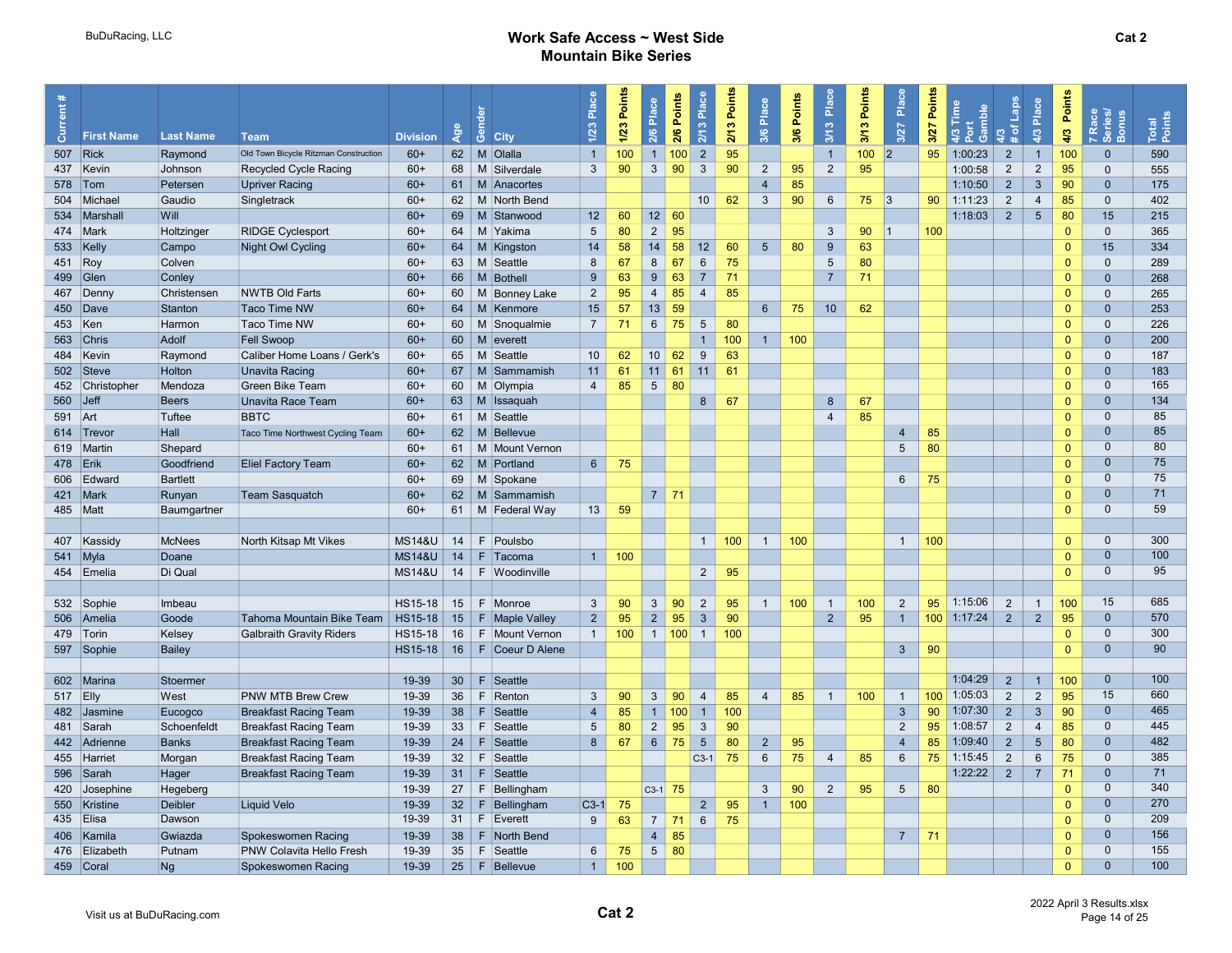| $\ddot{\phantom{1}}$<br>$\ddot{\mathbf{a}}$ |                   |                  |                                       |                 |                |     |                | Plac           | Points | Place           | 2/6 Points     | Place          | Points | Place           | 3/6 Points | Place           | Points | Place          | Points           | amble<br>Ĕ | de <sub>T1</sub> | Place          | Points   |                            |                 |
|---------------------------------------------|-------------------|------------------|---------------------------------------|-----------------|----------------|-----|----------------|----------------|--------|-----------------|----------------|----------------|--------|-----------------|------------|-----------------|--------|----------------|------------------|------------|------------------|----------------|----------|----------------------------|-----------------|
| ā                                           | <b>First Name</b> | <b>Last Name</b> | <b>Team</b>                           | <b>Division</b> | $\overline{2}$ | ്ക് | <b>City</b>    | $\frac{1}{2}$  | 1/23   | 2/6             |                | 2/13           | 2/13   | 3/6             |            | 3/13            | 3/13   | 3/27           | 3/27             | 4/3<br>ා   | -o<br>ຕ<br>18    | ల              | 4/3      | 7 Race<br>Series/<br>Bonus | Total<br>Points |
|                                             | 516 Frances       | Sun              | <b>Breakfast Racing Team</b>          | 19-39           | 36             | F.  | Seattle        | $\overline{2}$ | 95     |                 |                |                |        |                 |            |                 |        |                |                  |            |                  |                |          | $\Omega$                   | 95              |
| 594                                         | Josie             | LaCoe            |                                       | 19-39           | 27             | E   | Seattle        |                |        |                 |                |                |        |                 |            | $\mathbf{3}$    | 90     |                |                  |            |                  |                | $\Omega$ | $\Omega$                   | 90              |
|                                             | 572 Rachel        | Wills            | Velocio // Exploro                    | 19-39           | 39             | E   | Oak Harbor     |                |        |                 |                |                |        | $5\overline{)}$ | 80         |                 |        |                |                  |            |                  |                | $\Omega$ | $\Omega$                   | 80              |
|                                             | 500 Cydney        | Kronlund         | Old Town Bicycle Ritzman Construction | 19-39           | 37             | F   | Bonney Lake    | $\overline{7}$ | 71     |                 |                |                |        |                 |            |                 |        |                |                  |            |                  |                | $\Omega$ | $\mathbf{0}$               | 71              |
|                                             | 576 Corina        | Cheever          | Queens of Dirt                        | 19-39           | 33             | F.  | Bellingham     |                |        |                 |                |                |        | $\mathbf{0}$    |            |                 |        |                |                  |            |                  |                | $\Omega$ | $\Omega$                   | $\overline{1}$  |
|                                             |                   |                  |                                       |                 |                |     |                |                |        |                 |                |                |        |                 |            |                 |        |                |                  |            |                  |                |          |                            |                 |
| 571 Lisa                                    |                   | Adams            |                                       | 40-49           | 45             |     | F Monroe       |                |        |                 |                |                |        | 2               | 95         | $\overline{2}$  | 95     | $\overline{2}$ | 95               | 1:06:09    | 2                |                | 100      | $\mathbf{0}$               | 385             |
|                                             | 546 Mary          | Neff             |                                       | 40-49           | 43             |     | F Tacoma       | $\overline{2}$ | 95     |                 | 100            | $\overline{1}$ | 100    | $\overline{1}$  | 100        | $\mathbf{1}$    | 100    |                | 100              | 1:06:41    | $\overline{2}$   | $\overline{2}$ | 95       | 15                         | 705             |
| 548 Joy                                     |                   | Baer             | Spokeswomen Racing                    | 40-49           | 41             | E   | Seattle        | 3              | 90     |                 |                | 3              | 90     |                 |            |                 |        | 4              | 85               | 1:13:21    | $\overline{2}$   | 3              | 90       | $\mathbf{0}$               | 355             |
|                                             | 549 Laura         | Gould            |                                       | 40-49           | 46             |     | Sequim         | $\overline{4}$ | 85     | $\mathbf{3}$    | 90             | $\overline{2}$ | 95     |                 |            | 4               | 85     |                |                  |            |                  |                |          | $\mathbf{0}$               | 355             |
|                                             | 498 Michelle      | Valko            |                                       | 40-49           | 44             | F   | Seattle        |                | 100    | 2               | 95             |                |        |                 |            |                 |        |                |                  |            |                  |                | $\Omega$ | $\mathbf{0}$               | 195             |
| 586                                         | Michelle          | Sparks           |                                       | 40-49           | 41             | F   | Covington      |                |        |                 |                |                |        |                 |            | $\mathbf{3}$    | 90     | $\mathbf{3}$   | 90               |            |                  |                | $\Omega$ | $\Omega$                   | 180             |
|                                             | 524 Heather       | Fourie           | Spokeswomen Racing                    | 40-49           | 41             | F   | Seattle        | 5 <sup>5</sup> | 80     |                 |                |                |        |                 |            |                 |        |                |                  |            |                  |                | $\Omega$ | $\mathbf{0}$               | 80              |
|                                             |                   |                  |                                       |                 |                |     |                |                |        |                 |                |                |        |                 |            |                 |        |                |                  |            |                  |                |          |                            |                 |
|                                             | 505 Beth          | Hunter           |                                       | W50+            | 51             | F   | Sammamish      |                |        | $\overline{1}$  | 100            |                | 100    |                 |            |                 | 100    |                | 100 <sub>1</sub> | 1:15:57    | $\overline{2}$   |                | 100      | $\overline{0}$             | 500             |
|                                             | 527 Ellsa         | Kunz             | <b>Recycled Cycles</b>                | W50+            | 50             | F.  | Seattle        |                |        | $\mathbf{3}$    | 90             |                | 71     |                 |            |                 |        |                |                  | 1:17:16    | $\overline{2}$   | $\overline{2}$ | 95       | $\overline{0}$             | 256             |
|                                             | 503 Cindy         | Gaudio           | Singletrack                           | W50+            | 63             | F.  | North Bend     |                |        | $\overline{4}$  | 85             | 4              | 85     | $\mathbf 1$     | 100        | $\overline{2}$  | 95     | 3              | 90               | 1:18:27    | $\overline{2}$   | 3              | 90       | $\overline{0}$             | 545             |
|                                             | 436 Sheryl        | Johnson          | Recycled Cycle Racong                 | W50+            | 67             | F   | Silverdale     | 3 <sup>5</sup> | 90     | 8               | 67             | $6\phantom{1}$ | 75     | $\overline{2}$  | 95         | $6\overline{6}$ | 75     |                |                  | 1:26:58    | $\overline{2}$   | $\overline{4}$ | 85       | $\mathbf{0}$               | 487             |
|                                             | 429 Susan         | Walsh            | Unavita Racing                        | W50+            | 59             |     | F Tacoma       |                |        | $\overline{7}$  | 7 <sup>1</sup> | 5              | 80     | $\mathbf{3}$    | 90         | $\overline{4}$  | 85     |                |                  |            |                  |                | $\Omega$ | $\overline{0}$             | 326             |
|                                             | 501 Karen         | Metcalfe         | Unavita Racing                        | W50+            | 61             | E   | Edmonds        | 2 <sup>2</sup> | 95     | $9^{\circ}$     | 63             |                |        |                 |            | 5               | 80     | 5 <sup>5</sup> | 80               |            |                  |                | $\Omega$ | $\overline{0}$             | 318             |
|                                             | 528 Sharon        | Gregg            | <b>PNW Colavita HelloFresh</b>        | W50+            | 56             |     | Seattle        |                | 100    | $\overline{2}$  | 95             |                |        | $\overline{4}$  | 85         |                 |        |                |                  |            |                  |                |          | $\overline{0}$             | 280             |
|                                             | 547 Tina          | Sarin            | Project 529 Legion                    | W50+            | 54             | E   | Redmond        | $\overline{4}$ | 85     | 6               | 75             |                |        | $5\overline{)}$ | 80         |                 |        |                |                  |            |                  |                | $\Omega$ | $\overline{0}$             | 240             |
| 408 Kelli                                   |                   | <b>McNees</b>    | Night Owl Cycling                     | W50+            | 50             | E   | Poulsbo        |                |        |                 |                | 3              | 90     |                 |            |                 |        | $\overline{2}$ | 95               |            |                  |                | $\Omega$ | $\mathbf{0}$               | 185             |
|                                             | 557 Heather       | Dawson           | Gene Johnson Cycling Team             | W50+            | 51             | F.  | Seattle        |                |        | $ C3-1 $        | 75             | $\overline{2}$ | 95     |                 |            |                 |        |                |                  |            |                  |                | $\Omega$ | $\mathbf{0}$               | 170             |
|                                             | 598 Nicole        | Weiss            | Colavita / HelloFresh                 | W50+            | 51             | F.  | Seattle        |                |        |                 |                |                |        |                 |            | 3               | 90     |                |                  |            |                  |                | $\Omega$ | $\overline{0}$             | 90              |
|                                             | 612 Cindy         | Shepard          | Vertical World Cycling                | W50+            | 58             |     | F Mount Vernon |                |        |                 |                |                |        |                 |            |                 |        | $\overline{4}$ | 85               |            |                  |                | $\Omega$ | $\Omega$                   | 85<br>80        |
|                                             | 447 Jessica       | Peterson         | Spokeswomen Racing                    | W50+            | 59             | F.  | Monroe         |                |        | 5               | 80             |                |        |                 |            |                 |        |                |                  |            |                  |                | $\Omega$ | $\Omega$<br>$\Omega$       | 62              |
|                                             | 413 Andrea        | Leuschke         | <b>Black Sheep Velo</b>               | $W50+$          | 51             | -F. | Seattle        |                |        | 10 <sup>1</sup> | 62             |                |        |                 |            |                 |        |                |                  |            |                  |                | $\Omega$ |                            |                 |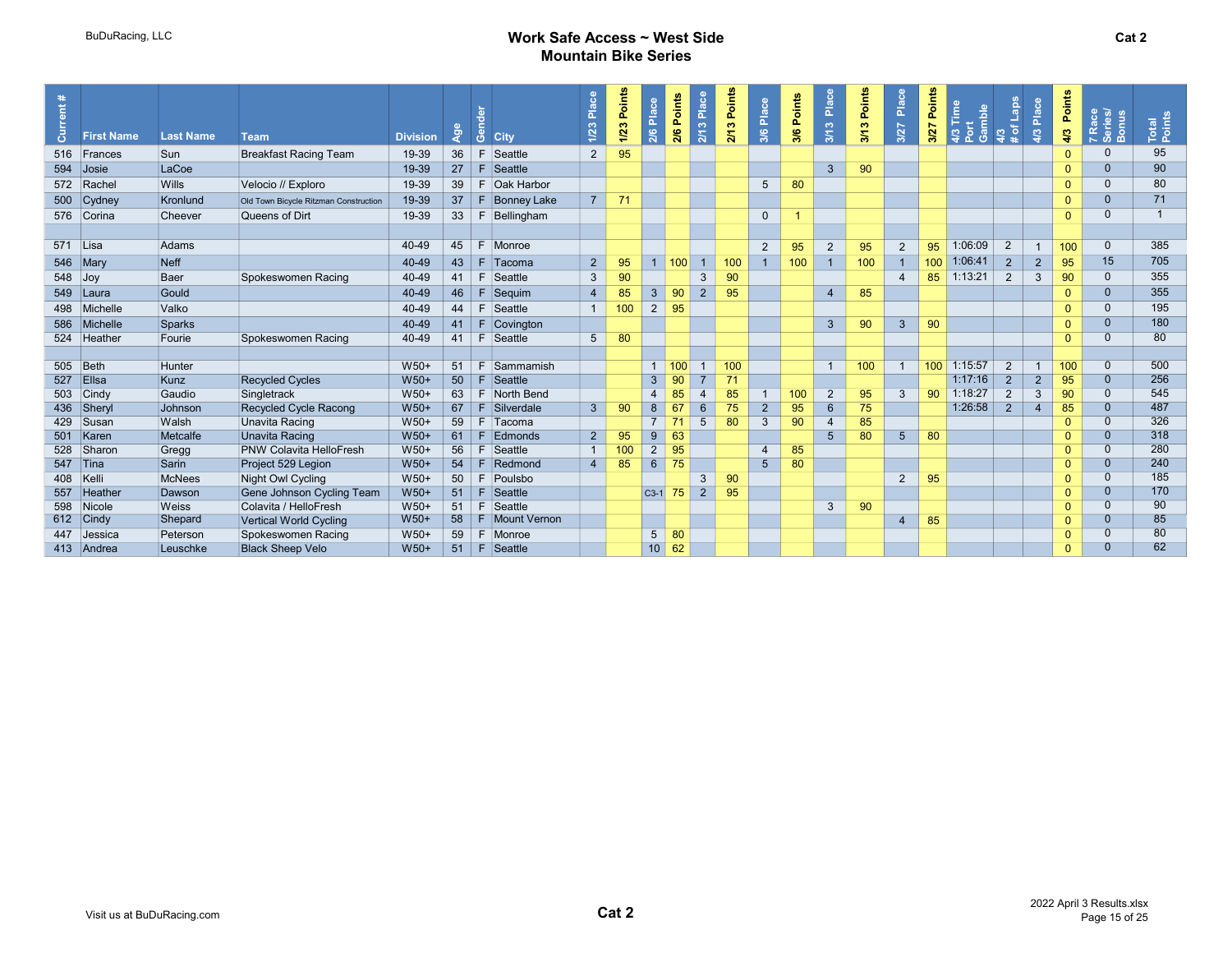|                   |                   |                     | Work Safe Access, Bayview Blcycle, Buck's Northwest, Central Puget Sound Carpenters Local 30, Cycle                                        |                    |                |       |                     |                |                            |                         |                                  |             |                         |                    |                      |               |                |                            |                 |               |                       |                            |
|-------------------|-------------------|---------------------|--------------------------------------------------------------------------------------------------------------------------------------------|--------------------|----------------|-------|---------------------|----------------|----------------------------|-------------------------|----------------------------------|-------------|-------------------------|--------------------|----------------------|---------------|----------------|----------------------------|-----------------|---------------|-----------------------|----------------------------|
|                   |                   |                     | Please support the following Therapy, Edge & Spoke, Eleven Winery, Jack's Bicycle Center, Jet City Equipment, Night Owl Cycling, Northwest |                    |                |       |                     |                |                            |                         |                                  |             |                         |                    |                      |               |                |                            |                 |               |                       |                            |
|                   | sponsors:         |                     | Tri & Bike, Old Town Bicycle, Peak Performance and Prevention, Ridge Cyclesport, Singletrack Cycles, Steve                                 |                    |                |       |                     |                |                            |                         |                                  |             |                         |                    |                      |               |                |                            |                 |               |                       |                            |
|                   |                   |                     | Holton Real Estate, and Woodinville Bicycle.                                                                                               |                    |                |       |                     |                |                            |                         |                                  |             |                         |                    |                      |               |                |                            |                 |               |                       |                            |
|                   |                   |                     |                                                                                                                                            |                    |                |       |                     |                |                            |                         |                                  |             |                         |                    |                      |               |                |                            |                 |               |                       |                            |
| $\ast$<br>Current | <b>First Name</b> | <b>Last Name</b>    | <b>Team</b>                                                                                                                                | <b>Division</b>    | $\omega$<br>2  | Gende | <b>City</b>         | Place<br>1/23  | <b>Points</b><br>1/23      | 2/6 Points<br>2/6 Place | 2/13 Place                       | 2/13 Points | 3/6 Points<br>3/6 Place | 3/13 Place         | 3/13 Points          | Place<br>3/27 | Points<br>3/27 | 4/3 Time<br>Port<br>Gamble | 4/3 Place       | Points<br>4/3 | Race                  | Series/<br>Total<br>Points |
| 827               | Daniel            |                     |                                                                                                                                            | <b>Elm11&amp;U</b> | 8              |       | M Bellevue          | $\overline{4}$ |                            | $\overline{2}$<br>70    |                                  | 60          | $\mathbf{3}$            | 65                 | $\overline{1}$       |               |                | 0:25:48                    | $\mathbf{1}$    |               | $\mathbf{0}$          | 331                        |
|                   |                   | Panasiuk<br>Valente |                                                                                                                                            |                    | 8              |       |                     | 9              | 60<br>38                   | $1 \overline{75}$       | $\overline{4}$<br>$\overline{2}$ | 70          | $\overline{1}$          | 75                 | $\blacktriangleleft$ |               |                |                            | $\sqrt{2}$      | 75<br>70      | $\Omega$              | 329                        |
| 883               | Bennett           | Ordelheide          | Broadmark/Mt Si Racing                                                                                                                     | Elm11&U            |                |       | M Fall City         |                | 42                         | 4 60                    | $\overline{1}$                   | 75          | $\overline{2}$          | 70                 | $\blacktriangleleft$ |               |                | 0:25:49                    | $\sqrt{3}$      |               |                       |                            |
|                   | 870 Micah         |                     | <b>Buck's Northwest</b>                                                                                                                    | $E$ Im11&U         | 11             |       | M Pacific Beach     | 8 <sup>°</sup> |                            |                         |                                  |             | $5\overline{)}$         | 55                 |                      |               |                | 0:25:54                    |                 | 65            | $\pmb{0}$<br>$\Omega$ | 313                        |
|                   | 865 Ryan          | Halfacre            | <b>NOMBIES</b>                                                                                                                             | EIM118U            | 10             |       | M Port Angeles      | $10 \vert 37$  |                            |                         |                                  |             |                         |                    |                      |               |                | 0:26:00                    | $\overline{4}$  | 60            |                       | 152                        |
|                   | 912 Graeme        | <b>Holden</b>       |                                                                                                                                            | <b>Elm11&amp;U</b> | 6              |       | M EDMONDS           |                |                            |                         |                                  |             | 7 <sup>1</sup>          | 46                 | $\blacktriangleleft$ |               |                | 0:36:19                    | $5\phantom{.0}$ | 55            | $\pmb{0}$<br>$\Omega$ | 102                        |
|                   | 714 Isaac         | Halfacre            |                                                                                                                                            | EIM118U            | -8             |       | M Port angeles      |                |                            |                         |                                  |             |                         |                    |                      |               |                | 0:51:16                    | 6               | 50            |                       | 50                         |
| 804               | Emmerich          | Ordelheide          | <b>Buck's Northwest</b>                                                                                                                    | Elm11&U            | $\overline{7}$ |       | M Pacific Beach     |                |                            | 5 <sup>1</sup><br>55    | $\overline{7}$                   | 46          | 6 <sup>1</sup>          | 50                 |                      |               |                |                            |                 |               | $\overline{0}$        | 151                        |
|                   | 767 Sidney        | Magun               | Team Magun                                                                                                                                 | Elm11&U            | 11             |       | M Mercer Island     |                | $5 \vert 55$               | 3 65                    | $\mathbf{3}$                     | 65          | 60                      |                    | -1                   |               |                |                            |                 |               | $\mathbf{0}$          | 131                        |
| 847 Hal           |                   | <b>Shulock</b>      |                                                                                                                                            | $E$ Im11&U         | 10             |       | M Bellingham        |                |                            |                         |                                  |             | 4                       |                    |                      |               |                |                            |                 |               | $\mathbf{0}$          | 115                        |
| 893               | Hutchinson        | Williams            | Broadmark/Mt Si Racing                                                                                                                     | Elm11&U            | 6              |       | M Issaguah          |                |                            |                         |                                  |             |                         |                    |                      |               | $1 \mid 75$    |                            |                 |               | $\mathbf{0}$          | 75                         |
|                   | 907 Ryan          | McLauchlin          |                                                                                                                                            | $E$ Im11&U         | 10             |       | M Bonney Lake       |                | $1 \mid 75$                |                         |                                  |             |                         |                    |                      |               |                |                            |                 |               | $\overline{0}$        | 75                         |
|                   | 917 Carson        | Hart                |                                                                                                                                            | Elm11&U            | 10             |       | M Bonney Lake       | $\overline{2}$ | 70                         |                         |                                  |             |                         |                    |                      |               |                |                            |                 |               | $\Omega$              | 70                         |
|                   | $923$ Owen        | <b>Branstetter</b>  |                                                                                                                                            | $E$ Im11&U         | 10             |       | M Tacoma            |                | 3 65                       |                         |                                  |             |                         |                    |                      |               |                |                            |                 |               | $\overline{0}$        | 65                         |
|                   | 772 Joshua        | Kimbrell            |                                                                                                                                            | Elm11&U            | 8              |       | M Las Vegas         |                |                            |                         | 5                                | 55          |                         |                    |                      |               |                |                            |                 |               | $\Omega$              | 55                         |
|                   | 770 Ashton        | <b>McDowell</b>     |                                                                                                                                            | $E$ Im11&U         | $\overline{7}$ |       | M Seattle           |                |                            |                         | $6\phantom{1}$                   | 50          |                         |                    |                      |               |                |                            |                 |               | $\overline{0}$        | 50                         |
|                   | 877 Tyler         | Finklea             |                                                                                                                                            | Elm11&U            | 10             |       | M Port Orchard      |                | $6 \mid 50$                |                         |                                  |             |                         |                    |                      |               |                |                            |                 |               | $\mathbf{0}$          | 50                         |
|                   | 866 Reese         | Martin              |                                                                                                                                            | Elm11&U            | 10             |       | M Gig Harbor        |                | $7 \vert 46$               |                         |                                  |             |                         |                    |                      |               |                |                            |                 |               | $\pmb{0}$             | 46                         |
|                   | 864 Harley        | <b>Bullington</b>   | <b>NOMBIES</b>                                                                                                                             | <b>Elm11&amp;U</b> | 10             |       | M Port Angeles      | $11 \, 36$     |                            |                         |                                  |             |                         |                    |                      |               |                |                            |                 |               | $\mathbf{0}$          | 36                         |
| 746               | Haotian           | Huo                 |                                                                                                                                            | <b>Elm11&amp;U</b> | 9              |       | M Bellevue          |                |                            |                         |                                  |             |                         |                    | $\blacktriangleleft$ |               |                |                            |                 |               | $\overline{0}$        | $\mathbf{1}$               |
| 750               | Isaac             | Leh                 | Tahoma Mountain Bike Team                                                                                                                  | <b>Elm11&amp;U</b> | 9              |       | M Ravensdale        |                |                            |                         |                                  |             |                         |                    | $\overline{1}$       |               |                |                            |                 |               | $\Omega$              | $\mathbf{1}$               |
| 754               | Oscar             | Turner              |                                                                                                                                            | Elm11&U            | $\overline{7}$ |       | M Renton            |                |                            |                         |                                  |             |                         |                    | $\overline{1}$       |               |                |                            |                 |               | $\overline{0}$        | $\mathbf{1}$               |
| 757               | Steven            | Trushnikov          |                                                                                                                                            | <b>Elm11&amp;U</b> | 9              |       | M Redmond           |                |                            |                         |                                  |             |                         |                    | $\overline{1}$       |               |                |                            |                 |               | $\mathbf 0$           | $\overline{1}$             |
|                   |                   |                     |                                                                                                                                            |                    |                |       |                     |                |                            |                         |                                  |             |                         |                    |                      |               |                |                            |                 |               |                       |                            |
|                   | 710 Ryder         | Mortensen           | <b>Gear Grinders</b>                                                                                                                       | MS12-14            | 14             |       | M Bainbridge Island |                |                            |                         |                                  |             |                         |                    |                      |               |                | 0:31:53                    | $\overline{1}$  | 75            | $\mathbf{0}$          | 75                         |
|                   | 921 Aiden         | England             | North Kitsap Mt Vikes                                                                                                                      | MS12-14            | 14             |       | M Bremerton         |                | $1 \mid 75 \mid 3 \mid 65$ |                         | $\overline{1}$                   | 75          | 1                       | 75                 | $1 \mid 75$          |               |                | 0:32:07                    | $\overline{2}$  | 70            | 15                    | 520                        |
|                   | 817 Sawyer        | Hall                | <b>Galbraith Gravity Racing</b>                                                                                                            | MS12-14            | 12             |       | M Bellingham        |                |                            | $1 \overline{75}$       | $\overline{2}$                   | 70          | $\mathbf{3}$            | 65<br>$\mathbf{3}$ | 65                   |               |                | 0:34:36                    | 3               | 65            | $\Omega$              | 340                        |
|                   | 882 Owen          | Valente             | Broadmark/Mt Si Racing                                                                                                                     | $MS12-14$          | 10             |       | M   Fall City       |                | 3 65 2 70                  |                         | $\mathbf{3}$                     | 65          | 2                       |                    | $70$ 2 70            | 5             | 55             | 0:35:19                    | $\overline{4}$  | 60            | 15                    | 470                        |
|                   | 712 Zeke          | <b>Banks</b>        |                                                                                                                                            | MS12-14            | 13             |       | M Port Townsend     |                |                            |                         |                                  |             |                         |                    |                      |               |                | 0:36:41                    | $5\overline{)}$ | 55            | $\mathbf{0}$          | 55                         |
|                   | 771 Ambrose       | Smith               | Key Pen Pirates                                                                                                                            | MS12-14            | 14             |       | M Gig Harbor        |                |                            |                         | $\boldsymbol{9}$                 | 38          |                         |                    |                      |               |                | 0:41:00                    | $6\phantom{.}$  | 50            | $\overline{0}$        | 88                         |
| 853               | Benjamin          | Holmes              | Broadmark/Mt Si Racing                                                                                                                     | MS12-14            | 11             |       | M North Bend        |                | $8 \mid 42$                |                         | $\,6\,$                          | 50          | 5 <sup>5</sup>          | 55                 | $ 10 $ 37            |               |                | 0:42:52                    | $\overline{7}$  | 46            | $\mathbf 0$           | 230                        |
|                   | 797   Brody       | Dawson              |                                                                                                                                            | MS12-14            | 14             |       | M Gig Harbor        |                |                            | 6 50                    |                                  |             |                         |                    |                      |               |                | 0:43:01                    | 8               | 42            | $\overline{0}$        | 92                         |
| 828               | ∣lan              | Stoops              | Tahoma Mountain Bike Team                                                                                                                  | MS12-14            | 14             |       | M Maple Valley      | 7 <sup>1</sup> | 46                         |                         | $\overline{7}$                   | 46          | $6\phantom{1}$          | 50<br>9            | 38                   |               |                |                            |                 |               | $\mathbf 0$           | 180                        |
|                   | 844 Carter        | White               | Tahoma Mountain Bike Team   MS12-14                                                                                                        |                    | 13             |       | M Maple Valley      |                | 11 36 8 42                 |                         | 8                                | 42          |                         |                    | 14<br>33             |               |                |                            |                 |               | $\mathbf{0}$          | 153                        |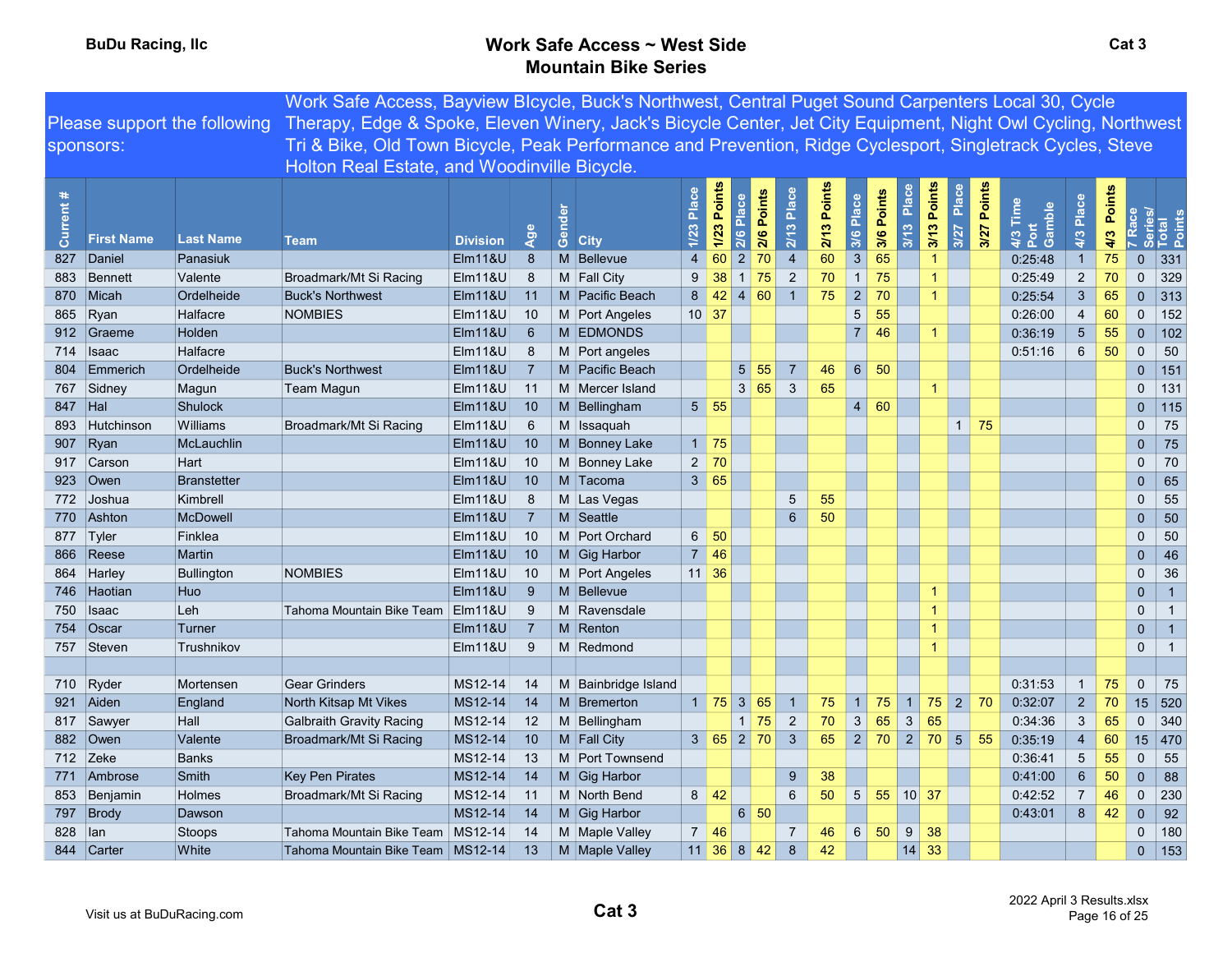| $\ddot{\phantom{1}}$<br>rent<br>ā | <b>First Name</b> | <b>Last Name</b> |                                      |                            | Age | Gender |                         | 1/23 Place | 1/23 Points      | 2/6 Points<br>Place<br>2/6          | $2/13$ Place   | 2/13 Points | 3/6 Place      | 3/6 Points | 3/13 Place            | 3/13 Points<br>Place<br>3/27                  | 3/27 Points | 4/3 Time<br>Port<br>Gamble | 4/3 Place      | Points<br>4/3 | Race           | Series/<br>Total<br>Points |
|-----------------------------------|-------------------|------------------|--------------------------------------|----------------------------|-----|--------|-------------------------|------------|------------------|-------------------------------------|----------------|-------------|----------------|------------|-----------------------|-----------------------------------------------|-------------|----------------------------|----------------|---------------|----------------|----------------------------|
|                                   | 778 Otto          | Vaughn           | <b>Team</b>                          | <b>Division</b><br>MS12-14 | 14  |        | <b>City</b><br>M Tacoma |            |                  |                                     | $\overline{4}$ | 60          | $\overline{4}$ | 60         |                       |                                               |             |                            |                |               | $\mathbf 0$    | 120                        |
|                                   | 819 Miles         | <b>Dowling</b>   | <b>Galbraith Gravity Racing</b>      | MS12-14                    | 11  |        | M Bellingham            |            |                  | 5 <sup>1</sup><br>55                | $\sqrt{5}$     | 55          |                |            |                       |                                               |             |                            |                |               | $\pmb{0}$      | 110                        |
| 760                               | Rhett             | Sparks           |                                      | MS12-14                    | 11  |        | M Covington             |            |                  |                                     |                |             |                |            |                       | $11 \overline{\smash{)}36}$<br>$\overline{7}$ | 46          |                            |                |               | $\mathbf{0}$   | 82                         |
|                                   | 728 Micah         | Saugen           | Icicle bicycle                       | MS12-14                    | 14  |        | M Leavenworth           |            |                  |                                     |                |             |                |            |                       | $\overline{1}$                                | 75          |                            |                |               | $\mathbf 0$    | 75                         |
|                                   | 821 Arthur        | Read             | North Kitsap Mt Vikes                | MS12-14                    | 14  |        | M Poulsbo               |            | $2 \mid 70$      |                                     |                |             |                |            |                       |                                               |             |                            |                |               | $\mathbf{0}$   | 70                         |
| 727 Olaf                          |                   | Saugen           |                                      | MS12-14                    | 14  |        | M Leavenworth           |            |                  |                                     |                |             |                |            |                       | $\mathbf{3}$                                  | 65          |                            |                |               | $\overline{0}$ | 65                         |
|                                   | 743 Tarin         | Worden           | Icicle Bicycle                       | MS12-14                    | 14  |        | M Leavenworth           |            |                  |                                     |                |             |                |            |                       | $\overline{4}$                                | 60          |                            |                |               | $\mathbf{0}$   | 60                         |
| 751 Levi                          |                   | Leh              | Tahoma Mountain Bike Team   MS12-14  |                            | 12  |        | M Ravensdale            |            |                  |                                     |                |             |                |            | $\overline{4}$        | 60                                            |             |                            |                |               | $\overline{0}$ | 60                         |
| 790                               | Thomas            | Ryan             | <b>Issaquah MTB Team</b>             | MS12-14                    | 13  |        | M Issaquah              |            |                  | 4 60                                |                |             |                |            |                       |                                               |             |                            |                |               | $\Omega$       | 60                         |
|                                   | 889 Zackary       | Lea              | North Kitsap Mt Vikes                | MS12-14                    | 13  |        | M Silverdale            |            | 4 60             |                                     |                |             |                |            |                       |                                               |             |                            |                |               | $\overline{0}$ | 60                         |
|                                   | 756 Zane          | <b>Shiers</b>    |                                      | MS12-14                    | 12  |        | M Mercer Island         |            |                  |                                     |                |             |                |            |                       | $5 \vert 55$                                  |             |                            |                |               | $\mathbf 0$    | 55                         |
| 881                               | Peyton            | Calhoun          | <b>Driven Cycling Academy</b>        | MS12-14                    | 14  |        | M Port Orchard          |            | $5\overline{5}5$ |                                     |                |             |                |            |                       |                                               |             |                            |                |               | $\overline{0}$ | 55                         |
| 737                               | Diego             | Paredes          | Wenatche Devo cucling club   MS12-14 |                            | -14 |        | M East Wenatchee        |            |                  |                                     |                |             |                |            |                       | $6\overline{6}$                               | 50          |                            |                |               | $\mathbf 0$    | 50                         |
|                                   | 747 Owen          | Elmendorf        | Tahoma Mountain Bike Team   MS12-14  |                            | 14  |        | M Enumclaw              |            |                  |                                     |                |             |                |            | 6 <sup>1</sup>        | 50                                            |             |                            |                |               | $\overline{0}$ | 50                         |
| 835                               | Riggs             | Holland          |                                      | MS12-14                    | 14  |        | M Gig Harbor            |            | 6   50           |                                     |                |             |                |            |                       |                                               |             |                            |                |               | $\mathbf{0}$   | 50                         |
|                                   | 749 Coyle         | Jones            |                                      | MS12-14                    | 14  |        | M Silverdale            |            |                  |                                     |                |             |                |            |                       | $7 \mid 46$                                   |             |                            |                |               | $\overline{0}$ | 46                         |
|                                   | 799 Noah          | Portman          | <b>Issaquah MTB Team</b>             | MS12-14                    | 14  |        | M Issaguah              |            |                  | 7 46                                |                |             |                |            |                       |                                               |             |                            |                |               | $\Omega$       | 46                         |
|                                   | 717 Isaac         | Couch            |                                      | MS12-14                    | 14  |        | M Seattle               |            |                  |                                     |                |             |                |            |                       | 8                                             | 42          |                            |                |               | $\mathbf 0$    | 42                         |
|                                   | 748 Hudson        | Elmendorf        | Tahoma Mountain Bike Team   MS12-14  |                            | 11  |        | M Enumclaw              |            |                  |                                     |                |             |                |            | 8                     | 42                                            |             |                            |                |               | $\mathbf{0}$   | 42                         |
|                                   | 724 Wyatt         | <b>Nichols</b>   |                                      | MS12-14                    | 14  |        | M Bonney Lake           |            |                  |                                     |                |             |                |            |                       | 9 <sup>°</sup>                                | 38          |                            |                |               | $\overline{0}$ | 38                         |
|                                   | 793 William       | <b>DeNike</b>    |                                      | MS12-14                    | 13  |        | M Sammamish             |            |                  | $9 \mid 38$                         |                |             |                |            |                       |                                               |             |                            |                |               | $\mathbf{0}$   | 38                         |
|                                   | 863 Kellan        | <b>Miller</b>    |                                      | MS12-14                    | 12  |        | M Seattle               |            | $9 \mid 38$      |                                     |                |             |                |            |                       |                                               |             |                            |                |               | $\overline{0}$ | 38                         |
| 729                               | Bailey            | <b>McGuire</b>   |                                      | MS12-14                    | 12  |        | M Wenatchee             |            |                  |                                     |                |             |                |            |                       |                                               | $10$ 37     |                            |                |               | $\mathbf{0}$   | 37                         |
|                                   | 862 Zane          | Southard         |                                      | MS12-14                    | 13  |        | M Gig Harbor            |            | $10 \vert 37$    |                                     |                |             |                |            |                       |                                               |             |                            |                |               | $\mathbf 0$    | 37                         |
|                                   | 752 Ethan         | Walker           | Tahoma Mountain Bike Team            | MS12-14                    | 14  |        | M Maple Valley          |            |                  |                                     |                |             |                |            |                       | $12 \mid 35$                                  |             |                            |                |               | $\mathbf 0$    | 35                         |
|                                   | 764 Connor        | Leeson           |                                      | MS12-14                    | 12  |        | M Black Diamond         |            |                  |                                     |                |             |                |            |                       | $15 \vert 32$                                 |             |                            |                |               | $\overline{0}$ | 32                         |
|                                   | 733 Nicolas       | Kattman          |                                      | MS12-14                    | 13  |        | M Bainbridge Island     |            |                  |                                     |                |             |                |            |                       |                                               |             |                            |                |               | $\mathbf 0$    | $\mathbf{0}$               |
| 736                               | Kellen            | <b>Flynn</b>     | Three Rivers Devo                    | MS12-14                    | 14  |        | M Pasco                 |            |                  |                                     |                |             |                |            |                       |                                               |             |                            |                |               | $\overline{0}$ | $\mathbf{0}$               |
|                                   | 744 Lucas         | Groepper         | Tahoma Mountain Bike Team            | MS12-14                    | -14 |        | M Maple Valley          |            |                  |                                     |                |             |                |            | 13                    |                                               |             |                            |                |               | $\mathbf 0$    | $\mathbf 0$                |
|                                   | 915 Taylor        | Hart             |                                      | MS12-14                    | 14  |        | M Bonney Lake           |            |                  |                                     |                |             |                |            |                       |                                               |             |                            |                |               | $\pmb{0}$      | $\mathbf{0}$               |
|                                   |                   |                  |                                      |                            |     |        |                         |            |                  |                                     |                |             |                |            |                       |                                               |             |                            |                |               |                |                            |
|                                   | 860 Austin        | <b>Harris</b>    |                                      | <b>HS15-18</b>             | 16  |        | $M$ Gig Harbor          |            |                  | $8 \,   \, 42 \,   \, 2 \,   \, 70$ | $\overline{2}$ | 70          | 2 <sup>1</sup> |            | $70 \vert 3 \vert 65$ | 5 <sup>5</sup>                                | 55          | 0:36:30                    | $\overline{1}$ | 75            | 15             | 462                        |
| 796                               | Carter            | Dawson           |                                      | <b>HS15-18</b>             | 16  |        | M Gig Harbor            |            |                  | $5\overline{)}$<br>55               | 6              | 50          |                |            |                       |                                               |             | 0:36:52                    | $\overline{2}$ | 70            | $\mathbf{0}$   | 175                        |
| 768                               | Golden            | Maynard          | <b>NOMBIES</b>                       | <b>HS15-18</b>             | 15  |        | M Sequim                |            |                  |                                     | $\sqrt{5}$     | 55          | $\overline{4}$ | 60         | $\overline{4}$        | 60                                            |             | 0:37:12                    | $\mathbf{3}$   | 65            | $\mathbf{0}$   | 240                        |
|                                   | 861 Aiden         | Kraft            | <b>NOMBIES</b>                       | <b>HS15-18</b>             | 15  |        | M Port Townsend         | 3          | 65               | $1 \mid 75$                         | $\overline{1}$ | 75          | $\mathbf{1}$   | 75         | $\overline{1}$        | 75                                            |             |                            |                |               | $\mathbf{0}$   | 365                        |
| 765 Eli                           |                   | Jared            | Tahoma Mountain Bike Team            | <b>HS15-18</b>             | 15  |        | M Maple Valley          | $C2-8$     | $\overline{1}$   | $6\overline{6}$<br>50               | $\overline{4}$ | 60          | 5 <sup>5</sup> | 55         | $\vert$ 2             | 70<br>$\overline{4}$                          | 60          |                            |                |               | $\overline{0}$ | 296                        |
|                                   | 833 Cooper        | Green            | Key Pen Pirates                      | HS15-18                    | 15  |        | M Tacoma                | $6 \mid$   | 50               |                                     | $\sqrt{3}$     | 65          | 3 <sup>1</sup> | 65         |                       |                                               |             |                            |                |               | $\mathbf 0$    | 180                        |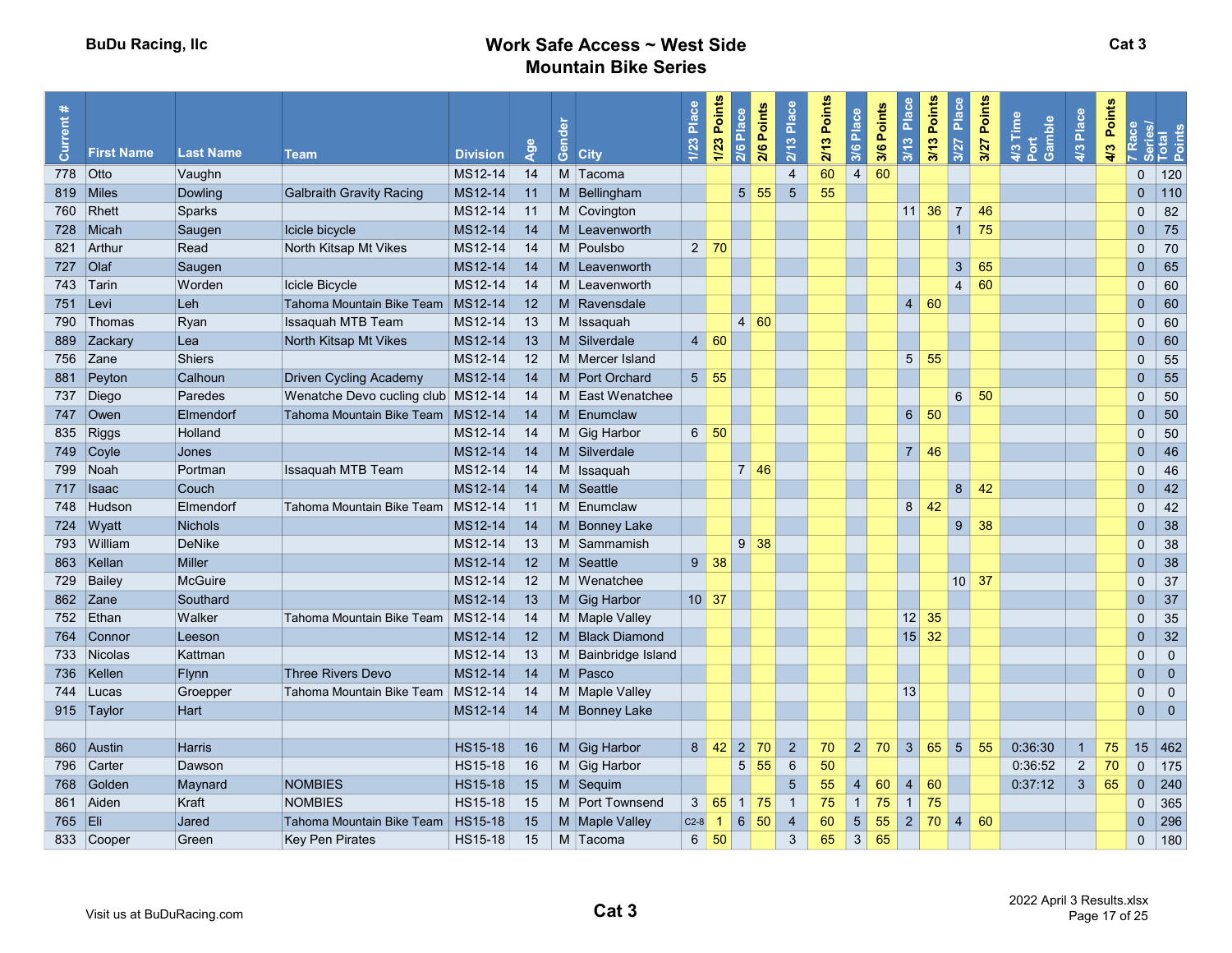| rrent<br>lā, | <b>First Name</b> | <b>Last Name</b> | <b>Team</b>                         | <b>Division</b> | $\overline{S}$ | Gender<br><b>City</b> | Place<br>1/23  | 1/23 Points       | 2/6 Points<br>Place<br>2/6 | 2/13 Place     | 2/13 Points | 3/6 Place      | 3/6 Points     | 3/13 Place        | 3/13 Points<br>Place<br>3/27 | Points<br>3/27 | $4/3$ Time<br>Gamble<br>Port | 4/3 Place      | <b>Points</b><br>4/3 |                | 7 Race<br>Series/<br>Total<br>Points |
|--------------|-------------------|------------------|-------------------------------------|-----------------|----------------|-----------------------|----------------|-------------------|----------------------------|----------------|-------------|----------------|----------------|-------------------|------------------------------|----------------|------------------------------|----------------|----------------------|----------------|--------------------------------------|
| $721$   Ivan |                   | Slatta           |                                     | <b>HS15-18</b>  | 15             | M Leavenworth         |                |                   |                            |                |             |                |                |                   | $\mathbf{1}$                 | 75             |                              |                |                      | $\mathbf 0$    | 75                                   |
| 859          | Jacob             | Soares           | Broadmark/Mt Si Racing              | <b>HS15-18</b>  | 16             | M Kirkland            |                | $1 \mid 75$       |                            |                |             |                |                |                   |                              |                |                              |                |                      | $\mathbf 0$    | 75                                   |
|              | 732 Emmett        | Lolley           | <b>Rocky Top Rattlers</b>           | <b>HS15-18</b>  | 18             | M Yakima              |                |                   |                            |                |             |                |                |                   | 2 <sup>1</sup>               | 70             |                              |                |                      | $\overline{0}$ | 70                                   |
| 850          | Nicholas          | Fowler           | Tahoma Mountain Bike Team           | HS15-18         | 15             | M Bellevue            |                | $2 \mid 70$       |                            |                |             |                |                |                   |                              |                |                              |                |                      | $\mathbf 0$    | 70                                   |
|              | 788 Justin        | White            | Tahoma Mountain Bike Team           | <b>HS15-18</b>  | 16             | M Maple Valley        |                | $C2-7$ 1          | $\vert 3 \vert 65$         |                |             |                |                |                   |                              |                |                              |                |                      | $\mathbf{0}$   | 66                                   |
| 734 Win      |                   | <b>Bruntjen</b>  |                                     | <b>HS15-18</b>  | 15             | M Yakima              |                |                   |                            |                |             |                |                |                   | 3 <sup>1</sup>               | 65             |                              |                |                      | $\mathbf 0$    | 65                                   |
| 802 Kyle     |                   | Heuchert         |                                     | <b>HS15-18</b>  | 15             | M Issaquah            |                |                   | 4 60                       |                |             |                |                |                   |                              |                |                              |                |                      | $\mathbf{0}$   | 60                                   |
|              | 895 Elliott       | Collamore        | Tahoma Mountain Bike Team   HS15-18 |                 | 15             | M Enumclaw            |                | 4 60              |                            |                |             |                |                |                   |                              |                |                              |                |                      | $\mathbf{0}$   | 60                                   |
|              | 925 Palladyn      | Adsitt           | Tahoma Mountain Bike Team           | <b>HS15-18</b>  | 15             | M Maple Valley        |                | $5 \vert 55$      |                            |                |             |                |                |                   |                              |                |                              |                |                      | $\mathbf{0}$   | 55                                   |
|              | 725 Corey         | Lough            | Wenatchee Devo                      | <b>HS15-18</b>  | 18             | M East Wenatchee      |                |                   |                            |                |             |                |                |                   | $6\overline{6}$              | -50            |                              |                |                      | $\mathbf 0$    | 50                                   |
|              | 801 Logan         | Tarp             |                                     | <b>HS15-18</b>  | 15             | M Issaquah            |                |                   | 7 46                       |                |             |                |                |                   |                              |                |                              |                |                      | $\overline{0}$ | 46                                   |
|              | 880 Avery         | Englert          |                                     | HS15-18         | 18             | M University Place    |                | $7 \mid 46$       |                            |                |             |                |                |                   |                              |                |                              |                |                      | $\Omega$       | 46                                   |
|              | 735 Cole          | Green            | Tahoma Mountain Bike Team           | <b>HS15-18</b>  | 15             | $M$ Kent              |                |                   |                            |                |             |                |                | $C2-13$           | $\mathbf 0$<br>-1            |                |                              |                |                      | $\overline{0}$ | $\overline{2}$                       |
|              | 834 Quinby        | Douglas          |                                     | HS15-18         | 15             | M Snoqualmie          | 0 <sup>1</sup> | -1                |                            |                |             |                |                |                   |                              |                |                              |                |                      | $\mathbf{0}$   | $\overline{1}$                       |
|              |                   |                  |                                     |                 |                |                       |                |                   |                            |                |             |                |                |                   |                              |                |                              |                |                      |                |                                      |
|              | 913 Carter        | Hoke             | Night Owl Cycling                   | 19-34           | 20             | M Kingston            |                |                   | $1 \mid 75 \mid 1 \mid 75$ | $\overline{2}$ | 70          |                |                | $1 \vert 75$      |                              |                | 0:37:57                      | $\overline{1}$ | 75                   | $\mathbf 0$    | 370                                  |
|              | 832 Zachary       | Reagan           |                                     | 19-34           | 19             | M Gig Harbor          |                |                   | $2 \mid 70 \mid 2 \mid 70$ | $\mathbf{3}$   | 65          | 1 <sup>1</sup> | 75             |                   | $\mathbf{1}$                 | 75             | 0:38:28                      | $\overline{2}$ | 70                   | $\bf 0$        | 425                                  |
|              | 731 Adam          | Lathrop          |                                     | 19-34           | 33             | M Bremerton           |                |                   |                            |                |             |                |                |                   |                              |                | 1:01:13                      | $\mathbf{3}$   | 65                   | $\mathbf 0$    | 65                                   |
|              | 776 Peter         | <b>Boucher</b>   |                                     | 19-34           | 29             | M Seattle             |                |                   |                            | $\overline{1}$ | 75          |                |                |                   |                              |                |                              |                |                      | $\overline{0}$ | 75                                   |
|              | 759 Jacob         | Abbott           |                                     | 19-34           | 27             | M Marysville          |                |                   |                            |                |             |                |                | $2 \overline{70}$ |                              |                |                              |                |                      | $\mathbf{0}$   | 70                                   |
|              |                   |                  |                                     |                 |                |                       |                |                   |                            |                |             |                |                |                   |                              |                |                              |                |                      |                |                                      |
| 887 Matt     |                   | Fields           | <b>BOTI Campers</b>                 | 35-49           | 45             | M Auburn              | $\mathbf{0}$   | -1                |                            |                |             |                |                | $\overline{4}$    | 60<br>$\overline{2}$         | 70             | 0:35:23                      | $\overline{1}$ | 75                   | 15             | 221                                  |
| 879          | <b>Jason</b>      | Marryatt         | <b>Key Pen Pirates</b>              | 35-49           | 48             | M Gig Harbor          |                | 3   65            |                            | $\overline{2}$ | 70          |                |                | $5\phantom{.0}$   | 55                           |                | 0:36:15                      | $\overline{2}$ | 70                   | $\mathbf{0}$   | 260                                  |
| 769          | $\bigcup$ esse    | Smith            | <b>Buck's Northwest</b>             | 35-49           | 47             | M Pacific Beach       |                |                   |                            | $\mathbf{3}$   | 65          | $C2-16$        | $\overline{1}$ |                   | $\overline{1}$               | 75             | 0:38:18                      | $\mathbf{3}$   | 65                   | $\mathbf 0$    | 206                                  |
| 888          | <b>Jason</b>      | Anderson         | <b>NWTB Old Farts</b>               | 35-49           | 48             | M Bonney Lake         |                | 1   75            | $1 \vert 75$               | $\overline{1}$ | 75          | 4              | 75             | $\mathbf{1}$      | 75                           |                |                              |                |                      | $\mathbf 0$    | 375                                  |
|              | 813 Powell        | Jones            |                                     | 35-49           | 45             | M Sequim              |                |                   | $6^{\circ}$<br>50          | $\overline{4}$ | 60          |                |                | $6\phantom{1}$    | 50                           |                |                              |                |                      | $\Omega$       | 160                                  |
|              | 920 Jerry         | England          | North Kitsap Mt Vikes               | 35-49           | 41             | M Bremerton           |                | $4 \overline{60}$ | 4 60                       |                |             |                |                |                   |                              |                |                              |                |                      | $\mathbf 0$    | 120                                  |
|              | 858 Trevor        | Southard         |                                     | 35-49           | 43             | M Gig Harbor          |                |                   | $6$ 50 5 55                |                |             |                |                |                   |                              |                |                              |                |                      | $\mathbf{0}$   | 105                                  |
|              | 755 Brian         | Shiers           |                                     | 35-49           | 49             | M Mercer Island       |                |                   |                            |                |             |                |                | 2                 | 70                           |                |                              |                |                      | $\overline{0}$ | 70                                   |
|              | 791 Millan        | Alonso           | Recycling Cycles Racing             | 35-49           | 42             | M Sammamish           |                |                   | $2 \mid 70$                |                |             |                |                |                   |                              |                |                              |                |                      | $\mathbf 0$    | $70\,$                               |
|              | 878 Ryan          | Carr             | <b>Buck's Northwest</b>             | $35-49$         | 45             | M Pacific Beach       |                | $2 \mid 70$       |                            |                |             |                |                |                   |                              |                |                              |                |                      | $\overline{0}$ | 70                                   |
| 718   Matt   |                   | Couch            |                                     | 35-49           | 49             | M Seattle             |                |                   |                            |                |             |                |                |                   | $\mathbf{3}$                 | 65             |                              |                |                      | $\mathbf 0$    | 65                                   |
|              | 814 Christopher   | Carlson          |                                     | 35-49           | 41             | M Sammamish           |                |                   | 3 65                       |                |             |                |                |                   |                              |                |                              |                |                      | $\Omega$       | 65                                   |
|              | 874 Ryan          | Lybarger         |                                     | 35-49           | 36             | M Gig Harbor          |                |                   |                            |                |             |                |                | 3   65            |                              |                |                              |                |                      | $\mathbf 0$    | 65                                   |
| 777 Matt     |                   | Clark            |                                     | 35-49           | 45             | M Duvall              |                |                   |                            | $5\phantom{.}$ | 55          |                |                |                   |                              |                |                              |                |                      | $\mathbf{0}$   | 55                                   |
| 916 Erik     |                   | Hart             |                                     | 35-49           | 39             | M Bonney Lake         | 5 <sup>5</sup> | 55                |                            |                |             |                |                |                   |                              |                |                              |                |                      | $\mathbf 0$    | 55                                   |
|              | 857 Carlo         | Martin           |                                     | 35-49           | 48             | M Gig Harbor          |                | $7 \vert 46$      |                            |                |             |                |                |                   |                              |                |                              |                |                      | $\mathbf 0$    | 46                                   |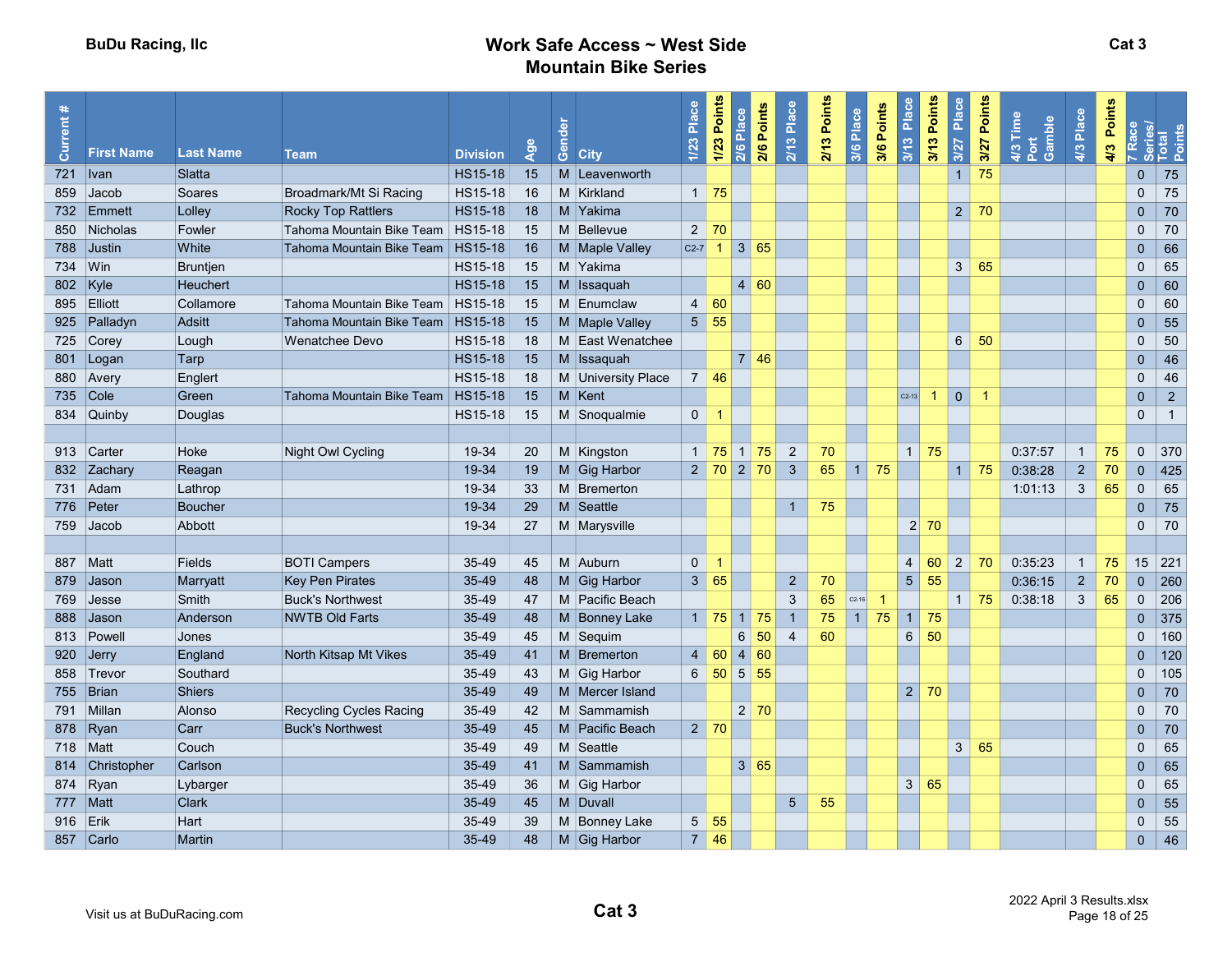| $\ast$<br><b>Current:</b> | <b>First Name</b> | <b>Last Name</b> | <b>Team</b>                     | <b>Division</b> | Age | Gender | <b>City</b>      | Place<br>1/23                     | 1/23 Points<br>2/6 Points<br>Place<br>2/6 | 2/13 Place      | 2/13 Points  | 3/6 Place                | 3/6 Points | Place<br>3/13  | Points<br>Place<br>$3/13$<br>3/27 | Points<br>3/27 | 4/3 Time<br>Gamble<br>Port | 4/3 Place       | Points<br>4/3 | Race           | Series/<br>Total<br>Points |
|---------------------------|-------------------|------------------|---------------------------------|-----------------|-----|--------|------------------|-----------------------------------|-------------------------------------------|-----------------|--------------|--------------------------|------------|----------------|-----------------------------------|----------------|----------------------------|-----------------|---------------|----------------|----------------------------|
| 820                       | Ezequiel          | Andres           | <b>Unavita Racing</b>           | 35-49           | 41  |        | M Woodinville    | 8                                 | 42                                        |                 |              |                          |            |                |                                   |                |                            |                 |               | 0              | 42                         |
|                           |                   |                  |                                 |                 |     |        |                  |                                   |                                           |                 |              |                          |            |                |                                   |                |                            |                 |               |                |                            |
|                           | 792 James         | Girou            |                                 | $50+$           | 54  |        | M Seattle        |                                   | $1 \overline{75}$                         | $\overline{1}$  | 75           |                          |            |                | $1 \mid 75 \mid 1$                | 75             | 0:31:09                    | $\overline{1}$  | 75            | $\Omega$       | 375                        |
| 826                       | Stewart           | <b>Delaire</b>   | <b>Country Green Turf Farms</b> | $50+$           | 59  |        | $M$ olympia      |                                   | $1 \overline{75}$<br>3 65                 | $\overline{2}$  | 70           |                          |            |                |                                   |                | 0:31:27                    | $\overline{2}$  | 70            | $\pmb{0}$      | 280                        |
|                           | 848 Mike          | VanOrden         | Alki Velo                       | $50+$           | 53  |        | M Seattle        | $\overline{4}$                    | 60<br>5 <sup>2</sup><br>55                | $\mathbf{3}$    | 65           | 1 <sup>1</sup>           | 75         | 3              | 65<br>$\mathbf{3}$                | 65             | 0:32:09                    | $\mathbf{3}$    | 65            | 15             | 465                        |
| 851 Carl                  |                   | Paulino          |                                 | $50+$           | 51  |        | M Bremerton      |                                   | 8 42 <br>$8 \mid$<br>42                   | $\overline{4}$  | 60           |                          |            |                | $\overline{2}$                    | 70             | 0:33:09                    | $\overline{4}$  | 60            | $\mathbf{0}$   | 274                        |
| 809                       | Steve             | Hall             |                                 | $50+$           | 62  |        | M Bellingham     |                                   | $13$ 34                                   | $\sqrt{5}$      | 55           | 3                        | 65         | $\overline{4}$ | 60                                |                | 0:37:20                    | $5\phantom{.0}$ | 55            | $\mathbf{0}$   | 269                        |
| 830                       | Rod               | Castillo         | <b>Team Mang Putik</b>          | $50+$           | 55  |        | M Federal Way    |                                   | $11 \vert 36 \vert 15 \vert 32$           | $\overline{7}$  | 46           | 5 <sup>5</sup>           | 55         | 14             | 33                                |                | 0:38:10                    | $\,$ 6 $\,$     | 50            | $\pmb{0}$      | 252                        |
| 894                       | Steve             | Coldicott        | Key Pen Pirates                 | $50+$           | 51  |        | M Port Orchard   |                                   | $12 \mid 35 \mid 17 \mid 30$              | 9               | 38           | $\overline{\mathcal{A}}$ | 60         | 8              | 42                                |                | 0:41:35                    | $\overline{7}$  | 46            | $\Omega$       | 251                        |
| 856                       | Rodney            | <b>Pittack</b>   |                                 | $50+$           | 51  |        | M East Wenatchee |                                   | $17 \,   \, 30 \,   \, 25 \,   \, 22$     | 12              | 35           | 10 <sup>1</sup>          | 37         | 11             | $5\phantom{.}$<br>36              | 55             | 0:44:45                    | 8               | 42            | 15             | 272                        |
|                           | 922 Blair         | Cooper           | Project 529 Legion              | $50+$           | 59  |        | M Issaquah       |                                   | 13 34 19 28                               | $\overline{0}$  | $\mathbf{1}$ | 6                        | 50         | 10             | $6\overline{6}$<br>37             | 50             | 0:49:35                    | 9               | 38            | 15             | 253                        |
|                           | 924 David         | Bartoo           |                                 | $50+$           | 63  |        | M Snohomish      |                                   | 23 24                                     |                 |              | 8                        | 42         |                | $13 \overline{\smash{)}34}$       |                | 0:49:36                    | 10              | 37            | $\mathbf{0}$   | 137                        |
| 899                       | David             | Hoshaw           | Night Owl Cycling               | $50+$           | 60  |        | M Poulsbo        | $18$ 29                           |                                           | 14              | 33           |                          |            |                |                                   |                | 0:52:31                    | 11              | 36            | $\mathbf{0}$   | 98                         |
| 805                       | Brent             | Smith            |                                 | $50+$           | 53  |        | M Seattle        |                                   | 26 21                                     | 13              | 34           | $9^{\circ}$              | 38         |                | $16$ 31 7                         | 46             |                            |                 |               | $\overline{0}$ | 170                        |
| 823                       | Brad              | Kirkpatrick      | <b>Team Webscorer</b>           | $50+$           | 57  |        | M Gig Harbor     |                                   | $15 \mid 32$                              | 10              | 37           | $\overline{7}$           | 46         | $9\,$          | 38                                |                |                            |                 |               | $\mathbf{0}$   | 153                        |
|                           | 781 Matthew       | Dowling          | <b>Galbraith Gravity Racing</b> | $50+$           | 52  |        | M Bellingham     |                                   | 12 35                                     | $6\phantom{1}6$ | 50           |                          |            |                | $5 \vert 55$                      |                |                            |                 |               | $\pmb{0}$      | 140                        |
| 831 Tim                   |                   | Leary            |                                 | $50+$           | 50  |        | M Seattle        |                                   | 2 70 <br>$2 \mid 70$                      |                 |              |                          |            |                |                                   |                |                            |                 |               | $\mathbf 0$    | 140                        |
| 829 Rob                   |                   | <b>Clement</b>   | <b>NWTB Old Farts</b>           | $50+$           | 66  |        | M Bonney Lake    | $9^{\circ}$                       | 38 <br>$9 \mid 38$                        |                 |              |                          |            | $6^{\circ}$    | 50                                |                |                            |                 |               | $\overline{0}$ | 126                        |
|                           | 855 Juan          | Abreu            | Unavita Racing                  | $50+$           | 53  |        | M Sammamish      |                                   | $14 \overline{\smash{)}33}$               | 8               | 42           |                          |            | 7 <sup>1</sup> | 46                                |                |                            |                 |               | $\mathbf{0}$   | 121                        |
| $872$ Jay                 |                   | <b>Brummett</b>  | Taco Time NW                    | $50+$           | 50  |        | M Sammamish      |                                   | $5 \t 55 \t 6 \t 50$                      |                 |              |                          |            |                |                                   |                |                            |                 |               | $\Omega$       | 105                        |
|                           | 843 Mike          | Cosentino        |                                 | $50+$           | 56  |        | M Tacoma         | $16$ 31                           |                                           | 11              | 36           |                          |            |                | $12 \mid 35$                      |                |                            |                 |               | $\mathbf 0$    | 102                        |
|                           | 842 Ron           | Whitney          | <b>NWTB Old Farts</b>           | $50+$           | 70  |        | M Lake Tapps     |                                   | 7 46 10 37                                |                 |              |                          |            |                |                                   |                |                            |                 |               | $\overline{0}$ | 83                         |
| 763                       | David             | Visnack          |                                 | $50+$           | 53  |        | M Bend           |                                   |                                           |                 |              |                          |            |                | $2 \mid 70$                       |                |                            |                 |               | $\mathbf{0}$   | 70                         |
| 824                       | <b>Natt</b>       | Tyler            |                                 | $50+$           | 57  |        | M Port Townsend  |                                   |                                           |                 |              | 2                        | 70         |                |                                   |                |                            |                 |               | $\overline{0}$ | 70                         |
| 910                       | David             | Kapla            |                                 | $50+$           | 55  |        | M Spanaway       | 3 <sup>1</sup>                    | 65                                        |                 |              |                          |            |                |                                   |                |                            |                 |               | $\mathbf 0$    | 65                         |
| 914 Ray                   |                   | Henderson        |                                 | $50+$           | 52  |        | M Oakville       | $14 \mid 33$                      |                                           |                 |              |                          |            |                | $17 \overline{\smash{\big)}\ 30}$ |                |                            |                 |               | $\overline{0}$ | 63                         |
|                           | 730 Daniel        | Towler           |                                 | $50+$           | 56  |        | M Edmonds        |                                   |                                           |                 |              |                          |            |                | $\overline{4}$                    | 60             |                            |                 |               | $\Omega$       | 60                         |
| 786                       | Caleb             | Bantagreen       |                                 | $50+$           | 51  |        | M Seattle        |                                   | 60<br>$\overline{4}$                      |                 |              |                          |            |                |                                   |                |                            |                 |               | $\overline{0}$ | 60                         |
| 904                       | <b>James</b>      | <b>Nelson</b>    | <b>Buck's Northwest</b>         | $50+$           | 52  |        | M Westport       |                                   | 6   50                                    |                 |              |                          |            |                |                                   |                |                            |                 |               | $\mathbf{0}$   | 50                         |
| 800   Neil                |                   | Calissendorff    | Thrillarita                     | $50+$           | 57  |        | M Everett        |                                   | $7 \overline{\smash{)}46}$                |                 |              |                          |            |                |                                   |                |                            |                 |               | $\overline{0}$ | 46                         |
| 849 Erik                  |                   | Moore            |                                 | $50+$           | 56  |        | M Lacey          | $10 \overline{\smash{\big)}\ 37}$ |                                           |                 |              |                          |            |                |                                   |                |                            |                 |               | $\mathbf 0$    | 37                         |
| 810   Karl                |                   | Dambrosio        |                                 | $50+$           | 57  |        | M Seattle        |                                   | $11 \, 36$                                |                 |              |                          |            |                |                                   |                |                            |                 |               | $\overline{0}$ | 36                         |
|                           | 753 David         | Harder           |                                 | $50+$           | 53  |        | M Bellevue       |                                   |                                           |                 |              |                          |            |                | $15 \overline{\smash{)}32}$       |                |                            |                 |               | $\mathbf 0$    | 32                         |
|                           | 789 Alvin         | Labonite         | <b>Team Mang Putik</b>          | $50+$           | 53  |        | M Lynnwood       |                                   | 16 31                                     |                 |              |                          |            |                |                                   |                |                            |                 |               | $\overline{0}$ | 31                         |
| 785 Tim                   |                   | Fay              |                                 | $50+$           | 55  |        | M Duvall         |                                   | $18$ 29                                   |                 |              |                          |            |                |                                   |                |                            |                 |               | $\mathbf 0$    | 29                         |
| 795                       | Tim               | Dawson           |                                 | $50+$           | 54  |        | M Gig Harbor     |                                   | 20 27                                     |                 |              |                          |            |                |                                   |                |                            |                 |               | $\overline{0}$ | 27                         |
|                           | 811 Mark          | Wehrle           | <b>Gnarly Kranks</b>            | $50+$           | 57  |        | M Kirkland       |                                   | 21 26                                     |                 |              |                          |            |                |                                   |                |                            |                 |               | $\mathbf 0$    | 26                         |
|                           |                   |                  |                                 |                 |     |        |                  |                                   |                                           |                 |              |                          |            |                |                                   |                |                            |                 |               |                |                            |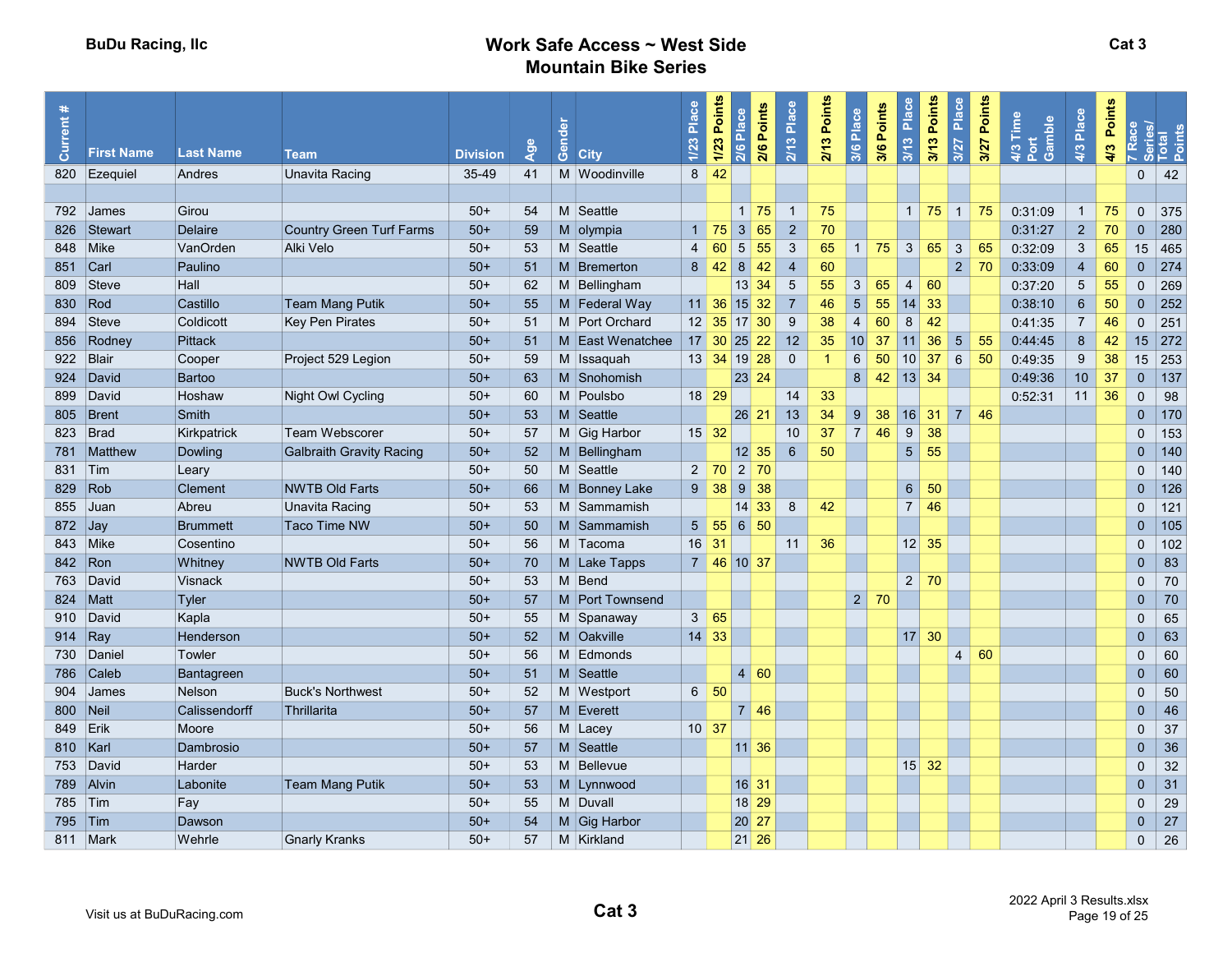| Current    | <b>First Name</b>   | <b>Last Name</b>  | <b>Team</b>                     | <b>Division</b>    | Age            | Gender | <b>City</b>    | Place<br>1/23  | 1/23 Points    | 2/6 Points<br>Place<br>2/6 | 2/13 Place     | 2/13 Points | 3/6 Place      | 3/6 Points | 3/13 Place     | 3/13 Points<br>Place<br>3/27 | Points<br>3/27 | 4/3 Time<br>Port<br>Gamble | 4/3 Place      | Points<br>4/3 |                | 7 Race<br>Series/<br>Total<br>Points |
|------------|---------------------|-------------------|---------------------------------|--------------------|----------------|--------|----------------|----------------|----------------|----------------------------|----------------|-------------|----------------|------------|----------------|------------------------------|----------------|----------------------------|----------------|---------------|----------------|--------------------------------------|
| 794        | Paul                | McLain            |                                 | $50+$              | 57             |        | M Sammamish    |                |                | 22 25                      |                |             |                |            |                |                              |                |                            |                |               | $\mathbf{0}$   | 25                                   |
| 808        | Brian               | King              |                                 | $50+$              | 66             |        | M Seattle      |                |                | 24 23                      |                |             |                |            |                |                              |                |                            |                |               | $\mathbf{0}$   | 23                                   |
| 806        | Bob                 | Smith             |                                 | $50+$              | 70             |        | M Issaquah     |                |                | 27 20                      |                |             |                |            |                |                              |                |                            |                |               | $\mathbf 0$    | 20                                   |
| 891        | Scott               | <b>Nelson</b>     | <b>Unavita Racing</b>           | $50+$              | 60             |        | M Dupont       |                |                |                            |                |             |                |            |                |                              |                |                            |                |               | $\Omega$       | $\mathbf{0}$                         |
|            | 898   Brent         | Kish              |                                 | $50+$              | 55             |        | M Silverdale   |                |                |                            |                |             |                |            |                |                              |                |                            |                |               | $\mathbf{0}$   | $\mathbf{0}$                         |
|            |                     |                   |                                 |                    |                |        |                |                |                |                            |                |             |                |            |                |                              |                |                            |                |               |                |                                      |
|            | 841 Paige           | Holden            |                                 | Elm11&U            | 10             |        | F Edmonds      |                |                | $1 \mid 75 \mid 1 \mid 75$ |                |             | $\overline{1}$ | 75         | $1 \mid 75$    |                              |                | 0:26:55                    | $\mathbf{1}$   | 75            | $\mathbf{0}$   | 375                                  |
|            | 711 Annabelle       | Hlavin            |                                 | <b>Elm11&amp;U</b> | -9             |        | F Silverdale   |                |                |                            |                |             |                |            |                |                              |                | 0:34:51                    | $\overline{2}$ | 70            | $\mathbf 0$    | 70                                   |
|            | 818 Amelia          | St James Phillips |                                 | Elm11&U            | 11             |        | F Poulsbo      |                |                |                            |                |             |                |            |                |                              |                | 0:35:28                    | $\mathbf{3}$   | 65            | $\Omega$       | 65                                   |
|            | 758 Agnia           | Stasyuk           |                                 | <b>Elm11&amp;U</b> | 10             |        | F Kirkland     |                |                |                            |                |             |                |            | $2 \mid 70$    |                              |                |                            |                |               | $\Omega$       | 70                                   |
| 782 Elin   |                     | <b>Dhondt</b>     |                                 | <b>Elm11&amp;U</b> | $\overline{7}$ |        | F Sammamish    |                |                | 2 70                       |                |             |                |            |                |                              |                |                            |                |               | $\mathbf{0}$   | 70                                   |
|            | 840 Dreigha         | Holland           |                                 | Elm11&U            | 11             |        | F Gig Harbor   |                | $2 \mid 70$    |                            |                |             |                |            |                |                              |                |                            |                |               | $\Omega$       | 70                                   |
|            | 762 Gwen            | Williams          |                                 | EIm118U            | 10             |        | F Maple Valley |                |                |                            |                |             |                |            | 3 <sup>1</sup> | 65                           |                |                            |                |               | $\mathbf 0$    | 65                                   |
|            | 885 Madison         | Calhoun           |                                 | EIM118U            | $-11$          |        | F Port Orchard |                | 3   65         |                            |                |             |                |            |                |                              |                |                            |                |               | $\mathbf 0$    | 65                                   |
|            | 868 Cecilia         | <b>Miller</b>     |                                 | <b>Elm11&amp;U</b> | -9             |        | F Seattle      |                | 4   60         |                            |                |             |                |            |                |                              |                |                            |                |               | $\mathbf{0}$   | 60                                   |
|            |                     |                   |                                 |                    |                |        |                |                |                |                            |                |             |                |            |                |                              |                |                            |                |               |                |                                      |
|            | 919 Taylor          | Galvin            | <b>Buck's Northwest</b>         | MS12-14            | 13             |        | F Montesano    |                |                | 2 70                       | $\mathbf{3}$   | 65          | 2              | 70         | 3 <sup>1</sup> | 65<br>$\overline{0}$         |                | 0:43:08                    | 1              | 75            | $\mathbf{0}$   | 346                                  |
| 903        | Phoebe              | Spencer           | North Kitsap Mt Vikes           | MS12-14            | 12             |        | F Indianola    |                |                |                            |                |             |                |            |                |                              |                | 0:43:24                    | $\overline{2}$ | 70            | $\mathbf{0}$   | 70                                   |
| 815 Ella   |                     | Dowling           | <b>Galbraith Gravity Racing</b> | MS12-14            | 14             |        | F Bellingham   |                |                | $1 \overline{75}$          | $\vert$ 1      | 75          | 1 <sup>1</sup> | 75         | 1              | 75                           |                |                            |                |               | $\mathbf{0}$   | 300                                  |
| 886        | Eleanor Gould Jones |                   | North Kitsap Mt Vikes           | MS12-14            | 10             |        | $F$ Sequim     |                |                | $2 \mid 70 \mid 3 \mid 65$ | $\overline{2}$ | 70          |                |            | $2^{\circ}$    | 70                           |                |                            |                |               | $\mathbf{0}$   | 275                                  |
| 846 Lila   |                     | Shulock           |                                 | MS12-14            | 13             |        | $F$ Bellingham |                | 3 65           |                            |                |             | 3 <sup>2</sup> | 65         |                |                              |                |                            |                |               | $\mathbf{0}$   | 130                                  |
|            | 722 Audrey          | Slatta            |                                 | MS12-14            | 13             |        | F Leavenworth  |                |                |                            |                |             |                |            |                | $\sqrt{1}$                   | 75             |                            |                |               | $\Omega$       | 75                                   |
|            | 839 Finlay          | Henderson         | Key Pen Pirates                 | MS12-14            | 14             |        | F Gig Harbor   |                | $1 \vert 75$   |                            |                |             |                |            |                |                              |                |                            |                |               | $\overline{0}$ | 75                                   |
|            | 784 Leah            | Macartney         | <b>Sweetlines JR Racing</b>     | MS12-14            | 13             |        | F Fall City    |                |                | 4 60                       |                |             |                |            |                |                              |                |                            |                |               | $\pmb{0}$      | 60                                   |
|            | 816 Sarah           | Lynch             | <b>NWCX Project</b>             | MS12-14            | 12             |        | F Sammamish    |                |                | $5 \vert 55$               |                |             |                |            |                |                              |                |                            |                |               | $\pmb{0}$      | 55                                   |
|            | 854 Kathryn         | Holmes            | Broadmark/Mt Si Racing          | <b>HS15-18</b>     | 15             |        | F North Bend   |                | $1 \mid 75$    |                            | $\overline{1}$ | 75          | 1 <sup>1</sup> | 75         | 1              | 75                           |                | 0:36:54                    | $\overline{1}$ | 75            | $\mathbf{0}$   | 375                                  |
|            | 884 Kinzie          | Coldicott         | <b>Key Pen Pirates</b>          | <b>HS15-18</b>     | 15             |        | F Port Orchard |                |                | 4   60   1   75            | $\mathbf{3}$   | 65          | 2              | 70         | 2              | 70                           |                | 0:51:41                    | $\overline{2}$ | 70            | $\mathbf{0}$   | 410                                  |
| 774 Liz    |                     | Hansen            |                                 | <b>HS15-18</b>     | 18             |        | F Wenatchee    |                |                |                            | $\overline{2}$ | 70          |                |            |                |                              | $1 \mid 75$    |                            |                |               | $\mathbf 0$    | 145                                  |
|            | 896 Kylie           | Kunz              | Project 529 Legion              | <b>HS15-18</b>     | 16             |        | F Seattle      |                | $2 \mid 70$    |                            |                |             |                |            |                |                              |                |                            |                |               | $\mathbf{0}$   | 70                                   |
|            | 890 Devyn           | Harden            |                                 | <b>HS15-18</b>     | 16             |        | F Port Orchard |                | 3 65           |                            |                |             |                |            |                |                              |                |                            |                |               | $\mathbf 0$    | 65                                   |
|            | 892 Thea            | Oughton           | <b>Key Pen Pirates</b>          | <b>HS15-18</b>     | 15             |        | $F$ Gig Harbor | 0 <sup>1</sup> | $\overline{1}$ |                            |                |             |                |            |                |                              |                |                            |                |               | $\mathbf{0}$   | $\overline{1}$                       |
|            |                     |                   |                                 |                    |                |        |                |                |                |                            |                |             |                |            |                |                              |                |                            |                |               |                |                                      |
| 713   Siri |                     | Mayo              | Spokeswomen                     | 19-34              | 25             |        | $F$ Gig Harbor |                |                |                            |                |             |                |            |                |                              |                | 0:36:00                    | $\mathbf{1}$   | 75            | $\Omega$       | 75                                   |
|            | 911 Kambra          | Johnson           |                                 | 19-34              | 34             |        | F Puyallup     | 5              | 55             | $2 \mid 70$                | $\overline{4}$ | 60          | 3              | 65         | $\overline{2}$ | 70<br>$\overline{2}$         | 70             | 0:44:19                    | $\overline{2}$ | 70            | 15             | 475                                  |
|            | 876 Sarah           | Hager             | <b>Breakfast Racing Team</b>    | 19-34              | 31             |        | F Seattle      | $\mathbf{3}$   | 65             |                            | $\overline{2}$ | 70          | 1 <sup>1</sup> | 75         | $1 \mid 75$    | $\vert 1 \vert$              | 75             |                            |                |               | $\mathbf 0$    | 360                                  |
|            | 875 Stephanie       | Schildt           | Ms.Fits                         | 19-34              | 29             |        | F Port Orchard | 6              | 50             |                            | 3              | 65          | $\overline{2}$ | 70         |                |                              |                |                            |                |               | $\mathbf{0}$   | 185                                  |
|            | 825 Carly           | <b>Giles</b>      | <b>Buck's Northwest</b>         | 19-34              | 32             |        | $F$ Hoquiam    |                | 4   60   0     | -1                         |                |             | 5 <sup>1</sup> | 55         |                |                              |                |                            |                |               | $\mathbf{0}$   | 116                                  |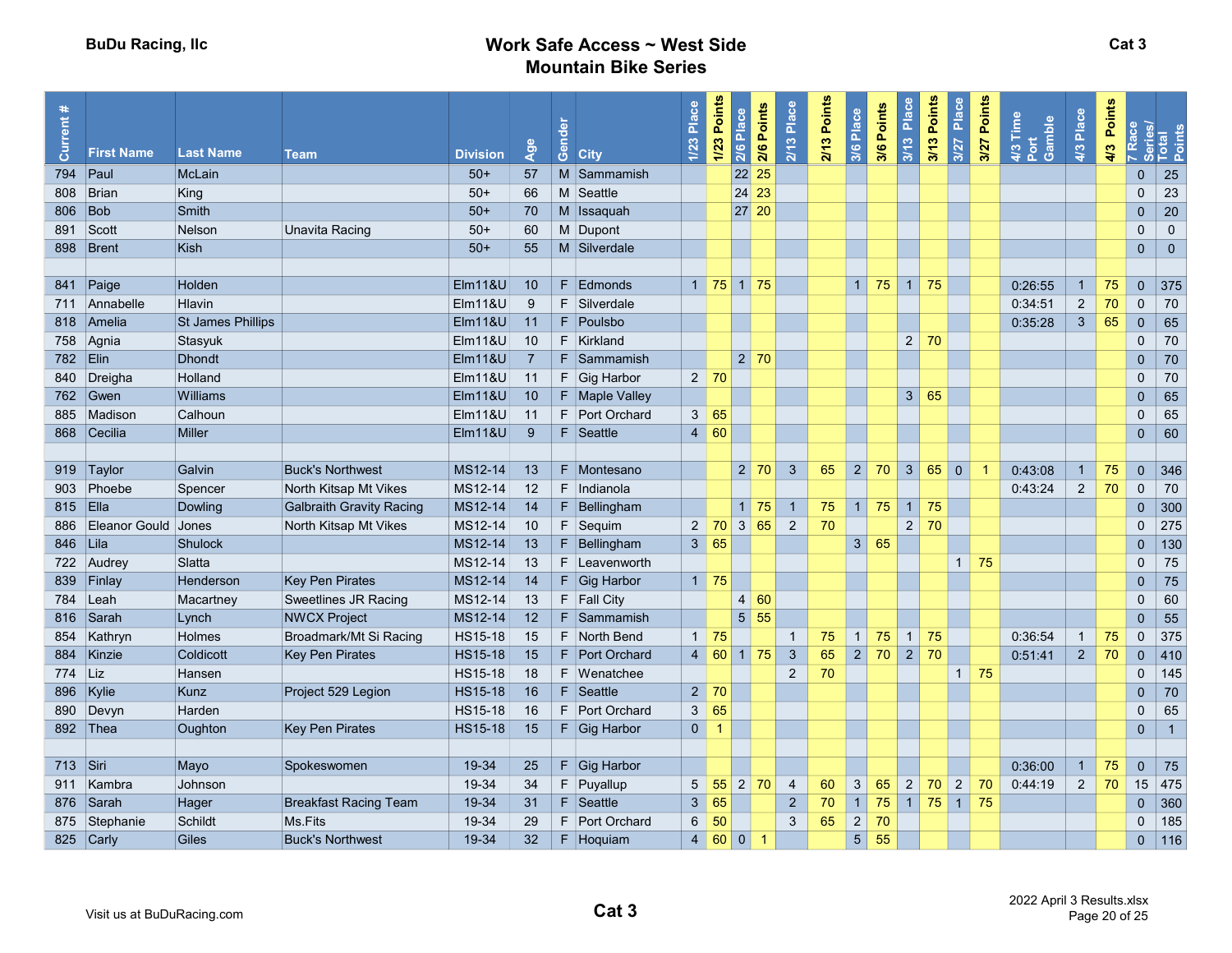| Current | <b>First Name</b>         | <b>Last Name</b> | <b>Team</b>                    | <b>Division</b> | Age | Gender<br><b>City</b> | 1/23 Place     | 1/23 Points       | 2/6 Points<br>Place<br>2/6 | $2/13$ Place   | 2/13 Points | 3/6 Place      | 3/6 Points | 3/13 Place     | 3/13 Points<br>Place<br>3/27 | Points<br>3/27 | $4/3$ Time<br>Gamble<br>Port | 4/3 Place      | Points<br>4/3 |                | 7 Race<br>Series/<br>Total<br>Points |
|---------|---------------------------|------------------|--------------------------------|-----------------|-----|-----------------------|----------------|-------------------|----------------------------|----------------|-------------|----------------|------------|----------------|------------------------------|----------------|------------------------------|----------------|---------------|----------------|--------------------------------------|
|         | 779 Harriet               | Morgan           | <b>Breakfast Racing Team</b>   | 19-34           | 32  | F<br>Seattle          |                |                   |                            | $\overline{1}$ | 75          |                |            |                |                              |                |                              |                |               | $\mathbf{0}$   | 75                                   |
| 803     | Josephine                 | Hegeberg         |                                | 19-34           | 27  | $F$ Bellingham        |                |                   | $1$ 75                     |                |             |                |            |                |                              |                |                              |                |               | $\overline{0}$ | 75                                   |
|         | 822 Kristine              | Deibler          | Liquid Velo                    | 19-34           | 32  | F.<br>Bellingham      |                | $1 \mid 75$       |                            |                |             |                |            |                |                              |                |                              |                |               | $\mathbf 0$    | 75                                   |
| 838     | $\mathsf{E}_{\mathsf{m}}$ | Follender        | <b>Breakfast Racing Team</b>   | 19-34           | 30  | $F$ Seattle           |                | $2 \mid 70$       |                            |                |             |                |            |                |                              |                |                              |                |               | $\Omega$       | 70                                   |
| 845     | Kristianna                | DesChane         |                                | 19-34           | 34  | F Bellingham          |                |                   |                            |                |             | 4 <sup>1</sup> | 60         |                |                              |                |                              |                |               | $\Omega$       | 60                                   |
|         | 909 Raeann                | La Flame         | <b>Buck's Northwest</b>        | 19-34           | 28  | F Copalis Beach       |                |                   |                            | $5\phantom{.}$ | 55          |                |            |                |                              |                |                              |                |               | $\overline{0}$ | 55                                   |
|         | 918 Aysha                 | Habbaba          |                                | 19-34           | 25  | F Seattle             |                |                   |                            |                |             |                |            |                |                              |                |                              |                |               | $\mathbf 0$    | $\mathbf{0}$                         |
|         |                           |                  |                                |                 |     |                       |                |                   |                            |                |             |                |            |                |                              |                |                              |                |               |                |                                      |
|         | 902 Ashley                | Taylor           | <b>Buck's Northwest</b>        | 35-49           | 36  | F Montesano           |                |                   | $\vert$ 4<br>60            | 8              | 42          | 2              | 70         |                | 6                            | 50             | 0:43:15                      | $\overline{1}$ | 75            | $\mathbf{0}$   | 297                                  |
|         | 900 Julie                 | Williams         |                                | 35-49           | 35  | $F$ Puyallup          | 5 <sup>1</sup> | 55                | 6 50                       | $\overline{7}$ | 46          | 3 <sup>1</sup> | 65         | 1              | 75<br>$5\overline{)}$        | 55             | 0:43:50                      | $\overline{2}$ | 70            | 15             | 431                                  |
|         | 869 Heidi                 | Ordelheide       | <b>Buck's Northwest</b>        | 35-49           | 44  | F Pacific Beach       | $\overline{4}$ |                   | $60$ 1 75                  | $\overline{2}$ | 70          |                |            |                |                              |                | 0:44:13                      | 3              | 65            | $\mathbf{0}$   | 270                                  |
|         | 873 Michelle              | Willet           | <b>RIDGE Cyclesport</b>        | 35-49           | 43  | F Wenatchee           |                | 3   65            | $2 \overline{70}$          | $\mathbf{3}$   | 65          | $\mathbf{1}$   | 75         |                | 1                            | 75             |                              |                |               | $\mathbf{0}$   | 350                                  |
|         | 901 Tracy                 | Tran             | <b>Breakfast Racing Team</b>   | 35-49           | 37  | F Seattle             |                | $7 \mid 46$       | 5 <sup>1</sup><br>55       | $6\phantom{1}$ | 50          |                |            | $\overline{4}$ | 60                           |                |                              |                |               | $\mathbf 0$    | 211                                  |
|         | 780 Olga                  | Magun            | <b>PNW Colavita HelloFresh</b> | 35-49           | 49  | F Mercer Island       |                |                   | 3 <sup>1</sup><br>65       | $\sqrt{5}$     | 55          |                |            | $\overline{2}$ | 70                           |                |                              |                |               | $\pmb{0}$      | 190                                  |
|         | 719 Heather               | Smith            | <b>Buck's Northwest</b>        | 35-49           | 40  | F Pacific Beach       |                |                   |                            |                |             | 4 <sup>1</sup> | 60         |                | $\overline{7}$               | 46             |                              |                |               | $\mathbf{0}$   | 106                                  |
| 867     | Heather                   | Salter           |                                | 35-49           | 43  | $F$ Gig Harbor        |                |                   | $6$ 50 9 38                |                |             |                |            |                |                              |                |                              |                |               | $\overline{0}$ | 88                                   |
|         | 908 Tonya                 | LeRoy            | <b>PNW Colavita HelloFresh</b> | 35-49           | 43  | F Seattle             |                |                   | $8 \mid 42 \mid 7 \mid 46$ |                |             |                |            |                |                              |                |                              |                |               | $\Omega$       | 88                                   |
|         | 773 Lisa                  | Adams            |                                | 35-49           | 45  | F Monroe              |                |                   |                            | $\mathbf{1}$   | 75          |                |            |                |                              |                |                              |                |               | $\mathbf{0}$   | 75                                   |
| 871     | Dana                      | <b>Bierman</b>   |                                | 35-49           | 45  | $F$ Olalla            |                | $1 \overline{75}$ |                            |                |             |                |            |                |                              |                |                              |                |               | $\mathbf 0$    | 75                                   |
|         | 742 Michelle              | Froh             |                                | 35-49           | 39  | F Kennewick           |                |                   |                            |                |             |                |            |                | $2^{\circ}$                  | 70             |                              |                |               | $\overline{0}$ | 70                                   |
| 837 Asa |                           | Douglas          | Recycled Cycles Racing         | 35-49           | 49  | F Snoqualmie          |                | $2 \mid 70$       |                            |                |             |                |            |                |                              |                |                              |                |               | $\Omega$       | 70                                   |
|         | 726 Katelyn               | Williams         | Broadmark Mt Si Racing         | 35-49           | 35  | $F$ Issaquah          |                |                   |                            |                |             |                |            |                | 3 <sup>1</sup>               | 65             |                              |                |               | $\overline{0}$ | 65                                   |
|         | 761 Susan                 | <b>Balthaser</b> |                                | 35-49           | 35  | F   Maple Valley      |                |                   |                            |                |             |                |            | 3 <sup>1</sup> | 65                           |                |                              |                |               | $\Omega$       | 65                                   |
| 741     | Jennifer                  | <b>Huckett</b>   |                                | 35-49           | 45  | $F$ Richland          |                |                   |                            |                |             |                |            |                | $\overline{4}$               | 60             |                              |                |               | $\overline{0}$ | 60                                   |
| 775     | Elizabeth                 | Montero          |                                | 35-49           | 37  | F Seattle             |                |                   |                            | $\overline{4}$ | 60          |                |            |                |                              |                |                              |                |               | $\mathbf{0}$   | 60                                   |
| 798     | Candace                   | Tucker           | Tahoma Mountain Bike Team      | 35-49           | 38  | F Maple Valley        |                |                   | $8 \mid 42$                |                |             |                |            |                |                              |                |                              |                |               | $\mathbf{0}$   | 42                                   |
|         |                           |                  |                                |                 |     |                       |                |                   |                            |                |             |                |            |                |                              |                |                              |                |               |                |                                      |
|         | 716 Barbara               | Ordelheide       | <b>Buck's Northwest</b>        | $50+$           | 71  | $F$ Sandpoint         |                |                   |                            |                |             |                |            |                |                              |                | 0:44:21                      | $\overline{1}$ | 75            | $\mathbf{0}$   | 75                                   |
|         | 852 Sandra                | Paramayuda       |                                | $50+$           | 51  | F Renton              |                |                   | 3 65 2 70                  | $\overline{1}$ | 75          |                |            |                |                              |                |                              |                |               | $\Omega$       | 210                                  |
| 745     | Victoria                  | Kemery           | Queens Of Dirt                 | $50+$           | 57  | $F$ Bellingham        |                |                   |                            |                |             |                |            | $\overline{1}$ | $\overline{4}$<br>75         | 60             |                              |                |               | $\mathbf{0}$   | 135                                  |
| 897     | Alexandra                 | Kunz             | Project 529 Legion             | $50+$           | 50  | $F$ Seattle           |                |                   | $4 \ 60 \ 3 \ 65$          |                |             |                |            |                |                              |                |                              |                |               | $\mathbf 0$    | 125                                  |
|         | 720 Celia                 | Slatta           |                                | $50+$           | 52  | F Leavenworth         |                |                   |                            |                |             |                |            |                | 1                            | 75             |                              |                |               | $\Omega$       | 75                                   |
|         | 812 Heather               | Dawson           | Gene Johnson Cycling Team      | $50+$           | 51  | F Seattle             |                |                   | $1 \overline{75}$          |                |             |                |            |                |                              |                |                              |                |               | $\mathbf 0$    | 75                                   |
|         | 905 Susan                 | Moyles           | <b>Buck's Northwest</b>        | $50+$           | 50  | $F$ Westport          |                | $1 \mid 75$       |                            |                |             |                |            |                |                              |                |                              |                |               | $\Omega$       | 75                                   |
|         | 740 Melanee               | <b>Bruntjen</b>  |                                | $50+$           | 53  | F Yakima              |                |                   |                            |                |             |                |            |                | $2^{\circ}$                  | 70             |                              |                |               | $\mathbf 0$    | 70                                   |
| 836     | Karen                     | Wilkinson        | <b>PNW ColavitaHelloFresh</b>  | $50+$           | 62  | F Seattle             |                | $2 \mid 70$       |                            |                |             |                |            |                |                              |                |                              |                |               | $\mathbf{0}$   | 70                                   |
|         | 723 Linda                 | Hegeberg         |                                | $50+$           | 52  | $F$ Bellingham        |                |                   |                            |                |             |                |            |                | 3 <sup>1</sup>               | 65             |                              |                |               | $\mathbf{0}$   | 65                                   |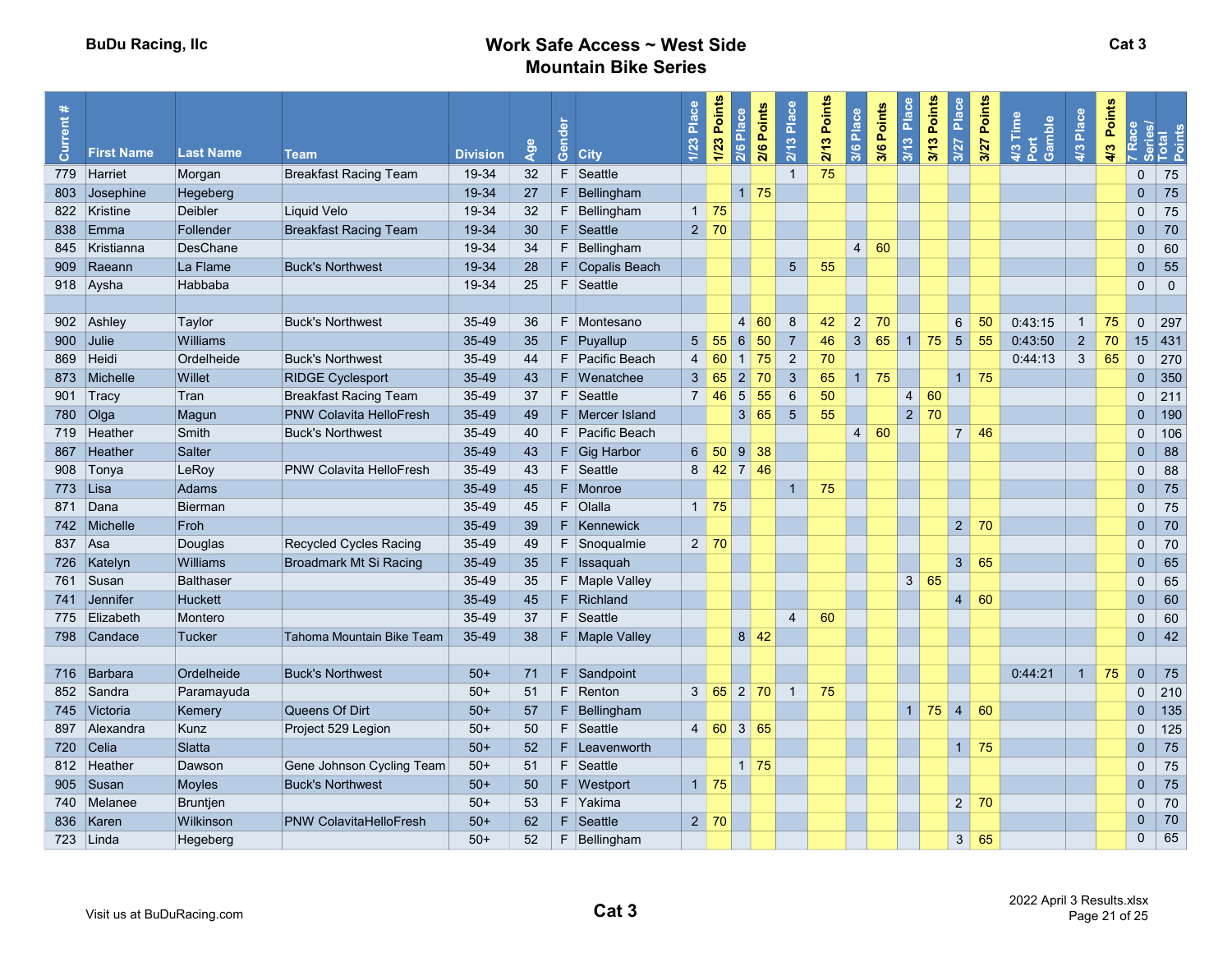| $\ast$<br>$\bar{\alpha}$ . | <b>First Name</b> | <b>Last Name</b> | Team | <b>Division</b> |    |    | <b>City</b>     | ∼<br>$\infty$<br>Ñ. | ഗ<br>Ë.<br>$\overline{P}$<br>1/23 | 高<br><u>م</u><br>ဖ<br>$\mathbf{a}$ | ≃<br>က<br>$\overline{\mathbf{N}}$ | ∸<br>$\overline{\bullet}$<br>$\frac{3}{2}$<br>$\mathbf{N}$ | ℒ<br>Poin<br>$\bullet$<br>ത | $\boldsymbol{v}$<br>۳<br>ㅎ<br>بالمتلاء<br>$\sim$<br>$\mathbf{r}$<br>$\infty$<br>∞<br>൚ | உ<br>r | w | Ξ. |                |                |
|----------------------------|-------------------|------------------|------|-----------------|----|----|-----------------|---------------------|-----------------------------------|------------------------------------|-----------------------------------|------------------------------------------------------------|-----------------------------|----------------------------------------------------------------------------------------|--------|---|----|----------------|----------------|
| 807 Lisa                   |                   | Lambert          |      | $50+$           | 67 |    | <b>Issaquah</b> |                     |                                   | 60                                 |                                   |                                                            |                             |                                                                                        |        |   |    | $\mathbf{0}$   | 60             |
|                            | 738 Kathy         | Andrews          |      | $50+$           | 59 | E. | Seattle         |                     |                                   |                                    |                                   |                                                            |                             |                                                                                        |        |   |    | $\overline{0}$ | $\overline{0}$ |
|                            | 739 Susan         | Bartoo           |      | $50+$           | 56 | E  | Snohomish       |                     |                                   |                                    |                                   |                                                            |                             |                                                                                        |        |   |    | $\overline{0}$ | 0              |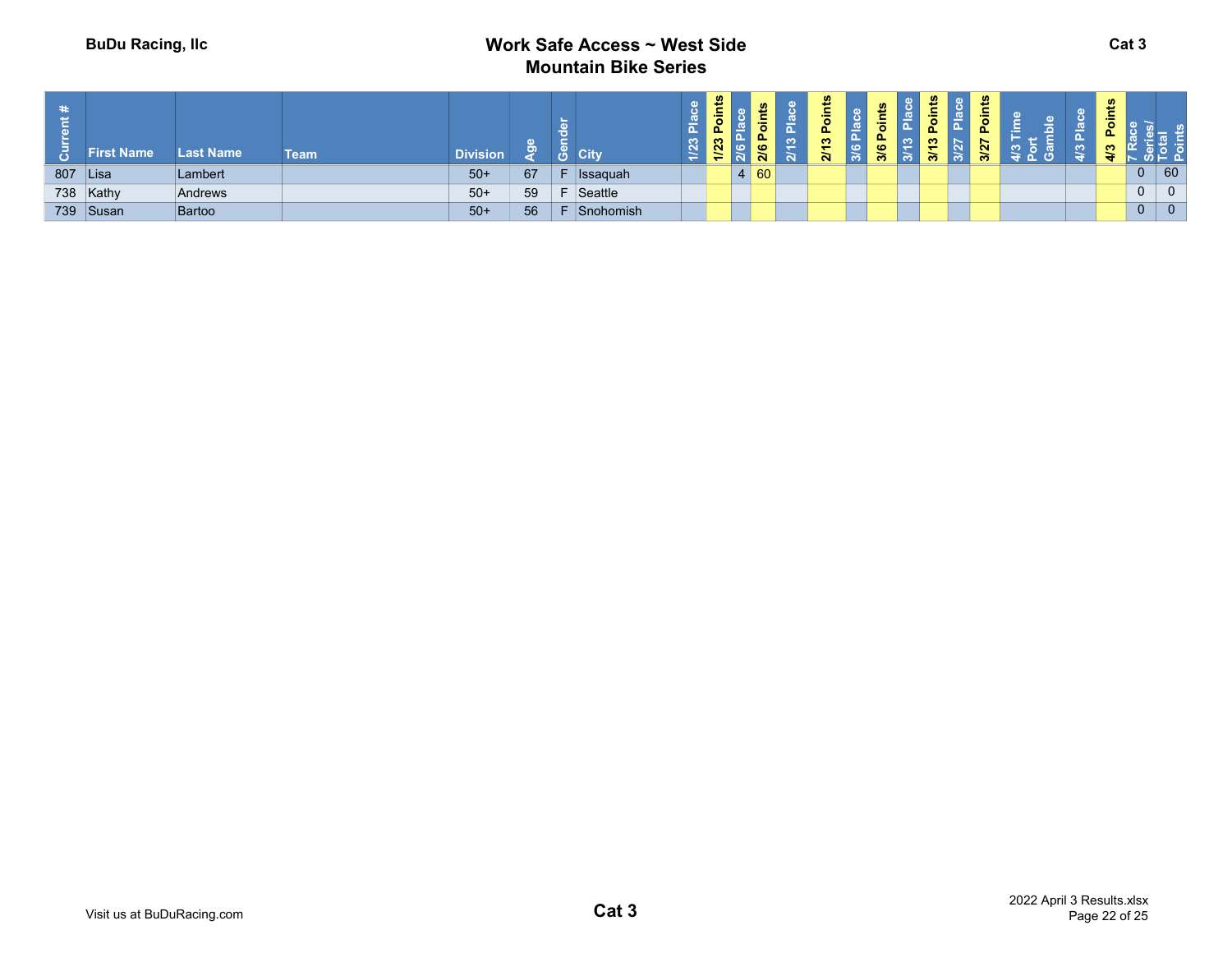# Weekly Competition **Constanting Constant**

| <b>Row Labels</b>                | <b>Total Points</b> | <b>Row Labels</b>              | <b>Total Points</b> |
|----------------------------------|---------------------|--------------------------------|---------------------|
| 23-Jan                           | 3940                | <b>RIDGE Cyclesport</b>        | 2645                |
| <b>Breakfast Racing Team</b>     | 375                 | <b>Breakfast Racing Team</b>   | 2560                |
| <b>RIDGE Cyclesport</b>          | 365                 | Night Owl Cycling              | 2330                |
| Project 529 Legion               | 360                 | Tahoma Mountain Bike Team      | 2310                |
| <b>Unavita Racing</b>            | 330                 | Unavita Racing                 | 2290                |
| <b>Tahoma Mountain Bike Team</b> | 320                 | North Kitsap Mt Vikes          | 2175                |
| <b>North Kitsap Mt Vikes</b>     | 315                 | <b>Buck's Northwest</b>        | 1880                |
| <b>Broadmark/Mt Si Racing</b>    | 300                 | Broadmark/Mt Si Racing         | 1815                |
| <b>NWTB Old Farts</b>            | 300                 | Key Pen Pirates                | 1630                |
| <b>Night Owl Cycling</b>         | 295                 | <b>NWTB Old Farts</b>          | 1230                |
| <b>Spokeswomen Racing</b>        | 270                 | <b>EPIC Racing</b>             | 1076                |
| <b>Key Pen Pirates</b>           | 230                 | Project 529 Legion             | 980                 |
| <b>Buck's Northwest</b>          | 210                 | <b>PNW Colavita HelloFresh</b> | 595                 |
| <b>NOMBIES</b>                   | 195                 | Taco Time NW                   | 535                 |
| <b>EPIC Racing</b>               | 75                  | Spokeswomen Racing             | 435                 |
| 6-Feb                            | 3740                | <b>NOMBIES</b>                 | 195                 |
| <b>RIDGE Cyclesport</b>          | 395                 | <b>Grand Total</b>             | 24681               |
| <b>Breakfast Racing Team</b>     | 355                 |                                |                     |
| <b>Night Owl Cycling</b>         | 335                 |                                |                     |
| <b>Unavita Racing</b>            | 295                 |                                |                     |
| <b>Tahoma Mountain Bike Team</b> | 290                 |                                |                     |
| <b>Taco Time NW</b>              | 290                 |                                |                     |
| <b>North Kitsap Mt Vikes</b>     | 280                 |                                |                     |
| <b>Buck's Northwest</b>          | 270                 |                                |                     |
| <b>NWTB Old Farts</b>            | 250                 |                                |                     |
| Project 529 Legion               | 250                 |                                |                     |
| <b>Broadmark/Mt Si Racing</b>    | 235                 |                                |                     |
| <b>Key Pen Pirates</b>           | 175                 |                                |                     |
| <b>Spokeswomen Racing</b>        | 165                 |                                |                     |
| <b>EPIC Racing</b>               | 155                 |                                |                     |
| 13-Feb                           | 3946                |                                |                     |
| <b>RIDGE Cyclesport</b>          | 390                 |                                |                     |
| <b>Breakfast Racing Team</b>     | 385                 |                                |                     |
| <b>Unavita Racing</b>            | 370                 |                                |                     |
| <b>Night Owl Cycling</b>         | 365                 |                                |                     |
| <b>Broadmark/Mt Si Racing</b>    | 360                 |                                |                     |
| <b>Tahoma Mountain Bike Team</b> | 335                 |                                |                     |
| <b>North Kitsap Mt Vikes</b>     | 330                 |                                |                     |
| <b>Key Pen Pirates</b>           | 305                 |                                |                     |
| <b>NWTB Old Farts</b>            | 260                 |                                |                     |
| <b>Buck's Northwest</b>          | 250                 |                                |                     |
| <b>Taco Time NW</b>              | 245                 |                                |                     |
| <b>PNW Colavita HelloFresh</b>   | 170                 |                                |                     |
| Project 529 Legion               | 95                  |                                |                     |
| <b>EPIC Racing</b>               | 86                  |                                |                     |

| <b>Total Points</b> | <b>Row Labels</b>              |       |                                                                                                                                                      |
|---------------------|--------------------------------|-------|------------------------------------------------------------------------------------------------------------------------------------------------------|
| 3940                | <b>RIDGE Cyclesport</b>        |       |                                                                                                                                                      |
| 375                 | <b>Breakfast Racing Team</b>   |       | 2                                                                                                                                                    |
| 365                 | Night Owl Cycling              |       | 3                                                                                                                                                    |
| 360                 | Tahoma Mountain Bike Team      |       | 4                                                                                                                                                    |
| 330                 | Unavita Racing                 |       | 5                                                                                                                                                    |
| 320                 | North Kitsap Mt Vikes          |       | 6                                                                                                                                                    |
| 315                 | <b>Buck's Northwest</b>        |       |                                                                                                                                                      |
| 300                 | Broadmark/Mt Si Racing         |       | 8                                                                                                                                                    |
| 300                 | Key Pen Pirates                |       | 9                                                                                                                                                    |
| 295                 | <b>NWTB Old Farts</b>          |       | 10                                                                                                                                                   |
| 270                 | <b>EPIC Racing</b>             |       | 11                                                                                                                                                   |
| 230                 | Project 529 Legion             |       | 12                                                                                                                                                   |
| 210                 | <b>PNW Colavita HelloFresh</b> |       | 13                                                                                                                                                   |
| 195                 | Taco Time NW                   |       | 14                                                                                                                                                   |
| 75                  | Spokeswomen Racing             |       | 15                                                                                                                                                   |
| 3740                | <b>NOMBIES</b>                 |       | 16                                                                                                                                                   |
| 395                 | <b>Grand Total</b>             | 24681 |                                                                                                                                                      |
|                     |                                |       | <b>Total Points Place</b><br>2645<br>2560<br>2330<br>2310<br>2290<br>2175<br>1880<br>1815<br>1630<br>1230<br>1076<br>980<br>595<br>535<br>435<br>195 |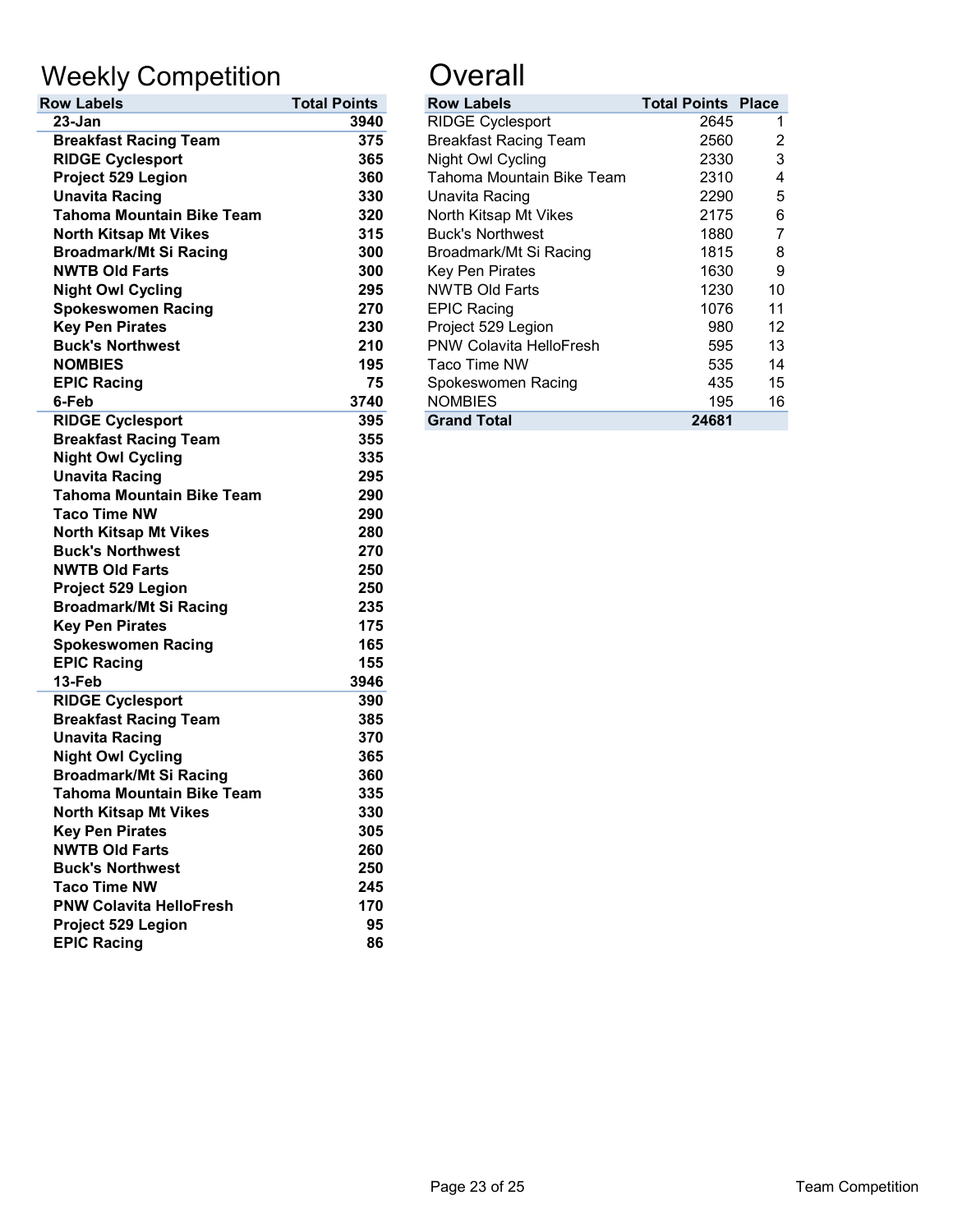| <b>Breakfast Racing Team</b><br>385<br><b>RIDGE Cyclesport</b><br>385<br><b>Night Owl Cycling</b><br>350<br><b>Tahoma Mountain Bike Team</b><br>315<br><b>Buck's Northwest</b><br>315<br>Project 529 Legion<br>275<br><b>Key Pen Pirates</b><br>270<br><b>Broadmark/Mt Si Racing</b><br>265<br><b>Unavita Racing</b><br>250<br><b>EPIC Racing</b><br>235<br><b>North Kitsap Mt Vikes</b><br>220<br>13-Mar<br>3635<br><b>Tahoma Mountain Bike Team</b><br>375<br><b>Night Owl Cycling</b><br>355<br><b>North Kitsap Mt Vikes</b><br>355<br><b>Unavita Racing</b><br>340<br><b>Breakfast Racing Team</b><br>330<br>325<br><b>RIDGE Cyclesport</b><br><b>Key Pen Pirates</b><br>320<br><b>NWTB Old Farts</b><br>300<br><b>EPIC Racing</b><br>280<br><b>Broadmark/Mt Si Racing</b><br>265<br><b>Buck's Northwest</b><br>210<br><b>PNW Colavita HelloFresh</b><br>180<br>2740<br>27-Mar<br><b>RIDGE Cyclesport</b><br>395<br><b>Breakfast Racing Team</b><br>375<br><b>Unavita Racing</b><br>345<br><b>North Kitsap Mt Vikes</b><br>345<br><b>Tahoma Mountain Bike Team</b><br>295<br><b>Night Owl Cycling</b><br>280<br><b>Buck's Northwest</b><br>245<br>170<br><b>Broadmark/Mt Si Racing</b><br>120<br><b>NWTB Old Farts</b><br><b>PNW Colavita HelloFresh</b><br>95<br><b>EPIC Racing</b><br>75<br>3-Apr<br>3415<br><b>RIDGE Cyclesport</b><br>390<br><b>Tahoma Mountain Bike Team</b><br>380<br><b>Buck's Northwest</b><br>380<br><b>Unavita Racing</b><br>360<br><b>Breakfast Racing Team</b><br>355<br><b>Night Owl Cycling</b><br>350<br><b>Key Pen Pirates</b><br>330<br><b>North Kitsap Mt Vikes</b><br>330<br><b>Broadmark/Mt Si Racing</b><br>220<br><b>EPIC Racing</b><br>170<br><b>PNW Colavita HelloFresh</b><br>150 | 6-Mar              | 3265  |
|--------------------------------------------------------------------------------------------------------------------------------------------------------------------------------------------------------------------------------------------------------------------------------------------------------------------------------------------------------------------------------------------------------------------------------------------------------------------------------------------------------------------------------------------------------------------------------------------------------------------------------------------------------------------------------------------------------------------------------------------------------------------------------------------------------------------------------------------------------------------------------------------------------------------------------------------------------------------------------------------------------------------------------------------------------------------------------------------------------------------------------------------------------------------------------------------------------------------------------------------------------------------------------------------------------------------------------------------------------------------------------------------------------------------------------------------------------------------------------------------------------------------------------------------------------------------------------------------------------------------------------------------------------------------------------------------------------------------------------|--------------------|-------|
|                                                                                                                                                                                                                                                                                                                                                                                                                                                                                                                                                                                                                                                                                                                                                                                                                                                                                                                                                                                                                                                                                                                                                                                                                                                                                                                                                                                                                                                                                                                                                                                                                                                                                                                                |                    |       |
|                                                                                                                                                                                                                                                                                                                                                                                                                                                                                                                                                                                                                                                                                                                                                                                                                                                                                                                                                                                                                                                                                                                                                                                                                                                                                                                                                                                                                                                                                                                                                                                                                                                                                                                                |                    |       |
|                                                                                                                                                                                                                                                                                                                                                                                                                                                                                                                                                                                                                                                                                                                                                                                                                                                                                                                                                                                                                                                                                                                                                                                                                                                                                                                                                                                                                                                                                                                                                                                                                                                                                                                                |                    |       |
|                                                                                                                                                                                                                                                                                                                                                                                                                                                                                                                                                                                                                                                                                                                                                                                                                                                                                                                                                                                                                                                                                                                                                                                                                                                                                                                                                                                                                                                                                                                                                                                                                                                                                                                                |                    |       |
|                                                                                                                                                                                                                                                                                                                                                                                                                                                                                                                                                                                                                                                                                                                                                                                                                                                                                                                                                                                                                                                                                                                                                                                                                                                                                                                                                                                                                                                                                                                                                                                                                                                                                                                                |                    |       |
|                                                                                                                                                                                                                                                                                                                                                                                                                                                                                                                                                                                                                                                                                                                                                                                                                                                                                                                                                                                                                                                                                                                                                                                                                                                                                                                                                                                                                                                                                                                                                                                                                                                                                                                                |                    |       |
|                                                                                                                                                                                                                                                                                                                                                                                                                                                                                                                                                                                                                                                                                                                                                                                                                                                                                                                                                                                                                                                                                                                                                                                                                                                                                                                                                                                                                                                                                                                                                                                                                                                                                                                                |                    |       |
|                                                                                                                                                                                                                                                                                                                                                                                                                                                                                                                                                                                                                                                                                                                                                                                                                                                                                                                                                                                                                                                                                                                                                                                                                                                                                                                                                                                                                                                                                                                                                                                                                                                                                                                                |                    |       |
|                                                                                                                                                                                                                                                                                                                                                                                                                                                                                                                                                                                                                                                                                                                                                                                                                                                                                                                                                                                                                                                                                                                                                                                                                                                                                                                                                                                                                                                                                                                                                                                                                                                                                                                                |                    |       |
|                                                                                                                                                                                                                                                                                                                                                                                                                                                                                                                                                                                                                                                                                                                                                                                                                                                                                                                                                                                                                                                                                                                                                                                                                                                                                                                                                                                                                                                                                                                                                                                                                                                                                                                                |                    |       |
|                                                                                                                                                                                                                                                                                                                                                                                                                                                                                                                                                                                                                                                                                                                                                                                                                                                                                                                                                                                                                                                                                                                                                                                                                                                                                                                                                                                                                                                                                                                                                                                                                                                                                                                                |                    |       |
|                                                                                                                                                                                                                                                                                                                                                                                                                                                                                                                                                                                                                                                                                                                                                                                                                                                                                                                                                                                                                                                                                                                                                                                                                                                                                                                                                                                                                                                                                                                                                                                                                                                                                                                                |                    |       |
|                                                                                                                                                                                                                                                                                                                                                                                                                                                                                                                                                                                                                                                                                                                                                                                                                                                                                                                                                                                                                                                                                                                                                                                                                                                                                                                                                                                                                                                                                                                                                                                                                                                                                                                                |                    |       |
|                                                                                                                                                                                                                                                                                                                                                                                                                                                                                                                                                                                                                                                                                                                                                                                                                                                                                                                                                                                                                                                                                                                                                                                                                                                                                                                                                                                                                                                                                                                                                                                                                                                                                                                                |                    |       |
|                                                                                                                                                                                                                                                                                                                                                                                                                                                                                                                                                                                                                                                                                                                                                                                                                                                                                                                                                                                                                                                                                                                                                                                                                                                                                                                                                                                                                                                                                                                                                                                                                                                                                                                                |                    |       |
|                                                                                                                                                                                                                                                                                                                                                                                                                                                                                                                                                                                                                                                                                                                                                                                                                                                                                                                                                                                                                                                                                                                                                                                                                                                                                                                                                                                                                                                                                                                                                                                                                                                                                                                                |                    |       |
|                                                                                                                                                                                                                                                                                                                                                                                                                                                                                                                                                                                                                                                                                                                                                                                                                                                                                                                                                                                                                                                                                                                                                                                                                                                                                                                                                                                                                                                                                                                                                                                                                                                                                                                                |                    |       |
|                                                                                                                                                                                                                                                                                                                                                                                                                                                                                                                                                                                                                                                                                                                                                                                                                                                                                                                                                                                                                                                                                                                                                                                                                                                                                                                                                                                                                                                                                                                                                                                                                                                                                                                                |                    |       |
|                                                                                                                                                                                                                                                                                                                                                                                                                                                                                                                                                                                                                                                                                                                                                                                                                                                                                                                                                                                                                                                                                                                                                                                                                                                                                                                                                                                                                                                                                                                                                                                                                                                                                                                                |                    |       |
|                                                                                                                                                                                                                                                                                                                                                                                                                                                                                                                                                                                                                                                                                                                                                                                                                                                                                                                                                                                                                                                                                                                                                                                                                                                                                                                                                                                                                                                                                                                                                                                                                                                                                                                                |                    |       |
|                                                                                                                                                                                                                                                                                                                                                                                                                                                                                                                                                                                                                                                                                                                                                                                                                                                                                                                                                                                                                                                                                                                                                                                                                                                                                                                                                                                                                                                                                                                                                                                                                                                                                                                                |                    |       |
|                                                                                                                                                                                                                                                                                                                                                                                                                                                                                                                                                                                                                                                                                                                                                                                                                                                                                                                                                                                                                                                                                                                                                                                                                                                                                                                                                                                                                                                                                                                                                                                                                                                                                                                                |                    |       |
|                                                                                                                                                                                                                                                                                                                                                                                                                                                                                                                                                                                                                                                                                                                                                                                                                                                                                                                                                                                                                                                                                                                                                                                                                                                                                                                                                                                                                                                                                                                                                                                                                                                                                                                                |                    |       |
|                                                                                                                                                                                                                                                                                                                                                                                                                                                                                                                                                                                                                                                                                                                                                                                                                                                                                                                                                                                                                                                                                                                                                                                                                                                                                                                                                                                                                                                                                                                                                                                                                                                                                                                                |                    |       |
|                                                                                                                                                                                                                                                                                                                                                                                                                                                                                                                                                                                                                                                                                                                                                                                                                                                                                                                                                                                                                                                                                                                                                                                                                                                                                                                                                                                                                                                                                                                                                                                                                                                                                                                                |                    |       |
|                                                                                                                                                                                                                                                                                                                                                                                                                                                                                                                                                                                                                                                                                                                                                                                                                                                                                                                                                                                                                                                                                                                                                                                                                                                                                                                                                                                                                                                                                                                                                                                                                                                                                                                                |                    |       |
|                                                                                                                                                                                                                                                                                                                                                                                                                                                                                                                                                                                                                                                                                                                                                                                                                                                                                                                                                                                                                                                                                                                                                                                                                                                                                                                                                                                                                                                                                                                                                                                                                                                                                                                                |                    |       |
|                                                                                                                                                                                                                                                                                                                                                                                                                                                                                                                                                                                                                                                                                                                                                                                                                                                                                                                                                                                                                                                                                                                                                                                                                                                                                                                                                                                                                                                                                                                                                                                                                                                                                                                                |                    |       |
|                                                                                                                                                                                                                                                                                                                                                                                                                                                                                                                                                                                                                                                                                                                                                                                                                                                                                                                                                                                                                                                                                                                                                                                                                                                                                                                                                                                                                                                                                                                                                                                                                                                                                                                                |                    |       |
|                                                                                                                                                                                                                                                                                                                                                                                                                                                                                                                                                                                                                                                                                                                                                                                                                                                                                                                                                                                                                                                                                                                                                                                                                                                                                                                                                                                                                                                                                                                                                                                                                                                                                                                                |                    |       |
|                                                                                                                                                                                                                                                                                                                                                                                                                                                                                                                                                                                                                                                                                                                                                                                                                                                                                                                                                                                                                                                                                                                                                                                                                                                                                                                                                                                                                                                                                                                                                                                                                                                                                                                                |                    |       |
|                                                                                                                                                                                                                                                                                                                                                                                                                                                                                                                                                                                                                                                                                                                                                                                                                                                                                                                                                                                                                                                                                                                                                                                                                                                                                                                                                                                                                                                                                                                                                                                                                                                                                                                                |                    |       |
|                                                                                                                                                                                                                                                                                                                                                                                                                                                                                                                                                                                                                                                                                                                                                                                                                                                                                                                                                                                                                                                                                                                                                                                                                                                                                                                                                                                                                                                                                                                                                                                                                                                                                                                                |                    |       |
|                                                                                                                                                                                                                                                                                                                                                                                                                                                                                                                                                                                                                                                                                                                                                                                                                                                                                                                                                                                                                                                                                                                                                                                                                                                                                                                                                                                                                                                                                                                                                                                                                                                                                                                                |                    |       |
|                                                                                                                                                                                                                                                                                                                                                                                                                                                                                                                                                                                                                                                                                                                                                                                                                                                                                                                                                                                                                                                                                                                                                                                                                                                                                                                                                                                                                                                                                                                                                                                                                                                                                                                                |                    |       |
|                                                                                                                                                                                                                                                                                                                                                                                                                                                                                                                                                                                                                                                                                                                                                                                                                                                                                                                                                                                                                                                                                                                                                                                                                                                                                                                                                                                                                                                                                                                                                                                                                                                                                                                                |                    |       |
|                                                                                                                                                                                                                                                                                                                                                                                                                                                                                                                                                                                                                                                                                                                                                                                                                                                                                                                                                                                                                                                                                                                                                                                                                                                                                                                                                                                                                                                                                                                                                                                                                                                                                                                                |                    |       |
|                                                                                                                                                                                                                                                                                                                                                                                                                                                                                                                                                                                                                                                                                                                                                                                                                                                                                                                                                                                                                                                                                                                                                                                                                                                                                                                                                                                                                                                                                                                                                                                                                                                                                                                                |                    |       |
|                                                                                                                                                                                                                                                                                                                                                                                                                                                                                                                                                                                                                                                                                                                                                                                                                                                                                                                                                                                                                                                                                                                                                                                                                                                                                                                                                                                                                                                                                                                                                                                                                                                                                                                                |                    |       |
|                                                                                                                                                                                                                                                                                                                                                                                                                                                                                                                                                                                                                                                                                                                                                                                                                                                                                                                                                                                                                                                                                                                                                                                                                                                                                                                                                                                                                                                                                                                                                                                                                                                                                                                                |                    |       |
|                                                                                                                                                                                                                                                                                                                                                                                                                                                                                                                                                                                                                                                                                                                                                                                                                                                                                                                                                                                                                                                                                                                                                                                                                                                                                                                                                                                                                                                                                                                                                                                                                                                                                                                                |                    |       |
|                                                                                                                                                                                                                                                                                                                                                                                                                                                                                                                                                                                                                                                                                                                                                                                                                                                                                                                                                                                                                                                                                                                                                                                                                                                                                                                                                                                                                                                                                                                                                                                                                                                                                                                                |                    |       |
|                                                                                                                                                                                                                                                                                                                                                                                                                                                                                                                                                                                                                                                                                                                                                                                                                                                                                                                                                                                                                                                                                                                                                                                                                                                                                                                                                                                                                                                                                                                                                                                                                                                                                                                                |                    |       |
|                                                                                                                                                                                                                                                                                                                                                                                                                                                                                                                                                                                                                                                                                                                                                                                                                                                                                                                                                                                                                                                                                                                                                                                                                                                                                                                                                                                                                                                                                                                                                                                                                                                                                                                                |                    |       |
|                                                                                                                                                                                                                                                                                                                                                                                                                                                                                                                                                                                                                                                                                                                                                                                                                                                                                                                                                                                                                                                                                                                                                                                                                                                                                                                                                                                                                                                                                                                                                                                                                                                                                                                                |                    |       |
|                                                                                                                                                                                                                                                                                                                                                                                                                                                                                                                                                                                                                                                                                                                                                                                                                                                                                                                                                                                                                                                                                                                                                                                                                                                                                                                                                                                                                                                                                                                                                                                                                                                                                                                                |                    |       |
|                                                                                                                                                                                                                                                                                                                                                                                                                                                                                                                                                                                                                                                                                                                                                                                                                                                                                                                                                                                                                                                                                                                                                                                                                                                                                                                                                                                                                                                                                                                                                                                                                                                                                                                                |                    |       |
|                                                                                                                                                                                                                                                                                                                                                                                                                                                                                                                                                                                                                                                                                                                                                                                                                                                                                                                                                                                                                                                                                                                                                                                                                                                                                                                                                                                                                                                                                                                                                                                                                                                                                                                                |                    |       |
|                                                                                                                                                                                                                                                                                                                                                                                                                                                                                                                                                                                                                                                                                                                                                                                                                                                                                                                                                                                                                                                                                                                                                                                                                                                                                                                                                                                                                                                                                                                                                                                                                                                                                                                                | <b>Grand Total</b> | 24681 |